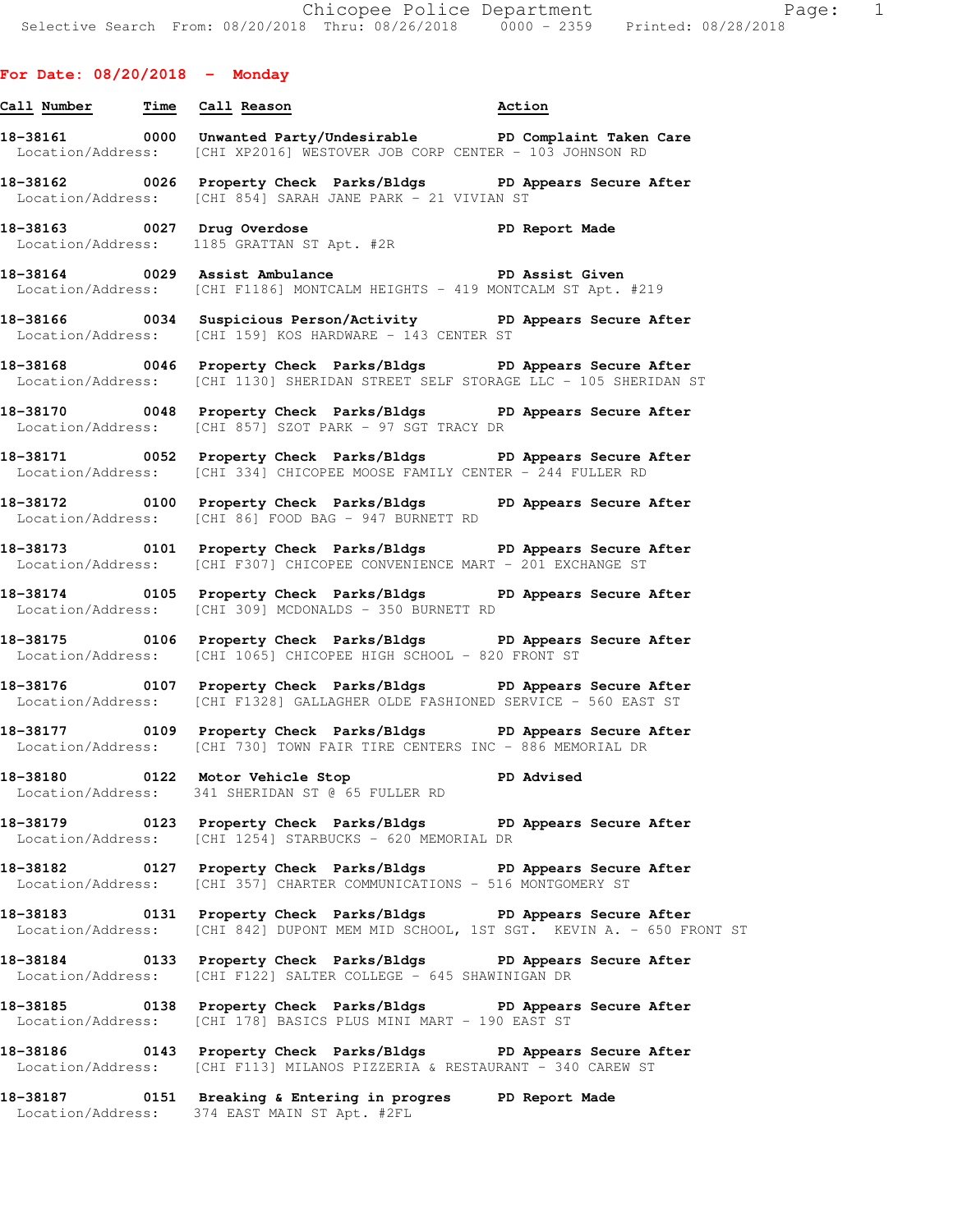**18-38193 0228 Property Check Parks/Bldgs PD Appears Secure After**  Location/Address: [CHI F1286] CHIPOTLE MEXICAN GRILL #1580 - 530 MEMORIAL DR Apt. #4

**18-38194 0236 Property Check Parks/Bldgs PD Appears Secure After**  Location/Address: [CHI 854] SARAH JANE PARK - 21 VIVIAN ST

**18-38195 0258 Property Check Parks/Bldgs PD Appears Secure After**  Location/Address: [CHI 853] WISNIOWSKI PARK - 14 SPRUCE ST

**18-38196 0300 Motor Vehicle Stop PD Criminal Complaint Re**  Location/Address: 840 MEADOW ST @ 117 LORRAINE ST

**18-38198 0332 Assist Ambulance PD Assist Given**  Location/Address: 49 FRANK ST

**18-38199 0335 Warrant Service PD Assist Given**  Location/Address: 30 OLD LYMAN RD

**18-38200 0338 Threatening Phone Calls PD Advised**  Location/Address: 374 EAST MAIN ST

**18-38201 0358 Suspicious M/V PD Complaint Taken Care**  Location/Address: [CHI F1162] PARTY CITY - 591 MEMORIAL DR Apt. #W

**18-38202 0409 Assist Ambulance PD Assisted other Agency**  Location/Address: 6 SHERWOOD ST

**18-38204 0420 Property Check Parks/Bldgs PD Appears Secure After**  Location/Address: [CHI 924] J&B MARBLE - 685 FULLER RD

**18-38205 0439 Property Check Parks/Bldgs PD Appears Secure After**  Location/Address: [CHI 931] TD BANK NA - 153 MEADOW ST

**18-38206 0500 Property Check Parks/Bldgs PD Appears Secure After**  Location/Address: [CHI 269] JENROSE WINES & LIQUORS - 945 CHICOPEE ST

**18-38207 0602 Motor Vehicle Stop PD M/V Citation Issued**  Location/Address: [CHI 366] HIGHLAND FARMS - 466 CHICOPEE ST

**18-38208 0613 Disabled Motor Vehicle PD Assist Given**  Location/Address: 460 MEADOW ST @ 185 STATE ST

**18-38209 0618 Public Service PD Advised**  Location/Address: 8 RIVERVIEW PL

**18-38210 0648 Property Check Parks/Bldgs PD Appears Secure After**  Location/Address: [CHI 188] PRIDE SERVICE STATION - 167 CHICOPEE ST

**18-38211 0705 Assist Ambulance PD Assist Given**  Location/Address: 82 RIVERVIEW TER Apt. #A

18-38213 0709 Public Service **PD** Served in Hand Location/Address: [CHI F825] MASS TRIAL COURT [CHICOPEE] - 30 CHURCH ST

**18-38214 0723 Motor Vehicle Stop PD Citation/Warning Issu**  Location/Address: 834 CHICOPEE ST @ 12 LESLIE ST

**18-38216 0754 CHECK THE WELL BEING \* Could not Locate**  Location/Address: 1045 GRANBY RD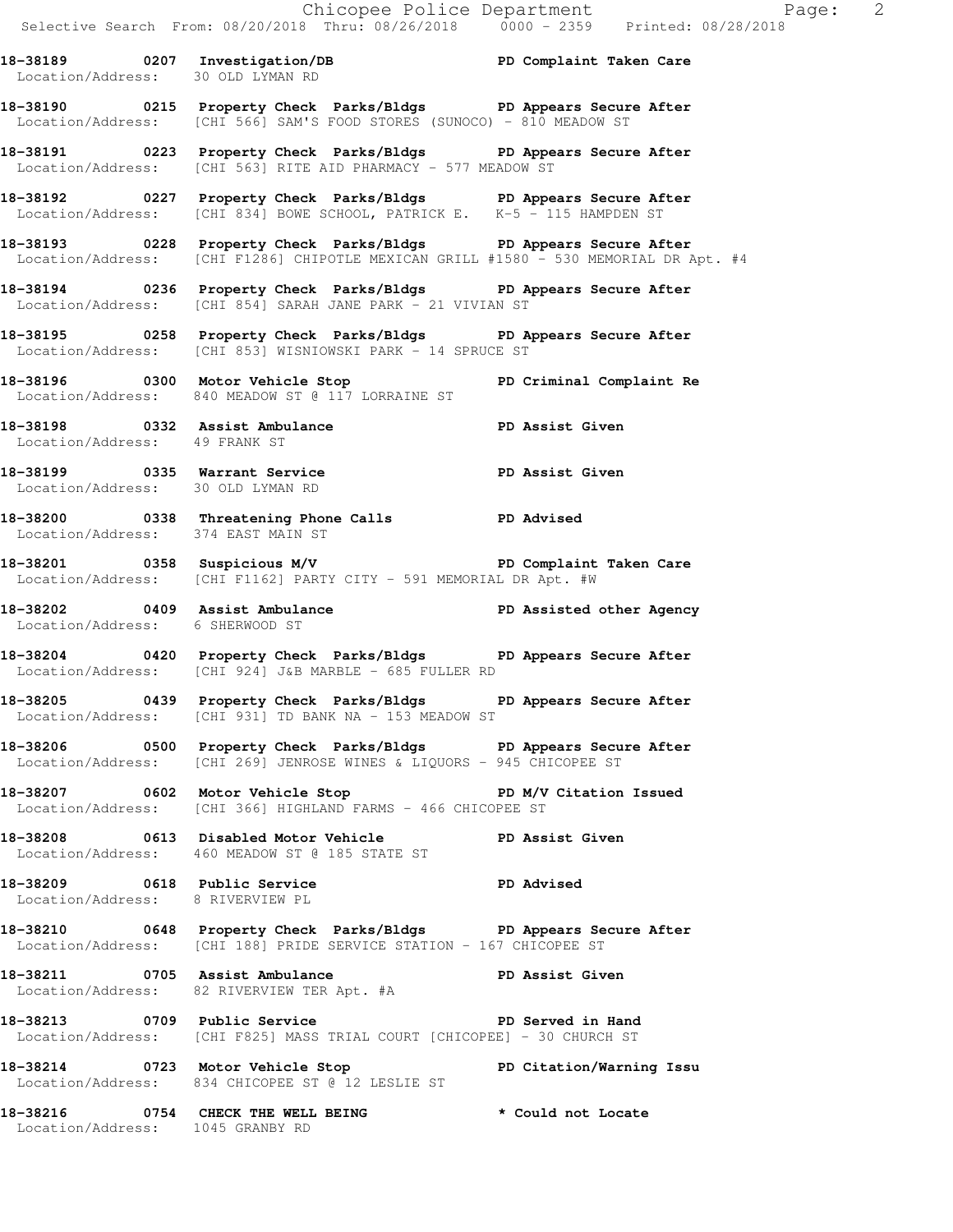**18-38220 0833 Property Check Parks/Bldgs PD Appears Secure After**  Location/Address: [CHI F307] CHICOPEE CONVENIENCE MART - 201 EXCHANGE ST

**18-38222 0916 Recovered Stolen M/V L/P PD Complaint Taken Care**  Location/Address: [CHI 330] PENSKE TRUCK LEASING - 30 FULLER RD

**18-38223 0935 Larceny Complaint Past PD Report Made**  Location/Address: 96 PELOQUIN DR

**18-38225 0936 Warrant Service PD Complaint Taken Care**  Location/Address: 110 CHURCH ST

**18-38224 0941 Property Check Parks/Bldgs PD Appears Secure After**  Location/Address: [CHI 429] KNIGHTS OF COLUMBUS - MEMORIAL DR

**18-38226 0950 Crash Property Damage PD Not Served**  Location/Address: NEAR STATE PARK ENTRANCE - BURNETT RD

18-38227 **18-38227** 0954 Transport Service **PE PE Transport Complete** Location/Address: [CHI F825] MASS TRIAL COURT [CHICOPEE] - 30 CHURCH ST

**18-38228 0954 Crash Property Damage PD Report Made**  Location/Address: [CHI 671] PLANET FITNESS - 1183 MEMORIAL DR

**18-38229 0957 Crash Property Damage \* Could not Locate**  Location/Address: 0 WILSON AVE @ 0 DELANEY AVE

**18-38230 1007 Warrant Service PD Arrest Made**  Location/Address: [CHI F1305] 1060 CHICOPEE ST - 1060 CHICOPEE ST Apt. #2L

**18-38233 1016 Crash Property Damage PD No Report Necessary**  Location/Address: 109 FRONTENAC ST

**18-38235 1043 Abandoned/Found Property PD Report Made**  Location/Address: [CHI 48] TYLUNAS FUNERAL HOME - 159 BROADWAY

**18-38237 1058 Animal Complaint \* Could not Locate**  Location/Address: COLLEGE ST

**18-38239 1117 Sudden Death PD Report Made**  Location/Address: 524 SPRINGFIELD ST Apt. #1FL

18-38241 1123 Public Service **PD Appears Secure After** Location/Address: [CHI 942] MEMORIAL DRIVE ANIMAL CLINIC - 1430 MEMORIAL DR

**18-38244 1133 Crash Property Damage PD Report Made**  Location/Address: 1043 CHICOPEE ST @ 31 PROSPECT ST

**18-38245 1136 CHECK THE WELL BEING PD Report Made**  Location/Address: 19 ELMER DR

**18-38246 1138 Crash Property Damage PD Report Made**  Location/Address: [CHI 1816] RESTAURANT DEPOT - 123 FIRST AVE

**18-38247 1147 Public Service PD Transport Complete**  Location/Address: [CHI 1761] RESIDENCE INN BY MARRIOTT - 500 MEMORIAL DR

**18-38250 1158 Shoplifter PD Complaint Taken Care**  Location/Address: [CHI F1309] FIVE BELOW - 591 MEMORIAL DR Apt. #K

**18-38251 1201 Crash Property Damage PD No Report Necessary**  Location/Address: [CHI F1385] GREAT CLIPS - 530 MEMORIAL DR

**18-38253 1231 Stolen M/V L/P Report PD Report Made**  Location/Address: [CHI 127] DOM-NARODWY POLSKI APTS. - 144 CABOT ST

**18-38254 1243 Public Service PD Advised**  Location/Address: 22 LUCRETIA AVE

**18-38255 1245 Public Service PD Complaint Taken Care**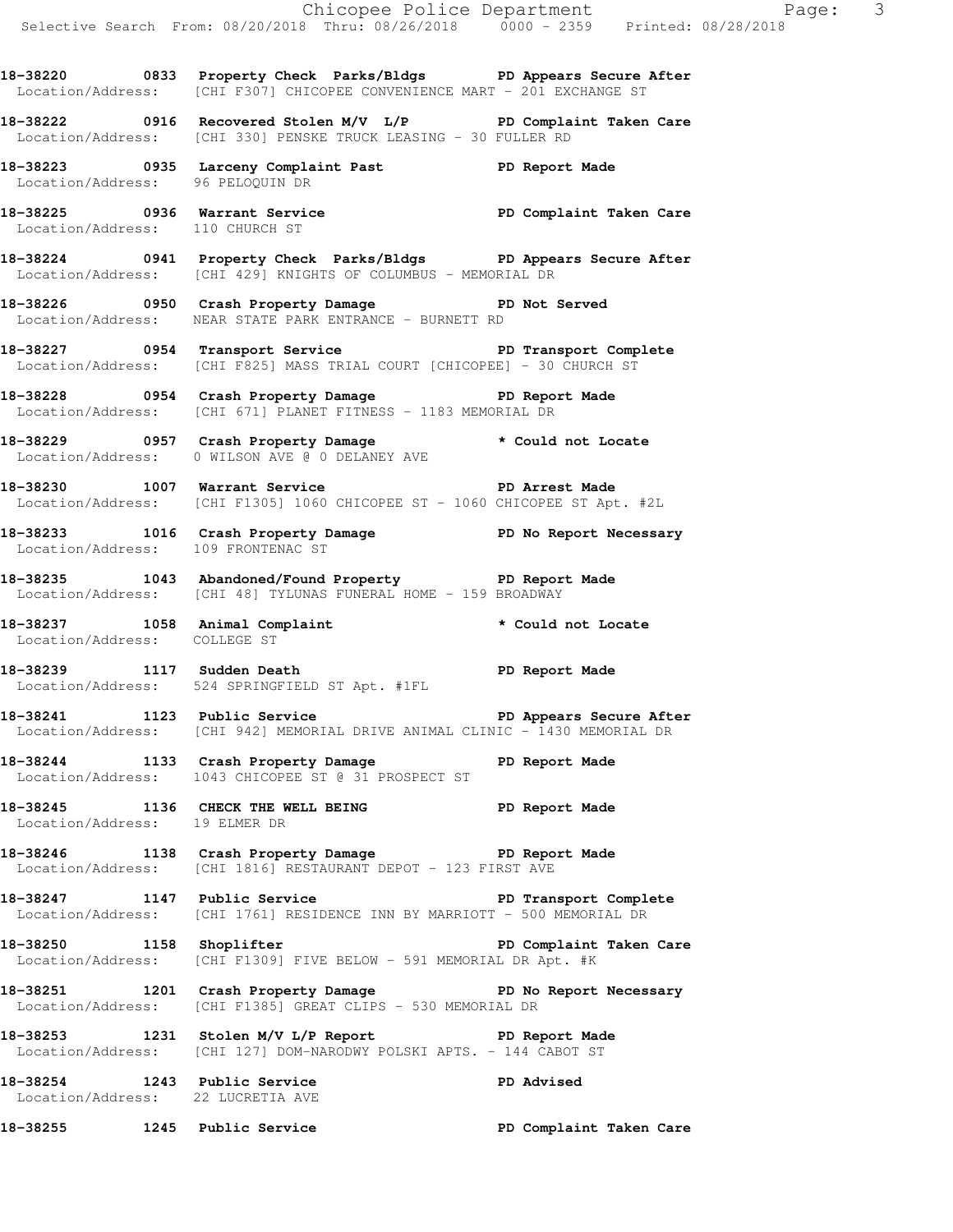|                                     |                                                                                                                                           | Page: 4<br>Selective Search From: 08/20/2018 Thru: 08/26/2018 0000 - 2359 Printed: 08/28/2018 |
|-------------------------------------|-------------------------------------------------------------------------------------------------------------------------------------------|-----------------------------------------------------------------------------------------------|
|                                     | Location/Address: [CHI F1057] DOLLAR TREE - 591 MEMORIAL DR Apt. #B                                                                       |                                                                                               |
| Location/Address: 242 SCHOOL ST     | 18-38256 1246 Traffic/Parking Complaint PD City Ordinance Violat                                                                          |                                                                                               |
|                                     | 18-38258 1257 MAIL RUN 2008 2010 PD Complaint Taken Care<br>Location/Address: [CHI F368] CITY HALL ANNEX - 274 FRONT ST                   |                                                                                               |
|                                     | 18-38259 1259 Crash Property Damage PD No Report Necessary<br>Location/Address: [CHI 715] TD BANK NA - 693 MEMORIAL DR                    |                                                                                               |
|                                     | 18-38261 1336 Disturbance Natural PD Advised<br>Location/Address: [CHI F499] WESTOVER JOB CORPS - 103 JOHNSON RD                          |                                                                                               |
|                                     | 18-38262 1342 Crash Property Damage PD Report Made<br>Location/Address: 40 MONTGOMERY ST @ 10 SHERIDAN ST                                 |                                                                                               |
|                                     | 18-38265 1358 Crash Property Damage PD Report Made Location/Address: [CHI 1252] MARSHALL'S - 591P MEMORIAL DR                             |                                                                                               |
| Location/Address: 25 EDBERT ST      | 18-38267 1403 Assist Ambulance No PD Assist Given                                                                                         |                                                                                               |
| Location/Address: @ 291 - FULLER RD | 18-38269 1409 Crash Property Damage * Could not Locate                                                                                    |                                                                                               |
|                                     | 18-38271 1423 Crash Property Damage PD Assist Given<br>Location/Address: 43 GRAPE ST @ 347 FRONT ST                                       |                                                                                               |
|                                     | 18-38272 1425 Transport Service New PD Transport Complete<br>Location/Address: [CHI F825] MASS TRIAL COURT [CHICOPEE] - 30 CHURCH ST      |                                                                                               |
|                                     | 18-38273 1430 CHECK THE WELL BEING PD Advised<br>Location/Address: [CHI F368] CITY HALL ANNEX - 274 FRONT ST                              |                                                                                               |
|                                     | 18-38274 1430 Unwanted Party/Undesirable * Could not Locate<br>Location/Address: [CHI F1393] CHICK FIL A - 501 MEMORIAL DR                |                                                                                               |
|                                     | 18-38275 1440 Traffic/Parking Complaint * Could not Locate<br>Location/Address: [CHI F1305] 1060 CHICOPEE ST - 1060 CHICOPEE ST           |                                                                                               |
|                                     | 18-38276 1444 Assault & Battery Complaint PD Report Made<br>Location/Address: [CHI F1328] GALLAGHER OLDE FASHIONED SERVICE - 560 EAST ST  |                                                                                               |
|                                     | 18-38279 1455 Service 209A/Harassment Order PD Not Served<br>Location/Address: [CHI 730] TOWN FAIR TIRE CENTERS INC - 886 MEMORIAL DR     |                                                                                               |
|                                     | 18-38281 1458 Unwanted Party/Undesirable PD Complaint Taken Care<br>Location/Address: [CHI 274] ROGERS PLACE - 1016 CHICOPEE ST           |                                                                                               |
|                                     | 18-38282 1458 CHECK THE WELL BEING * Unfounded<br>Location/Address: [CHI 510] ALDEN CREDIT UNION EXECUTIVE OFFICES - 688 GRATTAN ST       |                                                                                               |
|                                     | 18-38283 1510 Service 209A/Harassment Order PD Served in Hand<br>Location/Address: [CHI 730] TOWN FAIR TIRE CENTERS INC - 886 MEMORIAL DR |                                                                                               |
| Location/Address: 29 GENDREAU ST    | 18-38285 1522 Breaking & Entering in progres PD Report Made                                                                               |                                                                                               |
| Location/Address: 62 CLARK ST       | 18-38287 1530 Property Check Parks/Bldgs * Unfounded                                                                                      |                                                                                               |
|                                     | 18-38288 1540 Drug/Narcotic Activity 18-38288 18-90 PD Report Made<br>Location/Address: [CHI F368] CITY HALL ANNEX - 274 FRONT ST         |                                                                                               |
|                                     | 18-38291 1558 Larceny Complaint Past PD Report Made<br>Location/Address: [CHI 638] BJS WHOLESALE FOOD WAREHOUSE - 650 MEMORIAL DR         |                                                                                               |
|                                     | 18-38293 1615 Car Wash 18-38293 2001 1615 Care<br>Location/Address: [CHI 448] SOFT TOUCH AUTO WASH - 1469 GRANBY RD                       |                                                                                               |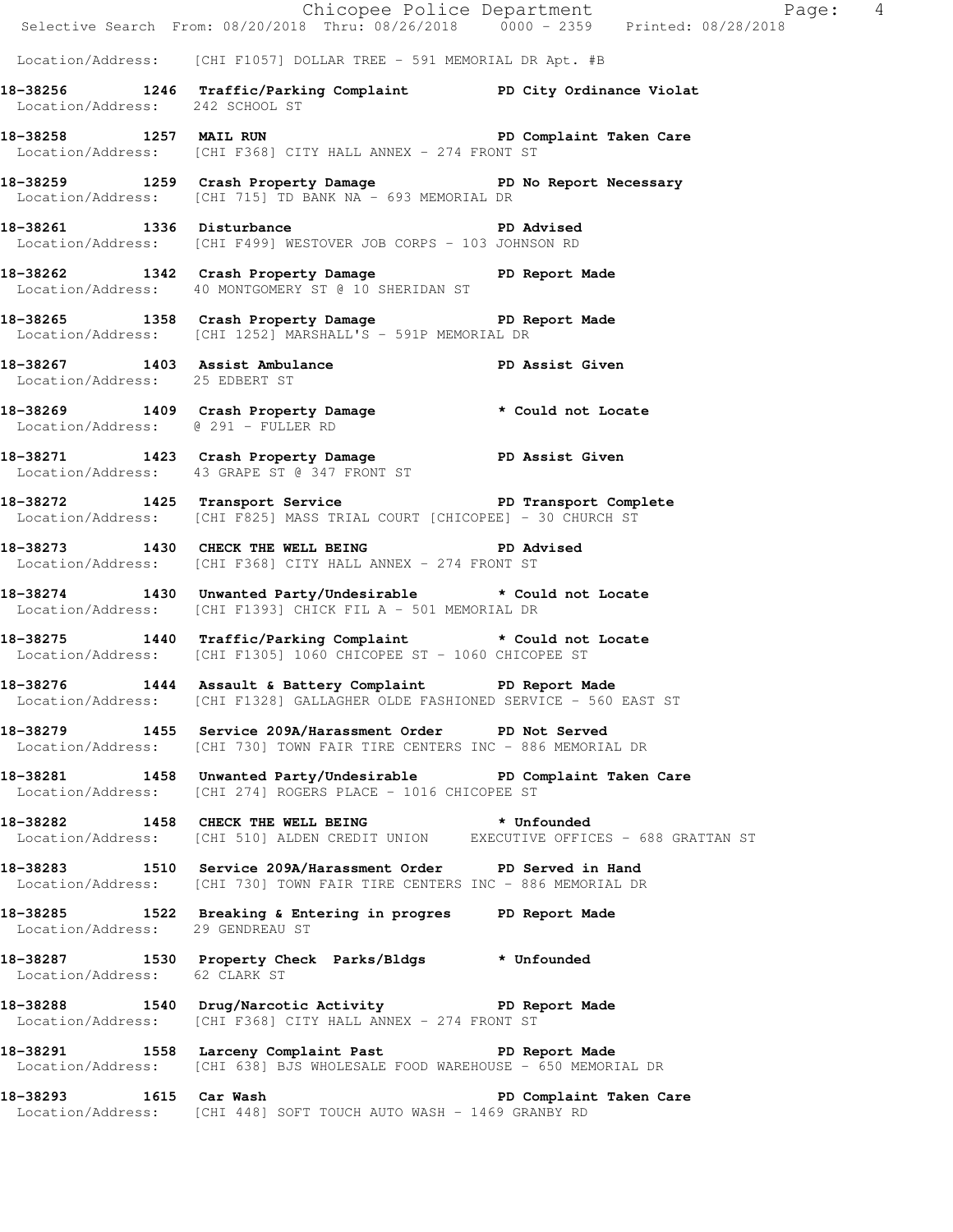|                                  |                                                                                                                                               | Chicopee Police Department<br>Selective Search From: 08/20/2018 Thru: 08/26/2018 0000 - 2359 Printed: 08/28/2018                                          |
|----------------------------------|-----------------------------------------------------------------------------------------------------------------------------------------------|-----------------------------------------------------------------------------------------------------------------------------------------------------------|
| Location/Address: 3 ACKER CIR    | 18-38295 1615 Service of a Summons TPD Served in Hand                                                                                         |                                                                                                                                                           |
|                                  | 18-38294 1616 Car Wash 18-20 20 PD Complaint Taken Care<br>Location/Address: [CHI 448] SOFT TOUCH AUTO WASH - 1469 GRANBY RD                  |                                                                                                                                                           |
| Location/Address: ARTHUR ST      | 18-38297 1619 Suspicious M/V 18-38297 1619 1619 1610                                                                                          |                                                                                                                                                           |
|                                  | 18-38296 1621 Public Service PD Report Made<br>Location/Address: 50 SHEPHERD ST Apt. #1FL                                                     |                                                                                                                                                           |
|                                  | 18-38298 1623 Shoplifter <b>18-38298</b> 1623 Shoplifter<br>Location/Address: [CHI 1252] MARSHALL'S - 591P MEMORIAL DR                        |                                                                                                                                                           |
| Location/Address: LUKASIK ST     | 18-38299 1626 CHECK THE WELL BEING PD Assist Given                                                                                            |                                                                                                                                                           |
|                                  | 18-38300 1626 Shoplifter <b>18-38300</b> 1626 Shoplifter<br>Location/Address: [CHI 1196] SHELL - 95 WEST ST                                   |                                                                                                                                                           |
|                                  | 18-38301 1642 Larceny Complaint Past * Could not Locate<br>Location/Address: 180 BEAUCHAMP TER Apt. #1                                        |                                                                                                                                                           |
|                                  | 18-38302 1642 Public Service New PD Served in Hand<br>Location/Address: 96 PELOQUIN DR                                                        |                                                                                                                                                           |
|                                  |                                                                                                                                               | 18-38303 1646 Assist Ambulance New PD Assisted other Agency<br>Location/Address: [CHI 242] BIRCH PARK PLACE APARTMENTS CHICOPEE HOUSING - 630 CHICOPEE ST |
| Location/Address: 189 GRATTAN ST | 18-38307 1707 Traffic/Parking Complaint * Could not Locate                                                                                    |                                                                                                                                                           |
|                                  | 18-38308 1709 Service of a Summons ND Not Served                                                                                              | Location/Address: [CHI 242] BIRCH PARK PLACE APARTMENTS CHICOPEE HOUSING - 630 CHICOPEE ST Apt. #214                                                      |
|                                  | 18-38309 1713 Service of a Summons TPD Not Served                                                                                             | Location/Address: [CHI 242] BIRCH PARK PLACE APARTMENTS CHICOPEE HOUSING - 630 CHICOPEE ST Apt. #214                                                      |
|                                  | 18-38310 1726 Service of a Summons PD Not Served<br>Location/Address: 882 CHICOPEE ST Apt. #2R                                                |                                                                                                                                                           |
|                                  | 18-38311 1740 Missing Person New PD Report Made<br>Location/Address: [CHI F1148] BIRCH MANOR NURSING HOME - 44 NEW LOMBARD RD                 |                                                                                                                                                           |
|                                  | 18-38312 1747 Service 209A/Harassment Order PD Not Served<br>Location/Address: 1057 CHICOPEE ST Apt. #4L                                      |                                                                                                                                                           |
|                                  | 18-38313 1754 Abandoned/Found Property TD Report Made<br>Location/Address: [CHI 706] PEOPLES BANK - 1936 MEMORIAL DR                          |                                                                                                                                                           |
|                                  | 18-38314 1759 Public Service <b>18-38814</b> PD Report Made<br>Location/Address: [CHI 62] MILLIES PIEROGI / FOOD MANUFACTURING - 129 BROADWAY |                                                                                                                                                           |
| Location/Address: 60 ELMER DR    | 18-38315 1801 Custody/Probate                                                                                                                 | PD Advised                                                                                                                                                |
|                                  | 18-38316 1802 Unwanted Party/Undesirable PD Advised<br>Location/Address: [CHI 269] JENROSE WINES & LIQUORS - 945 CHICOPEE ST                  |                                                                                                                                                           |
|                                  | 18-38319 1818 Service of a Summons<br>Location/Address: 18 LUCRETIA AVE Apt. #2                                                               | PD Not Served                                                                                                                                             |
|                                  | 18-38320 1825 Service of a Summons TPD Not Served<br>Location/Address: 11 WALTER ST Apt. #2R                                                  |                                                                                                                                                           |
|                                  | 18-38321 1827 ASSIST OTHER AGENCY <b>The PERICAL PERIC</b> Assist Given<br>Location/Address: EXIT 2 ON-RAMP - INTERSTATE 391/CHIC CTR         |                                                                                                                                                           |
|                                  | 18-38322 1828 Neighbor/Landlord Dispute PD Report Made<br>Location/Address: [CHI F1556] FALLS VIEW APARTMENTS - 132 EAST MAIN ST              |                                                                                                                                                           |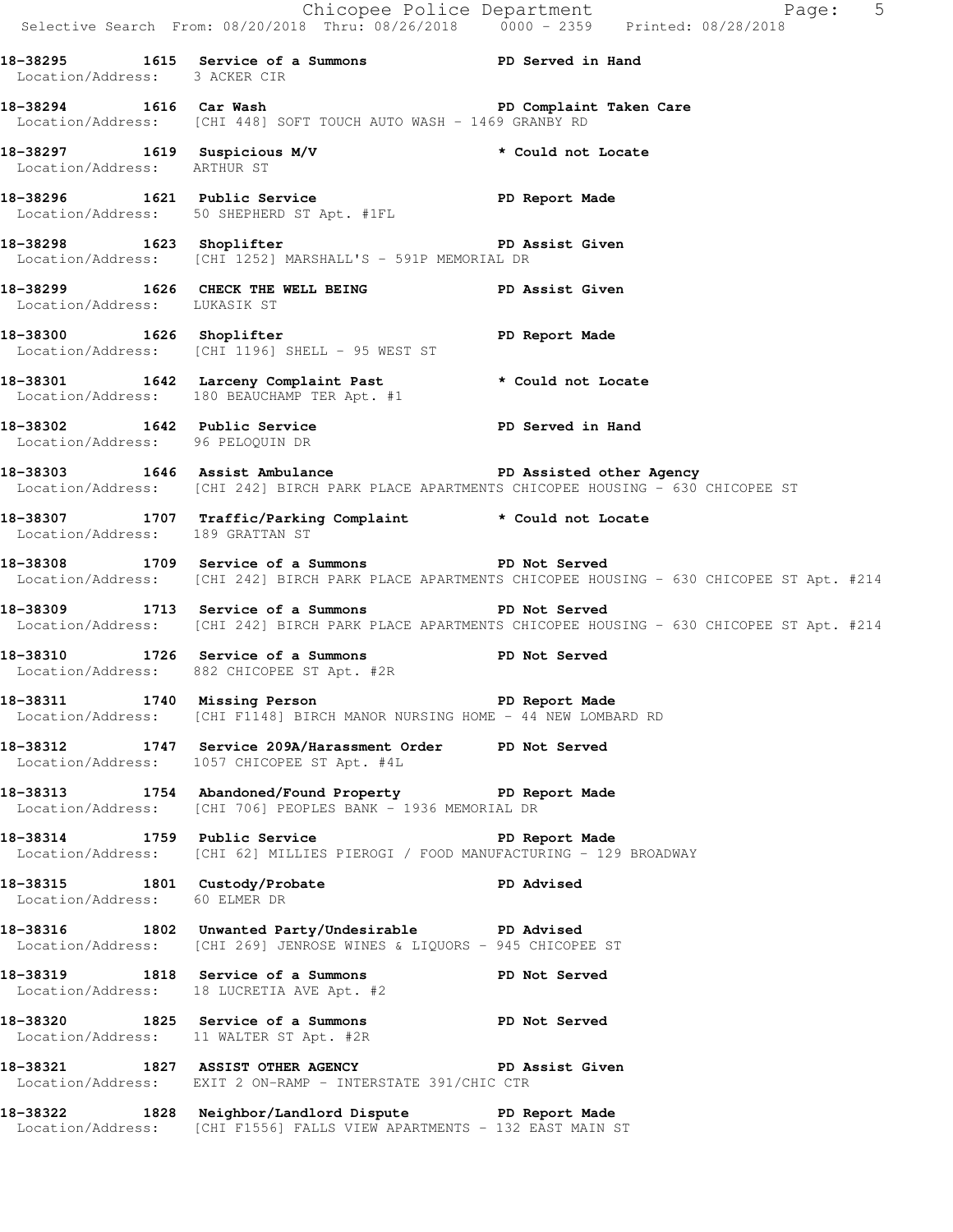Location/Address: 13 SCOTT AVE

**18-38329 1913 Crash Property Damage PD Report Made**  Location/Address: [CHI 644] STOP & SHOP SUPERMARKET - 672 MEMORIAL DR

**18-38330 1917 Crash Property Damage PD No Report Necessary**  Location/Address: [CHI 1191] WALMART - 591 MEMORIAL DR Apt. #52

**18-38332 1924 Motor Vehicle Stop PD Advised**  Location/Address: NARRAGANSETT BLVD

**18-38333 1926 CHECK THE WELL BEING PD Report Made**  Location/Address: 80 COLONIAL CIR Apt. #A

**18-38334 1937 Motor Vehicle Stop PD Advised**  Location/Address: 43 PROSPECT ST @ 99 YELLE ST

**18-38335 1944 Juvenile Complaint PD Complaint Taken Care**  Location/Address: [CHI 1024] PORTER & CHESTER AUDLT TRAINING INSTITUTE - 134 DULONG CIR

18-38336 1959 Suspicious M/V **PD Report Made** Location/Address: 377 SPRINGFIELD ST

**18-38337 2014 Missing Person PD Report Made**  Location/Address: 133 CRESCENT DR

**18-38338 2016 Breaking & Entering-Report PD Report Made**  Location/Address: 43 VAN HORN ST

**18-38339 2039 Motor Vehicle Stop PD Criminal Complaint Re**  Location/Address: SINGING BRIDGE - MONTGOMERY ST

**18-38342 2130 Firearms/Shots Fired \* Could not Locate**  Location/Address: YVONNE ST

**18-38343 2134 Suspicious Person/Activity \* Unfounded**  Location/Address: 80 HILTON ST

**18-38344 2153 Disturbance PD Arrest Made**  Location/Address: BY THE RIVERWALK - 347 FRONT ST @ 43 GRAPE ST

**18-38345 2208 Assist Fire Department PD Assist Given**  Location/Address: 28 LUCRETIA AVE Apt. #3FL L

**18-38347 2229 Threatening Phone Calls PD Advised**  Location/Address: 56 SHERMAN AVE Apt. #1ST

**18-38349 2239 Breaking & Entering in progres PD Appears Secure After**  Location/Address: 60 COAKLEY DR

**18-38351 2247 Crash Property Damage PD Arrest Made**  Location/Address: 60 AUSTIN ST

**18-38352 2251 Suspicious Person/Activity PD Advised**  Location/Address: [CHI 178] BASICS PLUS MINI MART - 190 EAST ST

**18-38353 2300 Juvenile Complaint PD Advised**  Location/Address: 67 & 68 - DWIGHT ST **18-38354 2301 Threatening Phone Calls PD Advised**  Location/Address: 28 LUCRETIA AVE **18-38355 2304 Property Check Parks/Bldgs PD Appears Secure After**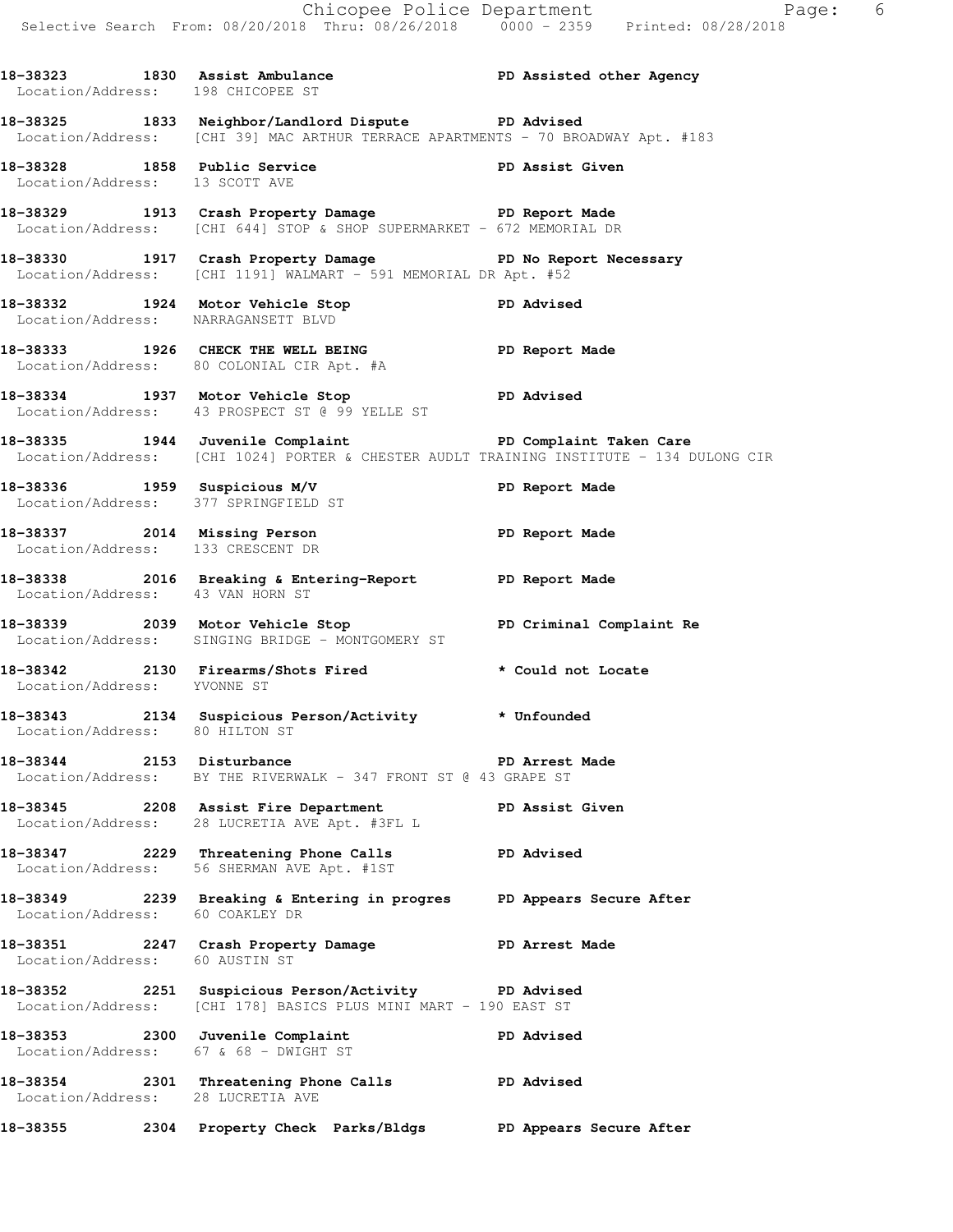Location/Address: [CHI XP2053] MERCEDES-BENZ OF SPRINGFIELD - 295 BURNETT RD

18-38357 2352 CHECK THE WELL BEING PD Assist Given Location/Address: [CHI 315] BOBS BAKERY - 218 EXCHANGE ST

## **For Date: 08/21/2018 - Tuesday**

- **18-38359 0017 Property Check Parks/Bldgs PD Appears Secure After**  Location/Address: [CHI F122] SALTER COLLEGE - 645 SHAWINIGAN DR
- **18-38360 0022 Property Check Parks/Bldgs PD Appears Secure After**  Location/Address: [CHI 1245] CHICOPEE STATE POOL - 750 MEADOW ST
- **18-38361 0023 Property Check Parks/Bldgs PD Appears Secure After**  Location/Address: [CHI F734] AMVETS CLUB POST 12 - 754 MONTGOMERY ST
- **18-38362 0023 Property Check Parks/Bldgs PD Appears Secure After**  Location/Address: [CHI 366] HIGHLAND FARMS - 466 CHICOPEE ST
- **18-38363 0030 Property Check Parks/Bldgs PD Appears Secure After**  Location/Address: [CHI 837] LITWIN SCHOOL, SGT. ROBERT R. K-5 - 135 LITWIN LN
- **18-38364 0032 Property Check Parks/Bldgs PD Appears Secure After**  Location/Address: [CHI 660] OCEAN STATE JOB LOT - 1451 MEMORIAL DR
- **18-38365 0037 Property Check Parks/Bldgs PD Appears Secure After**  Location/Address: [CHI 306] RITE AID PHARMACY - 1-5 ST JAMES AVE
- **18-38366 0039 Property Check Parks/Bldgs PD Appears Secure After**  Location/Address: [CHI F80] DR DEEGANS DELI - 510 BURNETT RD
- **18-38367 0046 Property Check Parks/Bldgs PD Appears Secure After**  Location/Address: [CHI 1714] UNION MART-2 - 457 GRANBY RD
- **18-38368 0047 Property Check Parks/Bldgs PD Appears Secure After**  Location/Address: REAR LOT SZOT PARK - ABBEY MEMORIAL DR
- **18-38369 0048 Property Check Parks/Bldgs PD Appears Secure After**  Location/Address: [CHI 653] DOLLAR GENERAL - 1968 MEMORIAL DR
- **18-38370 0049 Property Check Parks/Bldgs PD Appears Secure After**  Location/Address: 110 NONOTUCK AVE
- **18-38371 0054 Property Check Parks/Bldgs PD Appears Secure After**  Location/Address: HARWICH ST
- **18-38372 0056 Property Check Parks/Bldgs PD Appears Secure After**  Location/Address: [CHI 856] NASH FIELD PARK - 90 CALL ST
- **18-38373 0056 Property Check Parks/Bldgs PD Appears Secure After**  Location/Address: [CHI 1394] WALGREENS DRUGS STORE - 1195 GRANBY RD
- **18-38374 0059 Property Check Parks/Bldgs PD Appears Secure After**  Location/Address: [CHI 857] SZOT PARK - 97 SGT TRACY DR
- **18-38375 0100 Property Check Parks/Bldgs PD Appears Secure After**  Location/Address: [CHI 718] CVS 693 - 1616 MEMORIAL DR
- **18-38376 0107 Property Check Parks/Bldgs PD Appears Secure After**  Location/Address: [CHI 73] PRIDE CONVENIENCE - 363 BURNETT RD
- **18-38377 0109 Motor Vehicle Stop PD M/V Citation Issued**  Location/Address: 522 SHERIDAN ST
- **18-38378 0111 Property Check Parks/Bldgs PD Appears Secure After**  Location/Address: [CHI 1065] CHICOPEE HIGH SCHOOL - 820 FRONT ST
- **18-38379 0120 Property Check Parks/Bldgs PD Appears Secure After**  Location/Address: [CHI F2500] RIVERMILLS CENTER - 5 WEST MAIN ST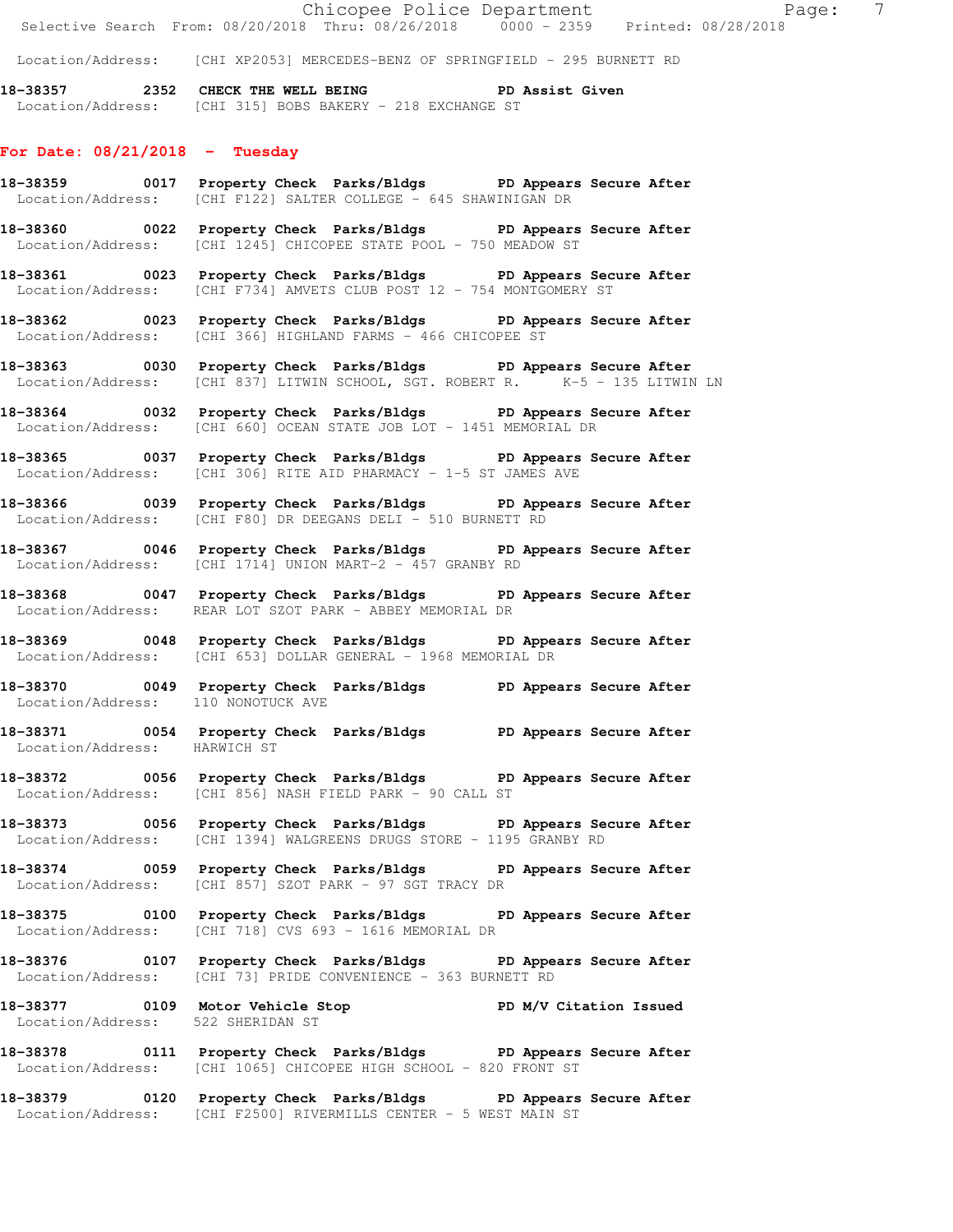Chicopee Police Department Fage: 8 Selective Search From: 08/20/2018 Thru: 08/26/2018 0000 - 2359 Printed: 08/28/2018 **18-38380 0120 Property Check Parks/Bldgs PD Appears Secure After**  Location/Address: [CHI 938] HOME DEPOT - 655 MEMORIAL DR **18-38381 0122 Property Check Parks/Bldgs PD Appears Secure After**  Location/Address: [CHI 838] CHICOPEE ACADEMY @SELSER 6-12 - 12 DARE WAY **18-38382 0125 Property Check Parks/Bldgs PD Appears Secure After**  Location/Address: [CHI F1212] CHICOPEE HEALTH CENTER - 505 FRONT ST **18-38384 0129 Property Check Parks/Bldgs PD Appears Secure After**  Location/Address: [CHI 51] CHICOPEE LIBRARY FALLS BRANCH (OLD) - 216 BROADWAY **18-38385 0141 Property Check Parks/Bldgs PD Appears Secure After**  Location/Address: [CHI 830] BARRY SCHOOL, ANNA E. K-5 - 44 CONNELL ST **18-38386 0144 Property Check Parks/Bldgs PD Appears Secure After**  Location/Address: [CHI 832] BELLAMY MIDDLE SCHOOL, EDWARD 6-8 - 314 PENDLETON AVE **18-38387 0146 Property Check Parks/Bldgs PD Appears Secure After**  Location/Address: [CHI 849] RIVERS PARK - 19 ALDEN ST **18-38388 0157 Property Check Parks/Bldgs PD Appears Secure After**  Location/Address: [CHI 598] DOVERBROOK ESTATES CONDOMINIUMS - 50 DOVERBROOK RD **18-38389 0207 Disturbance PD No Report Necessary**  Location/Address: [CHI 1196] SHELL - 95 WEST ST **18-38390 0208 Disturbance PD Advised**  Location/Address: 77 ELM ST Apt. #3R **18-38391 0213 Suspicious Person/Activity PD Advised**  Location/Address: 567 CHICOPEE ST **18-38392 0214 Property Check Parks/Bldgs PD Appears Secure After**  Location/Address: [CHI XF1665] MASS ALTERNATIVE CARE - 1247 EAST MAIN ST **18-38393 0226 Property Check Parks/Bldgs PD Appears Secure After**  Location/Address: [CHI 305] CUMBERLAND FARMS - 37 MONTCALM ST **18-38394 0227 Property Check Parks/Bldgs PD Appears Secure After**  Location/Address: [CHI F27] STOP & GO - 643 PROSPECT ST **18-38395 0231 Property Check Parks/Bldgs PD Appears Secure After**  Location/Address: [CHI 325] BOAT RAMP, MEDINA STREET - 100 MEDINA ST **18-38396 0231 Property Check Parks/Bldgs PD Appears Secure After**  Location/Address: [CHI 721] Stanley Berchulski boat ramp - 140 SYREK ST **18-38397 0236 Property Check Parks/Bldgs PD Appears Secure After**  Location/Address: ROBBINS RD **18-38398 0237 Property Check Parks/Bldgs PD Appears Secure After**  Location/Address: [CHI 730] TOWN FAIR TIRE CENTERS INC - 886 MEMORIAL DR **18-38400 0247 Property Check Parks/Bldgs PD Appears Secure After**  Location/Address: [CHI 1273] WINGS OVER CHICOPEE - 1408 MEMORIAL DR **18-38401 0248 Property Check Parks/Bldgs PD Appears Secure After**  Location/Address: [CHI F1328] GALLAGHER OLDE FASHIONED SERVICE - 560 EAST ST **18-38402 0253 Property Check Parks/Bldgs PD Appears Secure After**  Location/Address: [CHI 178] BASICS PLUS MINI MART - 190 EAST ST **18-38403 0259 Property Check Parks/Bldgs PD Appears Secure After**  Location/Address: [CHI 1585] MIDAS MUFFLER - 704 MEMORIAL DR **18-38404 0302 Property Check Parks/Bldgs PD Appears Secure After**  Location/Address: [CHI 958] PION PONTIAC (BOB) - 333 MEMORIAL DR **18-38405 0307 Property Check Parks/Bldgs PD Appears Secure After** 

Location/Address: [CHI 719] PRICE RITE - 1600 MEMORIAL DR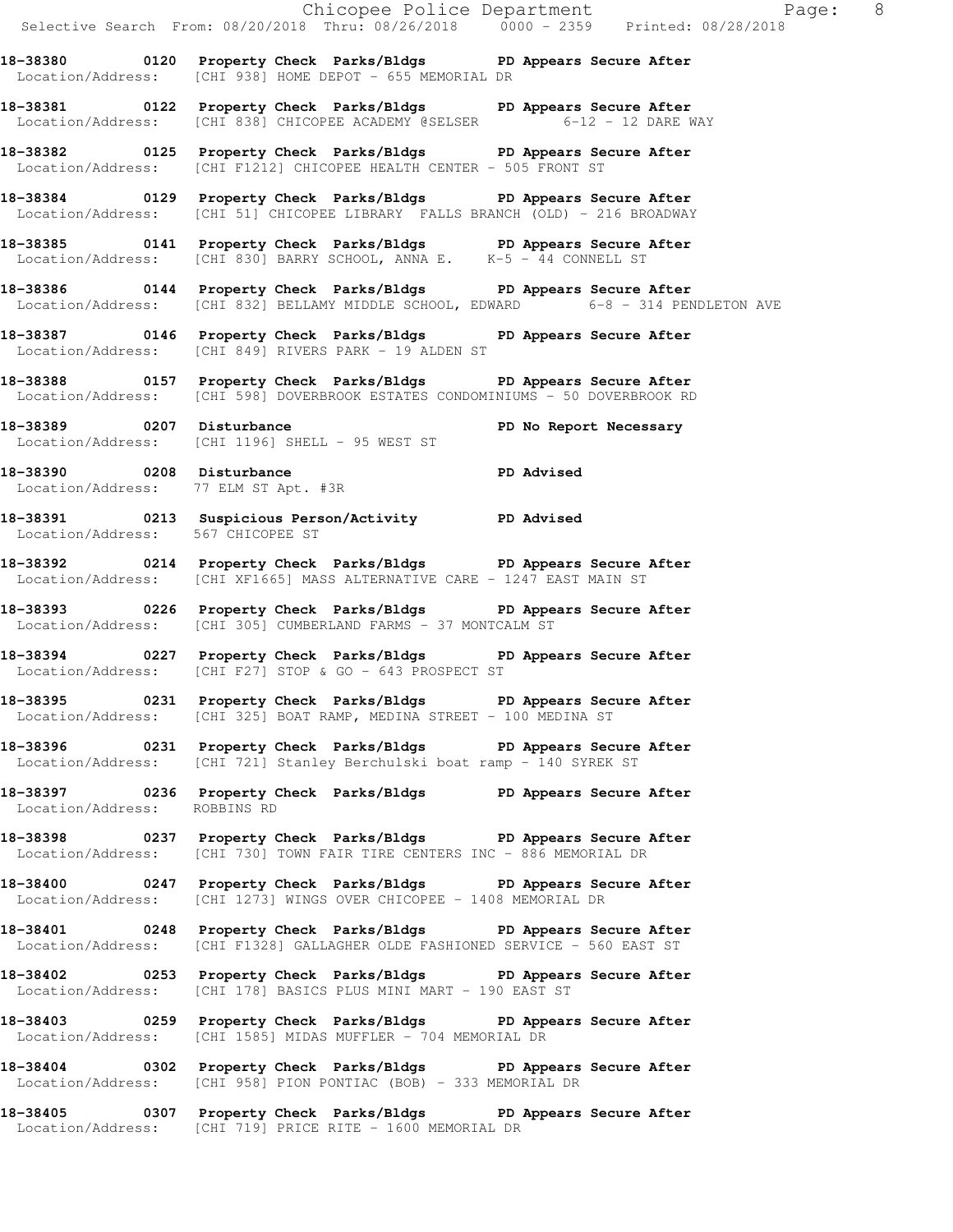Location/Address: [CHI F1452] CITGO - 817 FRONT ST

- **18-38407 0311 Property Check Parks/Bldgs PD Appears Secure After**  Location/Address: [CHI 1] MCCELLENDS GARDENS - 123 ACADEMY ST
- **18-38408 0311 Property Check Parks/Bldgs PD Appears Secure After**  Location/Address: [CHI 1658] THE APARTMENTS AT AMES PRIVILEGE - 1 SPRINGFIELD ST
- **18-38409 0316 Motor Vehicle Stop PD Criminal Complaint Re**  Location/Address: 222 SPRINGFIELD ST @ 21 CHAPIN ST
- **18-38410 0321 Property Check Parks/Bldgs PD Appears Secure After**  Location/Address: STONINA DR
- **18-38411 0337 Motor Vehicle Stop PD Advised**  Location/Address: 439 SPRINGFIELD ST @ 17 NEWBURY ST
- **18-38412 0348 Property Check Parks/Bldgs PD Appears Secure After**  Location/Address: [CHI F1021] KIWK FOOD MART SHELL GAS - 447 SPRINGFIELD ST
- **18-38413 0350 Property Check Parks/Bldgs PD Appears Secure After**  Location/Address: [CHI F684] CASTLE OF KNIGHTS - 1599 MEMORIAL DR
- **18-38414 0351 Property Check Parks/Bldgs PD Appears Secure After**  Location/Address: [CHI 309] MCDONALDS - 350 BURNETT RD
- **18-38415 0352 Assist Ambulance PD Assist Given**  Location/Address: 190 WOODCREST DR
- **18-38417 0355 Property Check Parks/Bldgs PD Appears Secure After**  Location/Address: [CHI F343] CABOTVILLE INDUSTRIAL PARK - 165 FRONT ST
- **18-38418 0358 Property Check Parks/Bldgs PD Appears Secure After**  Location/Address: [CHI 56] WALGREENS - 583 JAMES ST
- **18-38419 0400 Motor Vehicle Stop PD Citation/Warning Issu**  Location/Address: [CHI 979] TREMBLAY BARREL - 20 YELLE ST
- **18-38420 0419 Property Check Parks/Bldgs PD Appears Secure After**  Location/Address: [CHI 1424] ST ANNE CHURCH - 30 COLLEGE ST
- **18-38421 0452 Property Check Parks/Bldgs PD Appears Secure After**  Location/Address: [CHI 1243] ST. PAT'S CEMETERY - 155 FULLER RD
- **18-38423 0501 Property Check Parks/Bldgs PD Appears Secure After**  Location/Address: [CHI XF1651] SUPER SAVER LAUNDROMAT - 199 EXCHANGE ST
- **18-38425 0525 Assist Ambulance PD Assist Given**  Location/Address: 275 MANDALAY RD

Location/Address: 29 GENDREAU ST

- **18-38426 0605 Motor Vehicle Stop PD Citation/Warning Issu**  Location/Address: 291 NEW LUDLOW RD
- **18-38427 0611 Assist Ambulance \* False Alarm**  Location/Address: 7 EASTERN DR
- **18-38429 0620 Motor Vehicle Stop PD Citation/Warning Issu**  Location/Address: 279 NEW LUDLOW RD **18-38432 0630 Larceny Complaint Past PD Advised**
- **18-38430 0633 Motor Vehicle Stop PD Citation/Warning Issu**  Location/Address: 271 EAST ST
- **18-38431 0633 Assist Ambulance PD Assist Given**  Location/Address: [CHI 444] WESTOVER TRAILER PARK - 1246 GRANBY RD Apt. #26
- **18-38435 0637 Traffic Assignment PD Complaint Taken Care**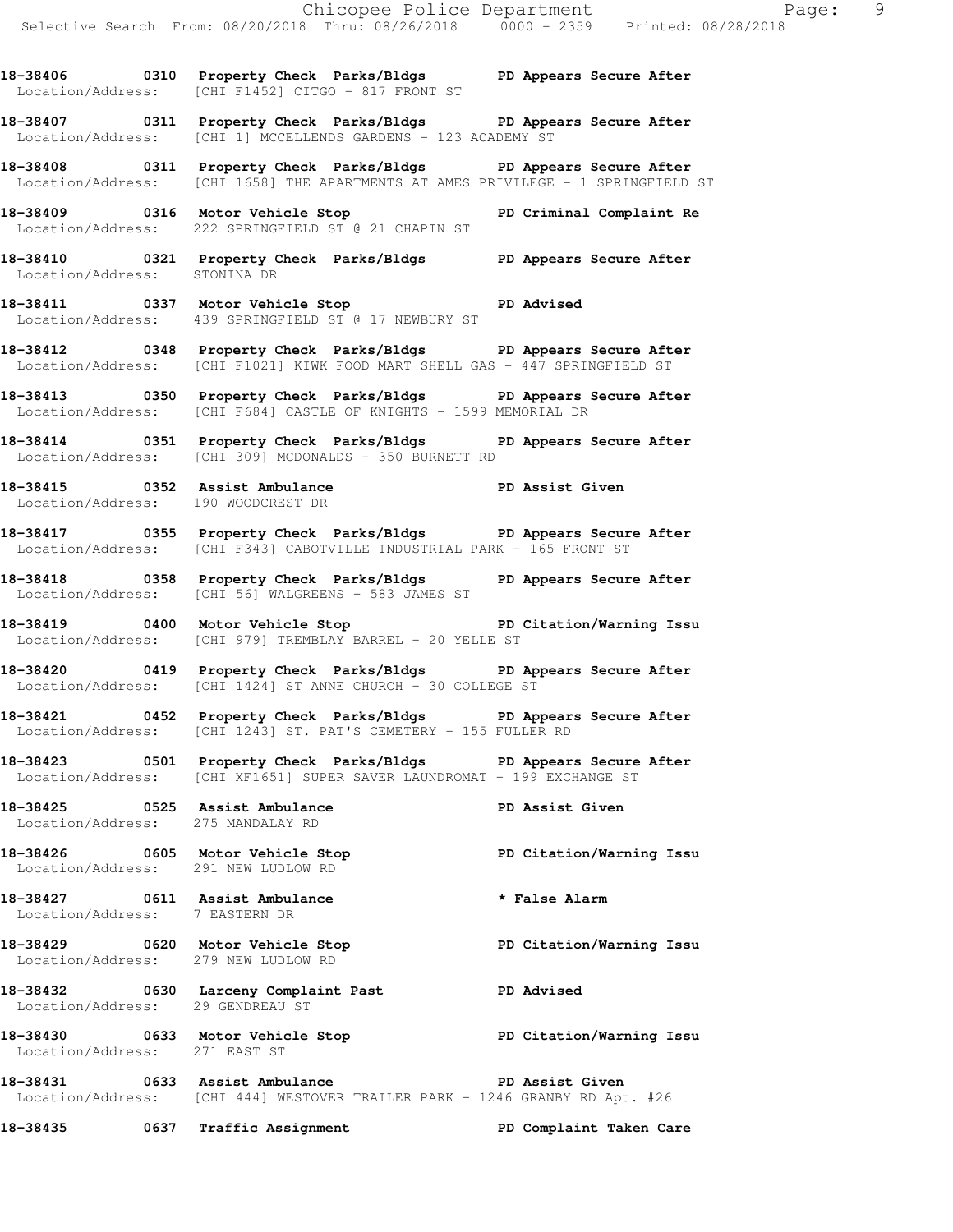|                                     |                                                                                                                                                       | Chicopee Police Department<br>Selective Search From: 08/20/2018 Thru: 08/26/2018 0000 - 2359 Printed: 08/28/2018 |  |
|-------------------------------------|-------------------------------------------------------------------------------------------------------------------------------------------------------|------------------------------------------------------------------------------------------------------------------|--|
|                                     | Location/Address: 793 SHERIDAN ST @ 17 HOLIDAY CIR                                                                                                    |                                                                                                                  |  |
|                                     | 18-38436   0656   Motor Vehicle Stop   PD Citation/Warning Issu<br>Location/Address: 310   NEW LUDLOW RD                                              |                                                                                                                  |  |
|                                     | 18-38437 0700 Property Check Parks/Bldgs PD Appears Secure After<br>Location/Address: [CHI F1342] CVS PHARMACY - 235 CENTER ST                        |                                                                                                                  |  |
|                                     | 18-38438 0705 Motor Vehicle Stop N/V Citation Issued<br>Location/Address: [CHI 410] POLISH NATIONAL CREDIT UNION - 923 FRONT ST                       |                                                                                                                  |  |
|                                     | 18-38439 0705 Public Service National PD Served in Hand<br>Location/Address: [CHI F825] MASS TRIAL COURT [CHICOPEE] - 30 CHURCH ST                    |                                                                                                                  |  |
|                                     | 18-38440 0705 Property Check Parks/Bldgs PD Appears Secure After<br>Location/Address: [CHI 560] CHICOPEE CENTRAL MAINTENANCE GARAGE - 677 MEADOW ST   |                                                                                                                  |  |
| Location/Address: 417 NEW LUDLOW RD | 18-38441 0713 Motor Vehicle Stop PD Citation/Warning Issu                                                                                             |                                                                                                                  |  |
|                                     | 18-38442 0716 Traffic/Parking Complaint PD Assist Given<br>Location/Address: 1000 SHERIDAN ST @ 255 PADGETTE ST                                       |                                                                                                                  |  |
| Location/Address: 290 NEW LUDLOW RD | 18-38443 0723 Motor Vehicle Stop PD Citation/Warning Issu                                                                                             |                                                                                                                  |  |
|                                     | 18-38444 0725 Traffic Assignment PD Criminal Complaint Re<br>Location/Address: 1000 SHERIDAN ST @ 255 PADGETTE ST                                     |                                                                                                                  |  |
|                                     | 18-38445 0728 Motor Vehicle Stop PD Citation/Warning Issu<br>Location/Address: 0 CABOT ST @ 0 PARK ST                                                 |                                                                                                                  |  |
| Location/Address: SHAWINIGAN DR     | 18-38447 0801 Disabled Motor Vehicle PD Complaint Taken Care                                                                                          |                                                                                                                  |  |
|                                     | 18-38449 0811 Property Check Parks/Bldgs PD Appears Secure After<br>Location/Address: [CHI F1161] CHICOPEE MARKETPLACE - 591 MEMORIAL DR              |                                                                                                                  |  |
|                                     | 18-38450 0813 Property Check Parks/Bldgs PD Appears Secure After<br>Location/Address: [CHI F122] SALTER COLLEGE - 645 SHAWINIGAN DR                   |                                                                                                                  |  |
|                                     | 18-38452 0830 Transport Service The PD Transport Complete<br>Location/Address: [CHI F825] MASS TRIAL COURT [CHICOPEE] - 30 CHURCH ST                  |                                                                                                                  |  |
|                                     | 18-38455 0838 Property Check Parks/Bldgs PD Appears Secure After<br>Location/Address: [CHI 832] BELLAMY MIDDLE SCHOOL, EDWARD 6-8 - 314 PENDLETON AVE |                                                                                                                  |  |
| Location/Address: 773 SHERIDAN ST   | 18-38454 0839 Motor Vehicle Stop North PD M/V Citation Issued                                                                                         |                                                                                                                  |  |
|                                     | 18-38456 0844 Suspicious Person/Activity * Unfounded<br>Location/Address: [CHI F684] CASTLE OF KNIGHTS - 1599 MEMORIAL DR                             |                                                                                                                  |  |
|                                     | 18-38457 0852 Property Check Parks/Bldgs PD Appears Secure After<br>Location/Address: [CHI 299] PRESTON PARK - 50 ACCESS RD                           |                                                                                                                  |  |
|                                     | 18-38459 0910 Property Check Parks/Bldgs PD Appears Secure After<br>Location/Address: STATE POOL - MEADOW ST                                          |                                                                                                                  |  |
|                                     | 18-38460 0917 Property Check Parks/Bldgs PD Appears Secure After<br>  Location/Address: [CHI 1037] CHICOPEE MEMORIAL STATE PARK - 570 BURNETT RD      |                                                                                                                  |  |
|                                     | 18-38461 0918 Property Check Parks/Bldgs PD Appears Secure After<br>  Location/Address: [CHI 840] STREIBER SCHOOL, HUGH SCOTT K-5 - 40 STREIBER DR    |                                                                                                                  |  |
|                                     | 18-38462 0931 Larceny Complaint Past PD Report Made<br>Location/Address: [CHI 1191] WALMART - 591 MEMORIAL DR                                         |                                                                                                                  |  |
|                                     | 18-38463 0941 Property Check Parks/Bldgs PD Appears Secure After<br>Location/Address: [CHI 833] BOWIE SCHOOL, HERBERT V. K-5 - 80 DARE WAY            |                                                                                                                  |  |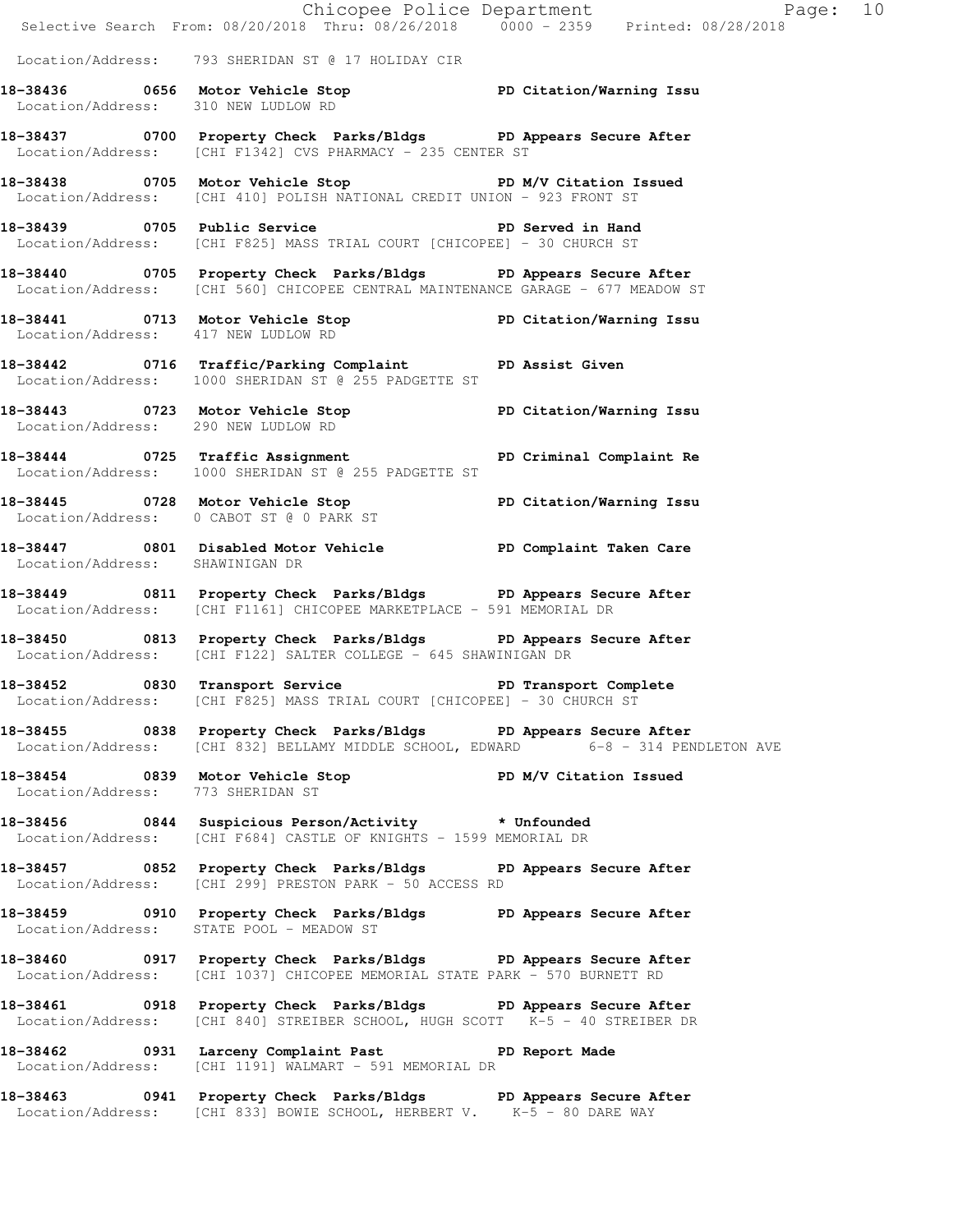Chicopee Police Department Fage: 11 Selective Search From: 08/20/2018 Thru: 08/26/2018 0000 - 2359 Printed: 08/28/2018 **18-38464 0941 Traffic/Parking Complaint PD Complaint Taken Care**  Location/Address: [CHI 39] MAC ARTHUR TERRACE APARTMENTS - 70 BROADWAY **18-38466 0953 Property Check Parks/Bldgs PD Appears Secure After**  Location/Address: [CHI 325] BOAT RAMP, MEDINA STREET - 100 MEDINA ST **18-38467 0956 Property Check Parks/Bldgs PD Appears Secure After**  Location/Address: [CHI 837] LITWIN SCHOOL, SGT. ROBERT R. K-5 - 135 LITWIN LN **18-38468 0959 Motor Vehicle Stop PD Advised**  Location/Address: [CHI 287] TEDDY BEAR POOLS & SPAS - 41 EAST ST **18-38469 1004 Property Check Parks/Bldgs PD Appears Secure After**  Location/Address: [CHI 854] SARAH JANE PARK - 21 VIVIAN ST **18-38470 1020 Property Check Parks/Bldgs PD Complaint Taken Care**  Location/Address: [CHI 852] GARRITY PARK - 44 PETER ST **18-38471 1024 Abandoned 911 Call PD Complaint Taken Care**  Location/Address: [CHI F815] ESTEES EXPRESS - 84 NEW LOMBARD RD **18-38472 1026 Property Check Parks/Bldgs PD Complaint Taken Care**  Location/Address: [CHI 847] RAY ASH PARK - 52 ARCADE ST **18-38473 1027 Motor Vehicle Stop PD M/V Citation Issued**  Location/Address: 884 EAST MAIN ST @ 24 ETON ST **18-38474 1029 Motor Vehicle Stop PD Citation/Warning Issu**  Location/Address: 214 BEAUCHAMP TER **18-38476 1043 Motor Vehicle Stop PD M/V Citation Issued**  Location/Address: 181 EAST MAIN ST **18-38477 1054 Larceny Complaint Past PD Report Made**  Location/Address: [CHI 817] LARRYS HEATING HARDWARE PLUMBING SUPPLY - 155 EAST MAIN ST **18-38487 1058 Service of a Summons PD Not Served**  Location/Address: 6 FLORENCE ST **18-38478 1106 MAIL RUN PD Complaint Taken Care**  Location/Address: [CHI F368] CITY HALL ANNEX - 274 FRONT ST **18-38479 1114 Traffic/Parking Complaint PD Complaint Taken Care**  Location/Address: [CHI F1161] CHICOPEE MARKETPLACE - 591 MEMORIAL DR **18-38481 1124 Motor Vehicle Stop PD M/V Citation Issued**  Location/Address: 565 BRITTON ST **18-38483 1130 Assist Ambulance PD Assist Given**  Location/Address: 105 BRITTON ST **18-38484 1132 Stolen M/V L/P Report PD Report Made**  Location/Address: 186 CHAPEL ST **18-38485 1146 Crash Property Damage \* Could not Locate**  Location/Address: 735 PROSPECT ST 18-38489 1216 Motor Vehicle Stop **PD M/V Citation Issued**  Location/Address: [CHI 448] SOFT TOUCH AUTO WASH - 1469 GRANBY RD **18-38491 1228 Crash Property Damage PD Report Made**  Location/Address: 222 CENTER ST @ 107 WEST ST **18-38498 1245 Property Check Parks/Bldgs PD Appears Secure After**  Location/Address: [CHI 429] KNIGHTS OF COLUMBUS - 460 GRANBY RD **18-38494 1249 Investigation/DB PD Assist Given**  Location/Address: [WEP] 30 2ND ST **18-38497 1307 Larceny Complaint Past PD Report Made**  Location/Address: MARSHALLS - 591 MEMORIAL DR Apt. #P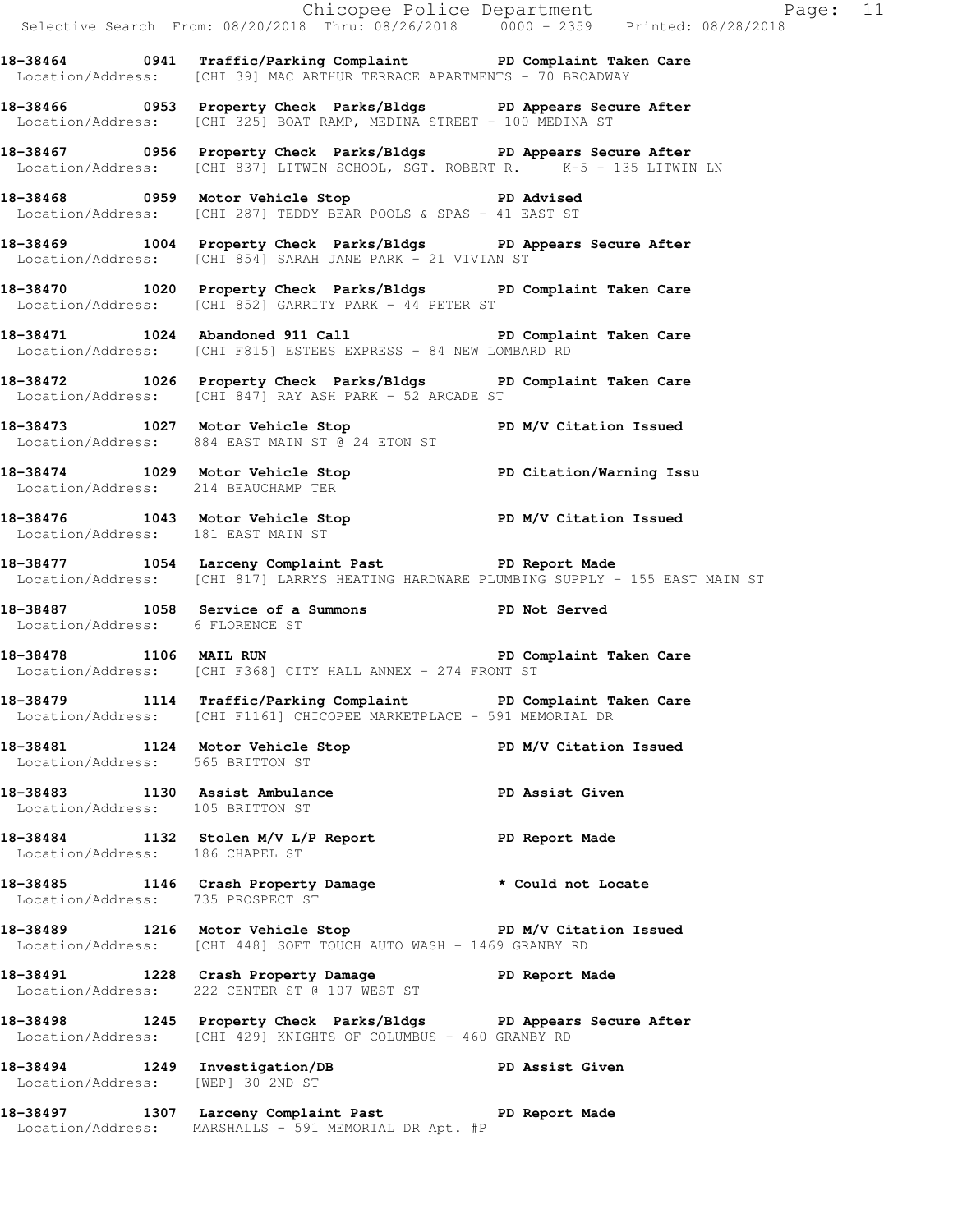**18-38499 1322 Disabled Motor Vehicle PD Assist Given**  Location/Address: 127 CENTER ST

**18-38500 1349 Motor Vehicle Stop PD M/V Citation Issued**  Location/Address: 120 MEMORIAL DR @ 8 JENNINGS ST

**18-38501 1349 Abandoned 911 Call \* No Action Required**  Location/Address: 157 EXCHANGE ST Apt. #`

**18-38502 1351 Crash Personal Injury PD Report Made**  Location/Address: 630 EAST MAIN ST @ 17 NEW YORK AVE

18-38504 1356 Disturbance **18-38504** PD Complaint Taken Care Location/Address: 46 SIMARD DR Apt. #2

**18-38505 1405 Motor Vehicle Stop PD Citation/Warning Issu**  Location/Address: MEADOW ST @ ST ANTHONY ST

**18-38506 1441 Crash Property Damage PD Report Made**  Location/Address: 0 RIVERS AVE @ 0 ADAMS ST

**18-38507 1501 Identity Fraud/Theft PD Report Made**  Location/Address: 24 MT CARMEL AVE

**18-38508 1539 CHECK THE WELL BEING PD Complaint Taken Care**  Location/Address: 1328 MEMORIAL DR Apt. #2D

**18-38509 1543 Drug/Narcotic Activity PD Report Made**  Location/Address: TRU HILTON - 440 MEMORIAL DR

**18-38510 1548 Larceny Complaint Past PD Report Made**  Location/Address: [CHI 203] SUDS YOUR DUDS - 349 CHICOPEE ST

**18-38511 1552 Crash Property Damage PD Report Made**  Location/Address: [CHI 919] BIG Y WORLD CLASS MARKETS - 650 MEMORIAL DR

**18-38513 1603 Investigation/Traffic PD Complaint Taken Care**  Location/Address: [SPR F1] BAYSTATE MEDICAL CENTER - 759 CHESTNUT ST

**18-38514 1607 Crash Property Damage \* Could not Locate**  Location/Address: 11 SHERIDAN ST @ 121 MEMORIAL DR

**18-38516 1614 Service of a Summons PD Complaint Taken Care**  Location/Address: 34 COOLIDGE RD

**18-38519 1626 51a Check Child's Welfare \* Could not Locate**  Location/Address: [CHI 719] PRICE RITE - 1600 MEMORIAL DR

**18-38520 1645 Neighbor/Landlord Dispute PD Advised**  Location/Address: 70 ELMER DR

**18-38521 1648 Crash Property Damage PD Report Made**  Location/Address: [CHI 1191] WALMART - 591 MEMORIAL DR

18-38523 1659 CHECK THE WELL BEING **\*** Could not Locate Location/Address: 27 COOLIDGE RD

**18-38524 1705 Unwanted Party/Undesirable \* No Action Required**  Location/Address: [CHI 1839] MCDONALDS - 639 MEMORIAL DR

**18-38525 1706 CHECK THE WELL BEING PD Advised**  Location/Address: ALDENVILLE COMMOONS - DALE ST

**18-38526 1713 CHECK THE WELL BEING PD Advised**  Location/Address: 46 SIMARD DR Apt. #2

**18-38528 1740 Abandoned/Found Property PD Report Made**  Location/Address: [CHI 1157] CHICOPEE LIBRARY FAIRVIEW BRANCH - 402 BRITTON ST

**18-38531 1750 Unwanted Party/Undesirable \* Could not Locate**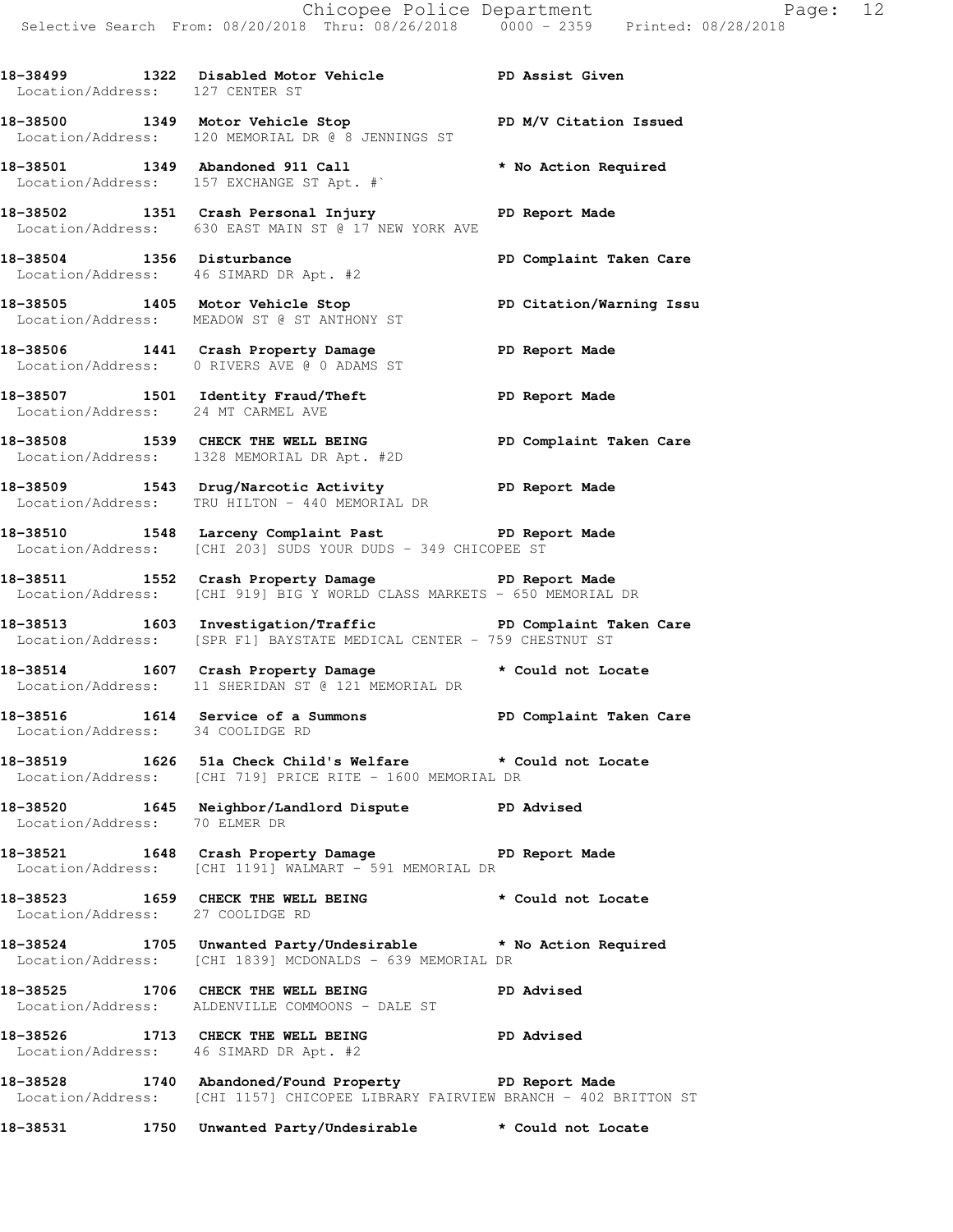|                                     |                                                                                                                                           | Page: 13                |
|-------------------------------------|-------------------------------------------------------------------------------------------------------------------------------------------|-------------------------|
|                                     | Chicopee Police Department<br>Selective Search From: 08/20/2018 Thru: 08/26/2018 0000 - 2359 Printed: 08/28/2018                          |                         |
|                                     | Location/Address: [CHI 1394] WALGREENS DRUGS STORE - 1195 GRANBY RD                                                                       |                         |
| Location/Address: BOLDUC LN         | 18-38547 1757 Suspicious Person/Activity PD Advised                                                                                       |                         |
| Location/Address: 28 SUNNYMEADE AVE | 18-38532 1806 THREATS MADE 18 PD Complaint Taken Care                                                                                     |                         |
|                                     | 18-38533 1812 CHECK THE WELL BEING PD Assist Given<br>Location/Address: [CHI 1161] LORRAINES SOUP KITCHEN - 170 PENDEXTER AVE             |                         |
| Location/Address: BRIDGE ST         | 18-38534 1816 Motor Vehicle Stop N/V Citation Issued                                                                                      |                         |
|                                     | 18-38549 1830 Public Service New York PD Report Made<br>Location/Address: [CHI 366] HIGHLAND FARMS - 466 CHICOPEE ST                      |                         |
|                                     | 18-38538 1833 Neighbor/Landlord Dispute PD Advised<br>Location/Address: 14 STEWART ST                                                     |                         |
|                                     | 18-38539 1835 Unwanted Party/Undesirable PD Advised<br>Location/Address: [CHI F482] OLDE TIME SERVICE - 2041 MEMORIAL DR                  |                         |
|                                     | 18-38540 1851 Traffic/Parking Complaint * Could not Locate<br>Location/Address: 0 LUCRETIA AVE @ 0 RIVERVIEW PL                           |                         |
|                                     | -<br>18-38542 1909 Disturbance 1909 PD Assist Given<br>Location/Address: [CHI F809] TEMPLE PENTECOSTAL FUEGO DIVINOING - 1036 CHICOPEE ST |                         |
| Location/Address: PERRY ST          | 18-38546 1910 Traffic/Parking Complaint PD Advised                                                                                        |                         |
|                                     | 18-38544 1917 Traffic/Parking Complaint * Could not Locate<br>Location/Address: 11 HIGH ST @ 72 WALNUT ST                                 |                         |
| Location/Address: 14 LECLAIR TER    | 18-38545 1933 Assist Other Police Department PD Complaint Taken Care                                                                      |                         |
|                                     | 18-38548 1955 Suspicious Person/Activity * Could not Locate<br>Location/Address: [CHI F1166] ROYAL BUFFET - 591 MEMORIAL DR Apt. #G       |                         |
| 18-38550 2006 Animal Complaint      | Location/Address: 311 COLUMBA ST Apt. #2FL                                                                                                | PD Advised              |
|                                     | 18-38553 2043 Crash Property Damage PD Report Made<br>Location/Address: [CHI 1122] LIGHTHOUSE LIQUORS - 856 MEMORIAL DR                   |                         |
|                                     | 18-38554 2059 Crash Property Damage PD Report Made Location/Address: [CHI F542] DUGOUT - 134 MEADOW ST                                    |                         |
| Location/Address: 124 PINE ST       | 18-38555 2120 CHECK THE WELL BEING PD Advised                                                                                             |                         |
|                                     | 18-38556 2142 Disturbance<br>Location/Address: 77 GLENDALE ST                                                                             | PD Complaint Taken Care |
|                                     | 18-38558 2154 Assist Ambulance * Unfounded<br>Location/Address: [CHI 1255] SUBWAY - 645 MEMORIAL DR                                       |                         |
| Location/Address: 160 SILVIN RD     | 18-38563 2241 Assist Ambulance New PD Assist Given                                                                                        |                         |
| Location/Address: 39 CHARLES ST     | 18-38565 2300 CHECK THE WELL BEING FOR PD Complaint Taken Care                                                                            |                         |
| Location/Address: PARTRIDGE LN      | 18-38567 2335 Suspicious M/V PD Complaint Taken Care                                                                                      |                         |
|                                     | 18-38568 2344 Crash Property Damage Name PD Complaint Taken Care<br>Location/Address: [CHI F684] CASTLE OF KNIGHTS - 1599 MEMORIAL DR     |                         |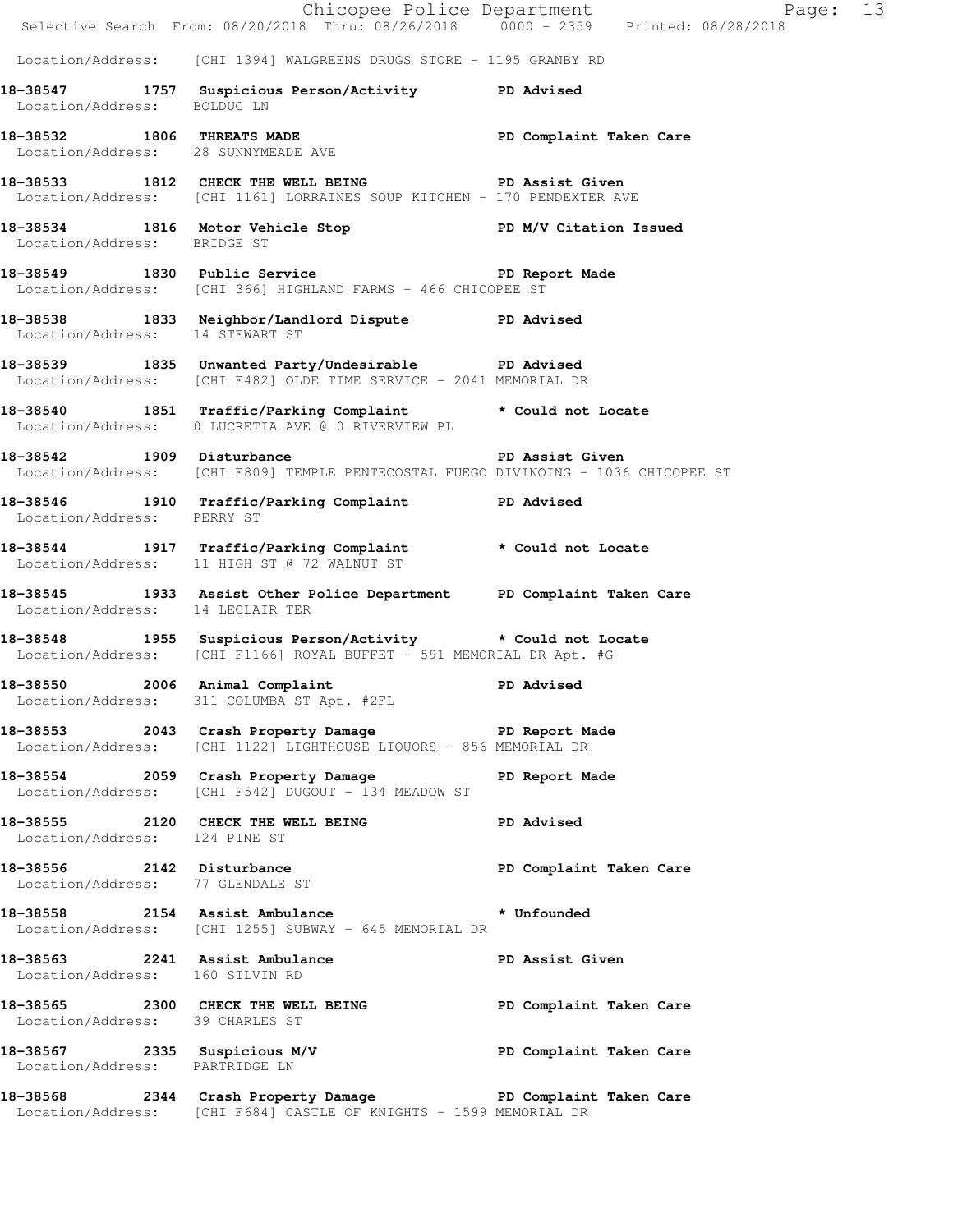## **For Date: 08/22/2018 - Wednesday**

- **18-38570 0008 Trespasser/Trespassing \* Unfounded**  Location/Address: [CHI 1262] FAIRVIEW AUTO SALVAGE INC - 781 LUDLOW RD
- **18-38572 0020 Property Check Parks/Bldgs PD Appears Secure After**  Location/Address: [CHI 594] WESTOVER METROPOLITAN AIRPORT - 255 PADGETTE ST
- **18-38573 0027 Property Check Parks/Bldgs PD Appears Secure After**  Location/Address: [CHI 930] RENT A CENTER - 185 EXCHANGE ST
- **18-38576 0055 Property Check Parks/Bldgs PD Appears Secure After**  Location/Address: [CHI 837] LITWIN SCHOOL, SGT. ROBERT R. K-5 - 135 LITWIN LN
- **18-38578 0057 Traffic/Parking Complaint PD Complaint Taken Care**  Location/Address: [CHI 529] ARNOLDS MEAT - 307 GRATTAN ST
- **18-38579 0058 Property Check Parks/Bldgs PD Appears Secure After**  Location/Address: [CHI 276] SUNOCO A PLUS MINI MART - 1031 CHICOPEE ST
- **18-38580 0101 Property Check Parks/Bldgs PD Appears Secure After**  Location/Address: [CHI F1434] WHITE BIRCH PLAZA - 480 BURNETT RD
- **18-38582 0104 Stolen M/V L/P Report PD Report Made**  Location/Address: 49 STONINA DR
- **18-38581 0106 Property Check Parks/Bldgs PD Appears Secure After**  Location/Address: [CHI 73] PRIDE CONVENIENCE - 363 BURNETT RD
- **18-38583 0116 Motor Vehicle Stop PD Criminal Complaint Re**  Location/Address: [CHI F43] BLUE ROOM CAFE - 139 BROADWAY
- **18-38584 0117 Property Check Parks/Bldgs PD Appears Secure After**  Location/Address: [CHI 1122] LIGHTHOUSE LIQUORS - 856 MEMORIAL DR
- **18-38585 0126 Disturbance PD Advised**  Location/Address: 20 OLIVINE ST Apt. #3FL
- **18-38586 0150 Property Check Parks/Bldgs PD Appears Secure After**  Location/Address: [CHI 718] CVS 693 - 1616 MEMORIAL DR
- **18-38589 0151 Assist Other Police Department \* Could not Locate**  Location/Address: 17 YVONNE ST
- **18-38587 0154 Property Check Parks/Bldgs PD Appears Secure After**  Location/Address: [CHI F805] HUKE LAU - 705 MEMORIAL DR
- **18-38588 0155 Disturbance PD Arrest Made**  Location/Address: [CHI 1600] MONTY'S ROADHOUSE - 733 CHICOPEE ST
- **18-38590 0232 Disturbance PD Advised**  Location/Address: [CHI 561] POLEP, J. DISTR SERVICES - 705 MEADOW ST
- **18-38591 0236 Disturbance PD Advised**  Location/Address: 46 SIMARD DR Apt. #2
- **18-38592 0256 Property Check Parks/Bldgs PD Appears Secure After**  Location/Address: [CHI 832] BELLAMY MIDDLE SCHOOL, EDWARD 6-8 - 314 PENDLETON AVE
- **18-38593 0303 Property Check Parks/Bldgs PD Appears Secure After**  Location/Address: [CHI 507] ALDEN CREDIT UNION MAIN BRANCH - 710 GRATTAN ST
- **18-38594 0328 Public Service PD No Report Necessary**  Location/Address: 5 GROUSE DR
- **18-38595 0352 Property Check Parks/Bldgs PD Appears Secure After**  Location/Address: [CHI 857] SZOT PARK - 97 SGT TRACY DR
- **18-38596 0352 Property Check Parks/Bldgs PD Appears Secure After**  Location/Address: [CHI F343] CABOTVILLE INDUSTRIAL PARK - 165 FRONT ST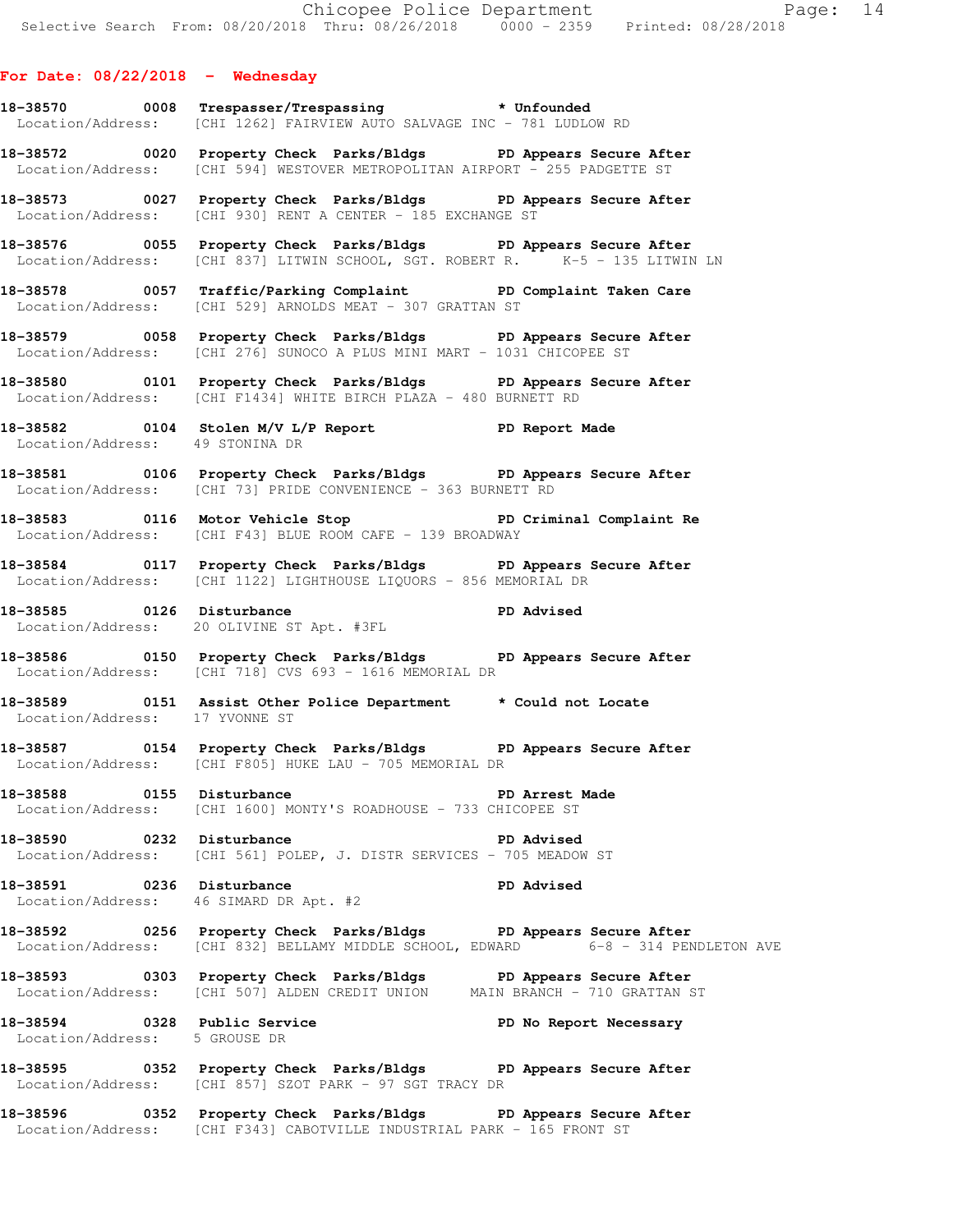**18-38597 0354 Property Check Parks/Bldgs PD Appears Secure After**  Location/Address: [CHI F80] DR DEEGANS DELI - 510 BURNETT RD

**18-38598 0355 Property Check Parks/Bldgs PD Appears Secure After**  Location/Address: [CHI 842] DUPONT MEM MID SCHOOL, 1ST SGT. KEVIN A. - 650 FRONT ST

**18-38599 0400 Property Check Parks/Bldgs PD Appears Secure After**  Location/Address: [CHI F392] ST STANISLAUS SCHOOL - 534 FRONT ST

**18-38600 0404 Property Check Parks/Bldgs PD Appears Secure After**  Location/Address: [CHI 1065] CHICOPEE HIGH SCHOOL - 820 FRONT ST

**18-38601 0407 Property Check Parks/Bldgs PD Appears Secure After**  Location/Address: [CHI 850] LINCOLN GROVE - PARK - 224 BROADWAY

**18-38602 0408 Property Check Parks/Bldgs PD Appears Secure After**  Location/Address: [CHI 1816] RESTAURANT DEPOT - 123 FIRST AVE

**18-38603 0408 Property Check Parks/Bldgs PD Appears Secure After**  Location/Address: [CHI F1355] LITTLE CAESARS - 749 MEMORIAL DR

**18-38604 0409 Property Check Parks/Bldgs PD Appears Secure After**  Location/Address: [CHI 1] MCCELLENDS GARDENS - 123 ACADEMY ST

**18-38605 0412 Property Check Parks/Bldgs PD Appears Secure After**  Location/Address: [CHI 851] IKE ALPERT FIELD - PARK - 199 BEAUCHAMP TER

**18-38606 0418 Property Check Parks/Bldgs PD Appears Secure After**  Location/Address: [CHI F2500] RIVERMILLS CENTER - 5 WEST MAIN ST

**18-38607 0425 Property Check Parks/Bldgs PD Appears Secure After**  Location/Address: [CHI 1571] SENTRY CLEANERS - 576 EAST ST

**18-38608 0438 Property Check Parks/Bldgs PD Appears Secure After**  Location/Address: [CHI F163] RUMBLE SEAT LOUNGE - 482 SPRINGFIELD ST

18-38609 **0451** Motor Vehicle Stop **PD M/V Citation Issued** Location/Address: 187 SPRINGFIELD ST @ 146 GRAPE ST

**18-38610 0503 Property Check Parks/Bldgs PD Appears Secure After**  Location/Address: [CHI 525] GRISE FUNERAL HOME - 280 SPRINGFIELD ST

18-38611 **0524** Motor Vehicle Stop **PD** Arrest Made Location/Address: 402 SPRINGFIELD ST

**18-38612 0526 Property Check Parks/Bldgs PD Appears Secure After**  Location/Address: [CHI 587] OREGON SPORTSMAN CLUB - 610 NEW LOMBARD RD

**18-38613 0539 Property Check Parks/Bldgs PD Appears Secure After**  Location/Address: [CHI 560] CHICOPEE CENTRAL MAINTENANCE GARAGE - 677 MEADOW ST

**18-38614 0543 Property Check Parks/Bldgs \* Could not Locate**  Location/Address: [CHI 638] BJS WHOLESALE FOOD WAREHOUSE - 650 MEMORIAL DR

**18-38615 0600 Property Check Parks/Bldgs \* Could not Locate**  Location/Address: 312 DALE ST

**18-38616 0613 Property Check Parks/Bldgs PD Appears Secure After**  Location/Address: [CHI F988] F.L. ROBERTS CHICOPEE #04050 - 2012 MEMORIAL DR

**18-38617 0619 Property Check Parks/Bldgs PD Appears Secure After**  Location/Address:

18-38619 **0631** Disturbance **the absolute of the set of the set of the set of the set of the set of the set of the set of the set of the set of the set of the set of the set of the set of the set of the set of the set of t** Location/Address: [CHI 90] CHICOPEE COUNTRY CLUB MAINT. BUILDING - 1290 BURNETT RD

**18-38618 0637 Service of a Summons PD Not Served**  Location/Address: 94 ROYAL ST

**18-38622 0651 Motor Vehicle Stop PD M/V Citation Issued**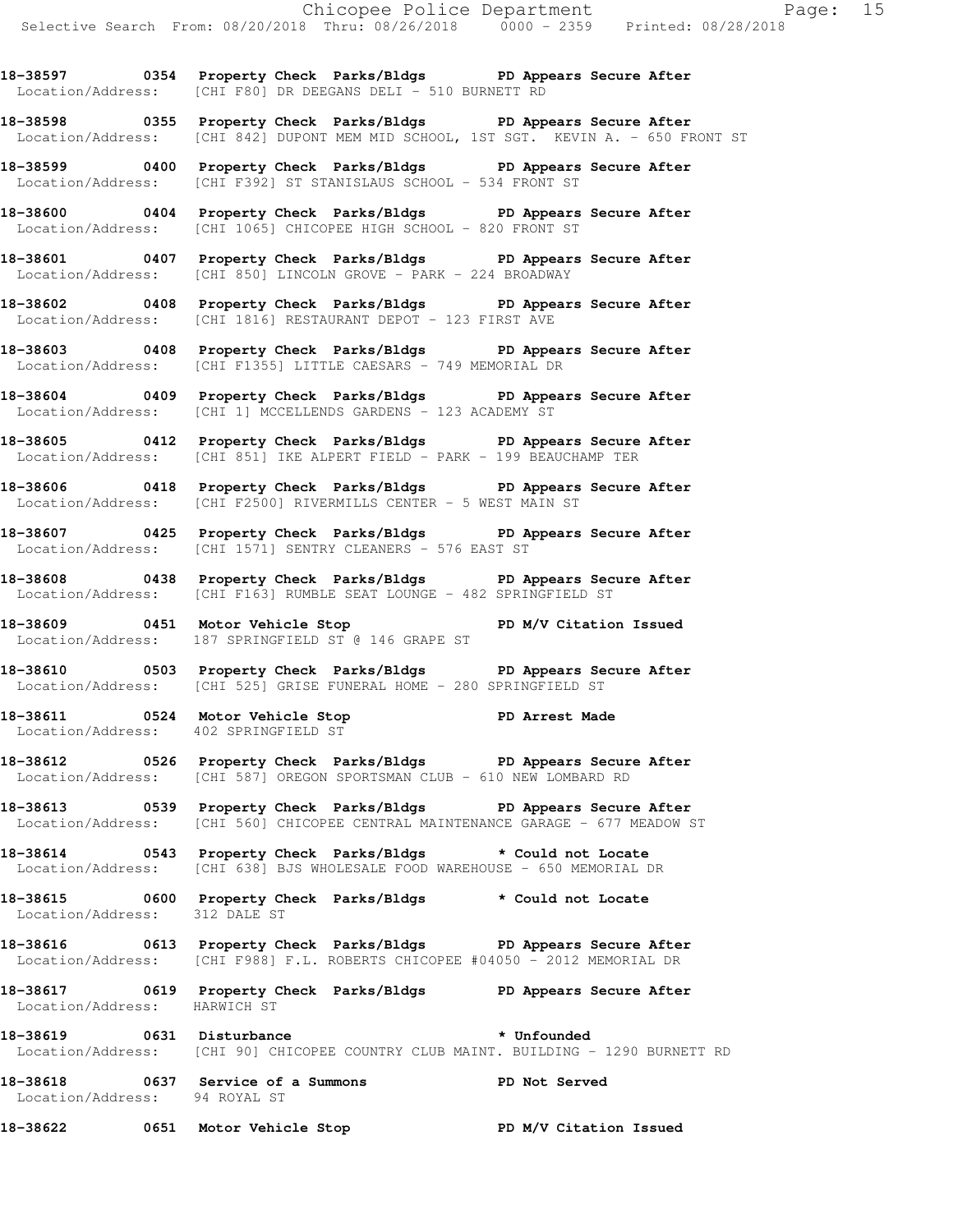|                                | Chicopee Police Department<br>Selective Search From: 08/20/2018 Thru: 08/26/2018 0000 - 2359 Printed: 08/28/2018                                      |  |
|--------------------------------|-------------------------------------------------------------------------------------------------------------------------------------------------------|--|
|                                | Location/Address: [CHI 1750] MASSE'S CUSTOM CUTS - 1512 MEMORIAL DR                                                                                   |  |
|                                | 18-38623 0705 Traffic Assignment PD Complaint Taken Care<br>Location/Address: 793 SHERIDAN ST @ 17 HOLIDAY CIR                                        |  |
|                                | 18-38624 0706 CHECK THE WELL BEING PD Assist Given<br>Location/Address: [CHI 75] DUNKIN DONUTS - 470 BURNETT RD                                       |  |
|                                | 18-38627 0719 Traffic Assignment New PD Complaint Taken Care<br>Location/Address: 879 SHERIDAN ST @ 89 CHAMPION DR                                    |  |
|                                | 18-38628 0722 Breaking & Entering-Report PD Report Made<br>Location/Address: [CHI XF1660] 36 ARTISAN ST - 36 ARTISAN ST                               |  |
|                                | 18-38629 0728 Public Service 20 PD Transport Complete<br>Location/Address: [CHI F825] MASS TRIAL COURT [CHICOPEE] - 30 CHURCH ST                      |  |
|                                | 18-38630 0739 THREATS MADE PD Advised<br>Location/Address: [CHI F1120] CANTERBURY ARMS APTS - 165 EAST MAIN ST Apt. #309                              |  |
|                                | 18-38632 0813 Property Check Parks/Bldgs PD Appears Secure After<br>Location/Address: [CHI F122] SALTER COLLEGE - 645 SHAWINIGAN DR                   |  |
|                                | 18-38633 0819 Property Check Parks/Bldgs PD Appears Secure After<br>Location/Address: [CHI 840] STREIBER SCHOOL, HUGH SCOTT K-5 - 40 STREIBER DR      |  |
|                                | 18-38634 0819 Transport Service <b>18-38634</b> PD Transport Complete<br>Location/Address: [CHI F825] MASS TRIAL COURT [CHICOPEE] - 30 CHURCH ST      |  |
|                                | 18-38635 0826 Crash Property Damage PD Report Made<br>Location/Address: [CHI 842] DUPONT MEM MID SCHOOL, 1ST SGT. KEVIN A. - 650 FRONT ST             |  |
|                                | 18-38636 0844 Property Check Parks/Bldgs PD Appears Secure After<br>Location/Address: [CHI 587] OREGON SPORTSMAN CLUB - 610 NEW LOMBARD RD            |  |
|                                | 18-38638 0918 Neighbor/Landlord Dispute PD Report Made<br>Location/Address: [CHI 1658] THE APARTMENTS AT AMES PRIVILEGE - 1 SPRINGFIELD ST            |  |
|                                | 18-38639 0930 Property Check Parks/Bldgs PD Appears Secure After<br>Location/Address: [CHI 839] STEFANIK SCHOOL, GENERAL. JOHN J. K-5 - 720 MEADOW ST |  |
|                                | 18-38641 0932 Disabled Motor Vehicle PD Assist Given<br>Location/Address: [CHI 1600] MONTY'S ROADHOUSE - 733 CHICOPEE ST                              |  |
|                                | 18-38642 0941 Property Check Parks/Bldgs PD Appears Secure After<br>Location/Address: [CHI 299] PRESTON PARK - 50 ACCESS RD                           |  |
|                                | 18-38644 0945 Property Check Parks/Bldgs PD Complaint Taken Care<br>Location/Address: [CHI 847] RAY ASH PARK - 52 ARCADE ST                           |  |
|                                | 18-38645 0959 Property Check Parks/Bldgs PD Appears Secure After<br>Location/Address: [CHI 854] SARAH JANE PARK - 21 VIVIAN ST                        |  |
|                                | 18-38646 1001 Property Check Parks/Bldgs PD Appears Secure After<br>Location/Address: [CHI 325] BOAT RAMP, MEDINA STREET - 100 MEDINA ST              |  |
|                                | 18-38647 1006 Property Check Parks/Bldgs PD Appears Secure After<br>Location/Address: [CHI 849] RIVERS PARK - 19 ALDEN ST                             |  |
| Location/Address: 102 OHIO AVE | 18-38648 1018 Assist Ambulance 18 PD Assist Given                                                                                                     |  |
|                                | 18-38650 1032 Property Check Parks/Bldgs PD Complaint Taken Care<br>Location/Address: [CHI 852] GARRITY PARK - 44 PETER ST                            |  |
|                                | 18-38651 1032 Motor Vehicle Stop North PD Citation/Warning Issu<br>Location/Address: 214 BEAUCHAMP TER                                                |  |
|                                | 18-38652 1033 Property Check Parks/Bldgs PD Appears Secure After<br>Location/Address: [CHI 833] BOWIE SCHOOL, HERBERT V. K-5 - 80 DARE WAY            |  |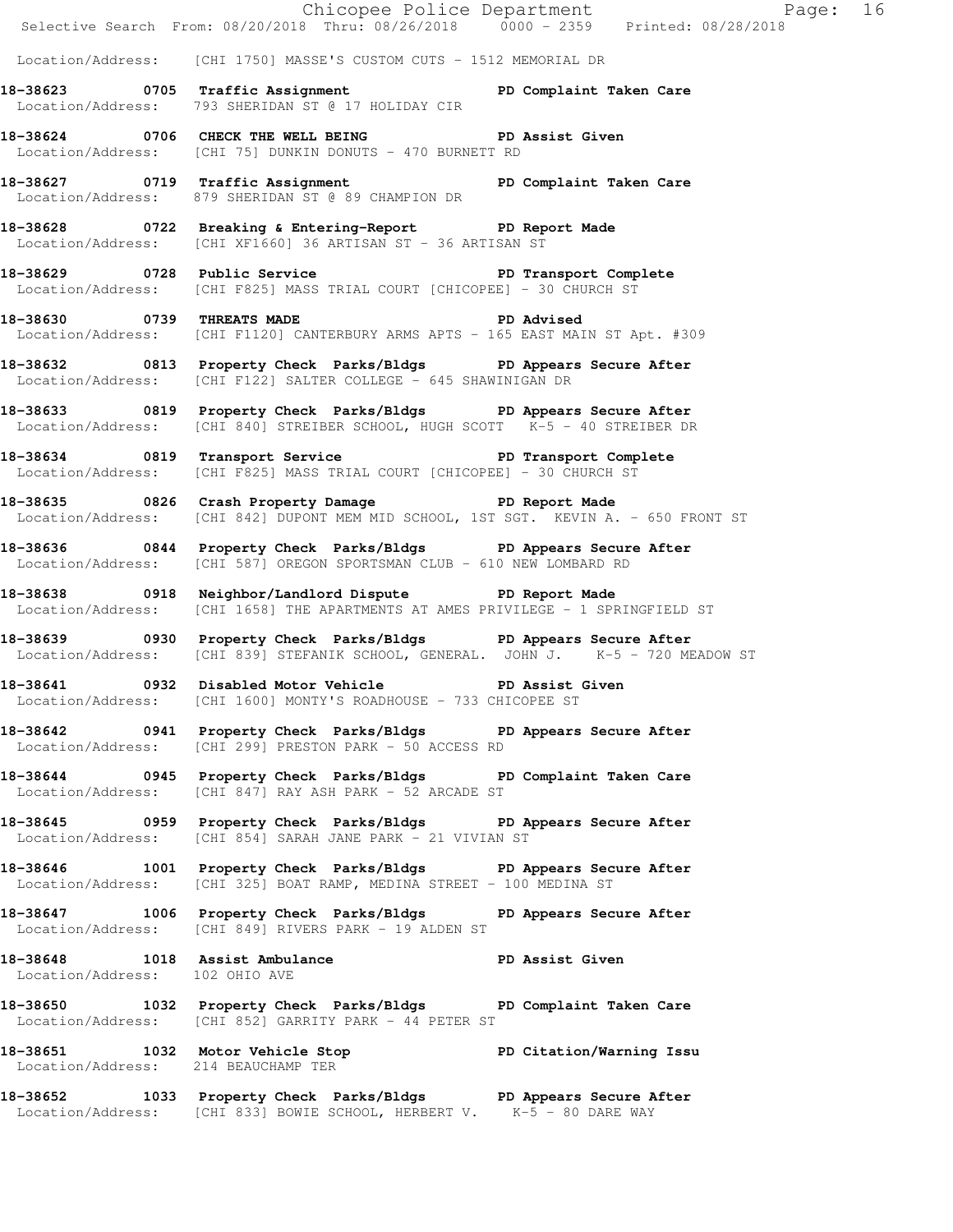|                                    |                                                                                                                                                   | Chicopee Police Department<br>Selective Search From: 08/20/2018 Thru: 08/26/2018 0000 - 2359 Printed: 08/28/2018 |
|------------------------------------|---------------------------------------------------------------------------------------------------------------------------------------------------|------------------------------------------------------------------------------------------------------------------|
|                                    | 18-38654 1049 Traffic/Parking Complaint PD Complaint Taken Care<br>Location/Address: [CHI 1600] UNDER 391 OVERPASS - 733 CHICOPEE ST              |                                                                                                                  |
|                                    | 18-38655 1114 Property Check Parks/Bldgs PD Appears Secure After<br>Location/Address: [CHI 837] LITWIN SCHOOL, SGT. ROBERT R. K-5 - 135 LITWIN LN |                                                                                                                  |
|                                    | 18-38657 1127 Breaking & Entering in progres PD Complaint Taken Care<br>Location/Address: 148 JOY ST                                              |                                                                                                                  |
|                                    | 18-38659 1131 CHECK THE WELL BEING PD Complaint Taken Care<br>Location/Address: [CHI 919] BIG Y WORLD CLASS MARKETS - 650 MEMORIAL DR             |                                                                                                                  |
| Location/Address: 54 MCKINSTRY AVE | 18-38660 1201 Investigation/Traffic PD Served in Hand                                                                                             |                                                                                                                  |
|                                    | 18-38661 1203 Property Check Parks/Bldgs PD Appears Secure After<br>Location/Address: [CHI 1037] CHICOPEE MEMORIAL STATE PARK - 570 BURNETT RD    |                                                                                                                  |
|                                    | 18-38664 1208 Threatening Phone Calls PD Report Made<br>Location/Address: [CHI 1533] PRIDE TRUCK STOP - 363 BURNETT RD                            |                                                                                                                  |
|                                    | 18-38663 1218 Assist Fire Department PD Complaint Taken Care<br>Location/Address: [CHI F554] CALLAWAY GOLF BALL OPERATIONS INC. - 425 MEADOW ST   |                                                                                                                  |
|                                    | 18-38666 1237 Larceny Complaint Past PD Report Made<br>Location/Address: [CHI XP2056] SMOC - 52 LINCOLN ST                                        |                                                                                                                  |
|                                    | 18-38667 1244 CHECK THE WELL BEING PD Complaint Taken Care<br>Location/Address: [CHI F1048] HAMPTON INN CHICOPEE - 600 MEMORIAL DR                |                                                                                                                  |
|                                    | 18-38669 1254 Crash Property Damage PD Report Made<br>Location/Address: [CHI 75] DUNKIN DONUTS - 470 BURNETT RD                                   |                                                                                                                  |
|                                    | 18-38671 1259 Assist Ambulance New PD Complaint Taken Care<br>Location/Address: [CHI 1839] MCDONALDS - 639 MEMORIAL DR                            |                                                                                                                  |
|                                    | 18-38672 1259 Crash Personal Injury 18-38672 PD Report Made<br>Location/Address: [CHI 670] CUMBERLAND FARMS - 1061 MEMORIAL DR                    |                                                                                                                  |
| Location/Address: 41 CHARLES ST    | 18-38674 1302 CHECK THE WELL BEING PD Advised                                                                                                     |                                                                                                                  |
|                                    | 18-38675 1310 Disturbance 1 PD Assist Given<br>Location/Address: [CHI 853] WISNIOWSKI PARK - 14 SPRUCE ST                                         |                                                                                                                  |
|                                    | 18-38676 1313 Unwanted Party/Undesirable * Could not Locate<br>Location/Address: [CHI 1394] WALGREENS DRUGS STORE - 1195 GRANBY RD                |                                                                                                                  |
|                                    | 18-38677 1319 CHECK THE WELL BEING PD Assist Given<br>Location/Address: [CHI F186] 21 CYMAN DR - 21 CYMAN DR                                      |                                                                                                                  |
|                                    | 18-38679 1333 Investigation/DB PD Report Made<br>Location/Address: [CHI F368] CITY HALL ANNEX - 274 FRONT ST                                      |                                                                                                                  |
| Location/Address: 49 HIGHLAND AVE  | 18-38680 1334 CHECK THE WELL BEING PD Assist Given                                                                                                |                                                                                                                  |
| Location/Address: 87 LAUZIER TER   | 18-38681 1336 Larceny Complaint Past PD Advised                                                                                                   |                                                                                                                  |
|                                    | 18-38682 1348 Crash Property Damage PD Report Made<br>Location/Address: [CHI 643] REGISTRY OF MOTOR VEHICLES - 1011 CHICOPEE ST                   |                                                                                                                  |
|                                    | 18-38684 1349 Suspicious M/V 18-38684<br>Location/Address: 13I OLIVINE ST Apt. #1FL                                                               |                                                                                                                  |
|                                    | 18-38685 1358 Unwanted Party/Undesirable PD Advised<br>Location/Address: [CHI F621] FAMILY DOLLAR - 209 EXCHANGE ST                               |                                                                                                                  |
|                                    | 18-38686 1452 Suspicious Person/Activity PD Advised<br>Location/Address: [CHI F368] CITY HALL ANNEX - 274 FRONT ST                                |                                                                                                                  |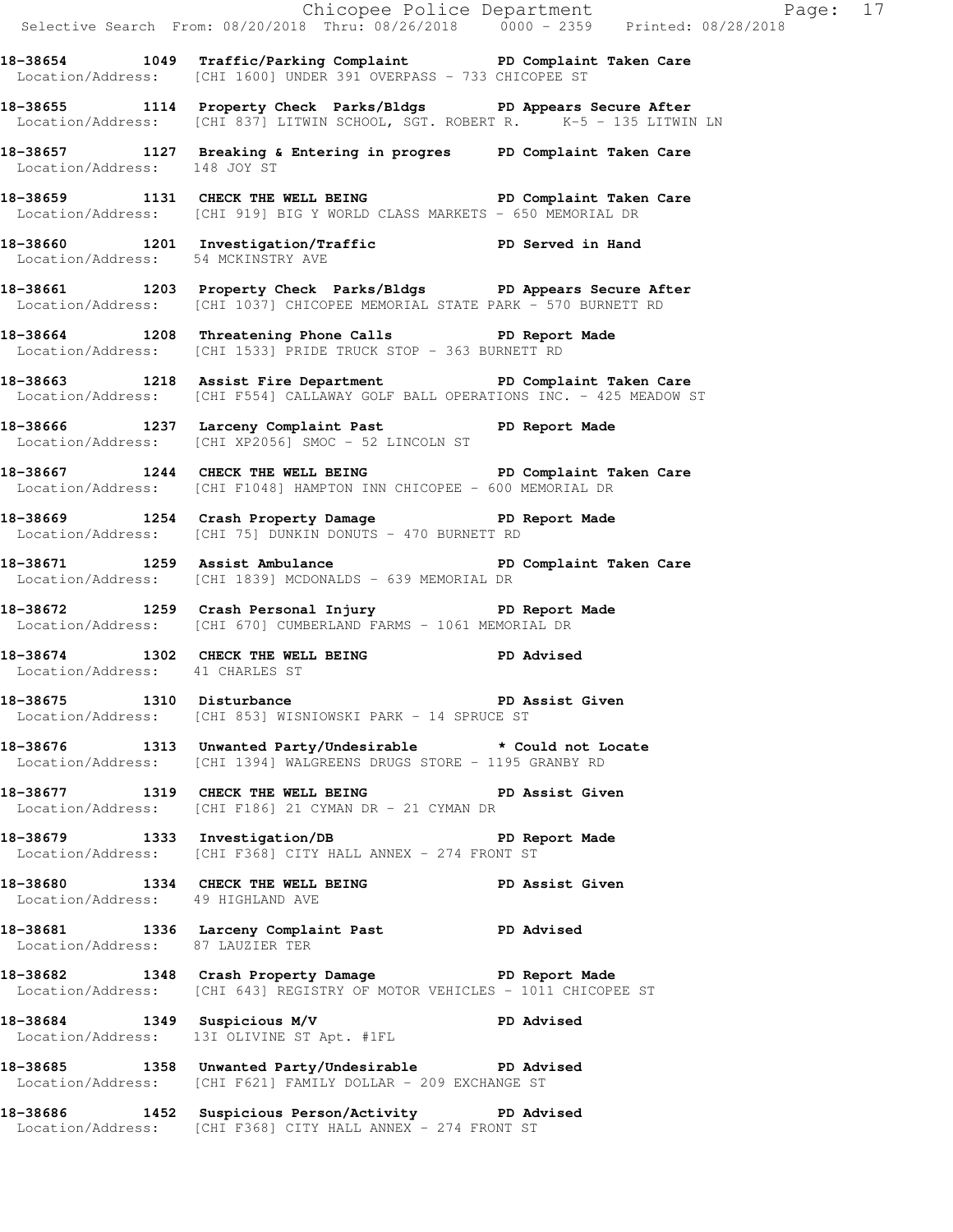**18-38687 1454 Property Check Parks/Bldgs PD Complaint Taken Care**  Location/Address: [CHI 299] PRESTON PARK - 50 ACCESS RD

**18-38688 1454 Traffic/Parking Complaint PD Complaint Taken Care**  Location/Address: [CHI F1161] CHICOPEE MARKETPLACE - 591 MEMORIAL DR

**18-38690 1502 Assist Ambulance \* Could not Locate**  Location/Address: [CHI 644] STOP & SHOP SUPERMARKET - 672 MEMORIAL DR

**18-38691 1505 Property Check Parks/Bldgs PD Appears Secure After**  Location/Address: [CHI 856] NASH FIELD PARK - 90 CALL ST

**18-38692 1530 Assist Ambulance PD Assist Given**  Location/Address: [CHI F175] 6 DWIGHT - 6 DWIGHT ST

**18-38695 1534 Drug Overdose PD Report Made**  Location/Address: 7 OXFORD ST

**18-38697 1553 Neighbor/Landlord Dispute PD Advised**  Location/Address: [CHI F1120] CANTERBURY ARMS APTS - 165 EAST MAIN ST Apt. #317

**18-38698 1603 Car Wash PD Assist Given**  Location/Address: [CHI 448] SOFT TOUCH AUTO WASH - 1469 GRANBY RD

**18-38699 1604 Car Wash PD Complaint Taken Care**  Location/Address: [CHI 448] SOFT TOUCH AUTO WASH - 1469 GRANBY RD

**18-38701 1618 Service of a Summons PD Not Served**  Location/Address: 182 COLUMBA ST

**18-38703 1628 Service of a Summons PD Served in Hand**  Location/Address: 149 DALE ST Apt. #E

**18-38705 1639 Service of a Summons PD Not Served**  Location/Address: 49 FAIR ST

**18-38706 1657 Crash Property Damage PD Report Made**  Location/Address: 114 MEADOW ST @ 35 NASSAU ST

**18-38707 1659 Traffic/Parking Complaint PD Advised**  Location/Address: 30 BARDON ST

**18-38709 1720 Traffic/Parking Complaint \* Could not Locate**  Location/Address: 1771 MEMORIAL DR @ 11 GUERIN ST

**18-38711 1744 Suspicious Person/Activity PD Advised**  Location/Address: 395 CHICOPEE ST

**18-38713 1802 Motor Vehicle Stop PD Advised**  Location/Address: [CHI 1600] MONTY'S ROADHOUSE - 733 CHICOPEE ST

**18-38714 1804 CHECK THE WELL BEING \* Could not Locate**  Location/Address: 437 IRENE ST

**18-38715 1806 Animal Complaint \* Unfounded**  Location/Address: 169 JACOB ST

**18-38716 1820 CHECK THE WELL BEING PD Complaint Taken Care**  Location/Address: 25 PLEASANT ST

**18-38717 1838 Service 209A/Harassment Order PD Not Served**  Location/Address: 600 GRANBY RD

**18-38718 1843 Assist Fire Department PD Assist Given**  Location/Address: 29 CIRCLE DR

**18-38720 1855 Service of a Summons PD Not Served**  Location/Address: 182 COLUMBA ST

**18-38721 1911 Property Check Parks/Bldgs PD Appears Secure After**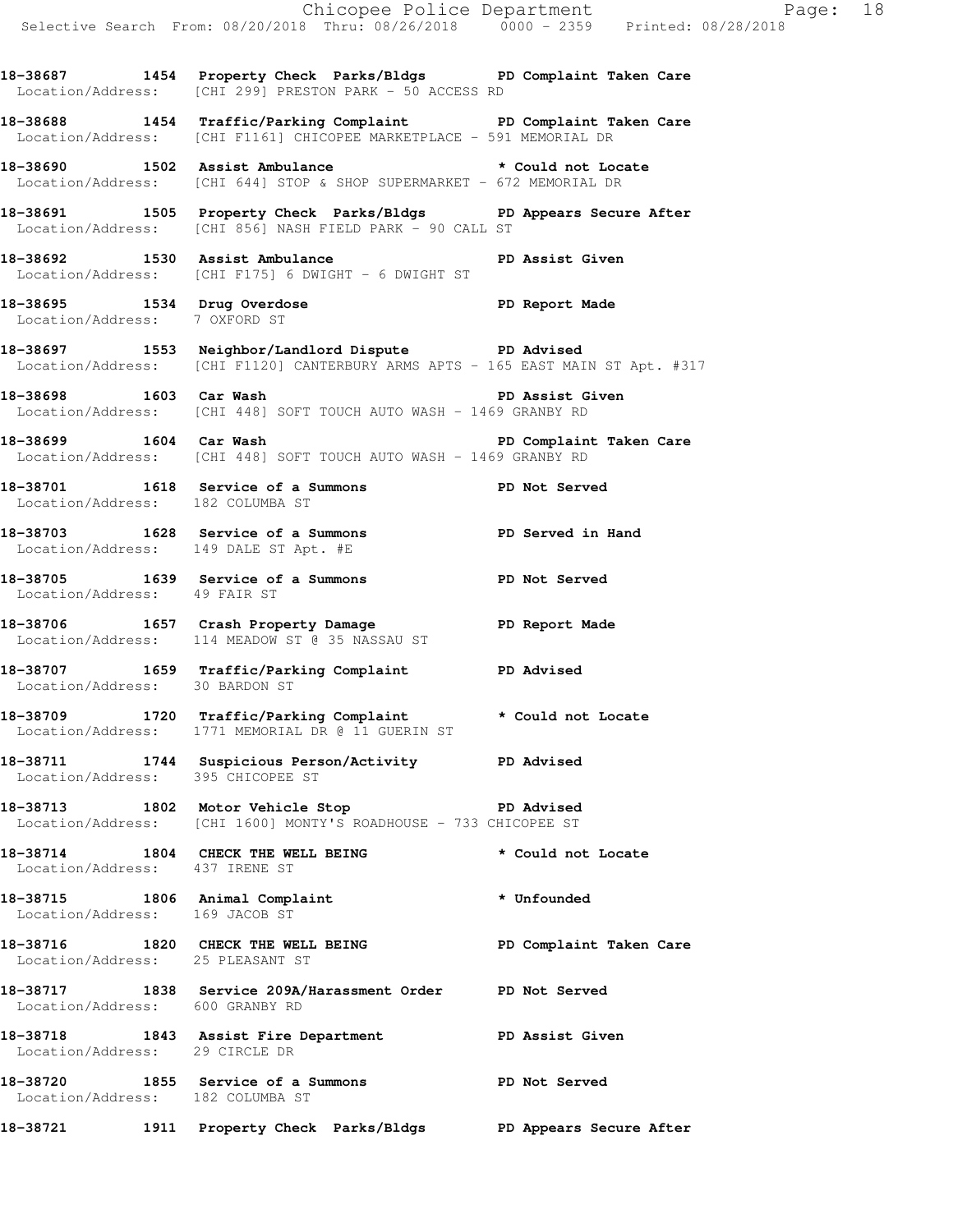|                                               | E Chicopee Police Department<br>Selective Search From: 08/20/2018 Thru: 08/26/2018 0000 - 2359 Printed: 08/28/2018                 | Page: 19 |  |
|-----------------------------------------------|------------------------------------------------------------------------------------------------------------------------------------|----------|--|
|                                               | Location/Address: [CHI XF1662] GRANITE CITY ELECTROC - 451 MEADOW ST                                                               |          |  |
| Location/Address: 113 LOMBARD ST              | 18-38722 1913 Neighbor/Landlord Dispute PD Advised                                                                                 |          |  |
| Location/Address: 103 WINTHROP ST             | 18-38723 1917 Neighbor/Landlord Dispute PD Advised                                                                                 |          |  |
|                                               | 18-38726 1945 Crash Property Damage PD Report Made<br>Location/Address: [CHI 1914] LINDSEY & GUILLERMO QUINONES - 233 CHICOPEE ST  |          |  |
|                                               | 18-38727 1953 Disturbance 2008 PD Assist Given<br>Location/Address: [CHI 728] MCDONALDS - 1460 MEMORIAL DR                         |          |  |
|                                               | 18-38730 2009 Unwanted Party/Undesirable * Could not Locate<br>Location/Address: [CHI 1394] WALGREENS DRUGS STORE - 1195 GRANBY RD |          |  |
|                                               | 18-38731 2014 Identity Fraud/Theft PD Report Made<br>Location/Address: 15 SPRING ST                                                |          |  |
|                                               | 18-38733 2015 CHECK THE WELL BEING PD Complaint Taken Care<br>Location/Address: [CHI 86] FOOD BAG - 947 BURNETT RD                 |          |  |
|                                               | 18-38734 2022 Open Door/Window Number 2002 PD Appears Secure After<br>Location/Address: [CHI F1453] K G PALLET - 70 ORANGE ST      |          |  |
| Location/Address: 113 EXCHANGE ST             | 18-38735 2024 CHECK THE WELL BEING * False Alarm                                                                                   |          |  |
| Location/Address: ST JAMES AVE                | 18-38738 2039 Traffic/Parking Complaint * Unfounded                                                                                |          |  |
|                                               | Location/Address: [CHI F1348] HILLSIDE ESTATES - 15 NEW LUDLOW RD Apt. #13                                                         |          |  |
|                                               | 18-38742 2111 Suspicious M/V PD Complaint Taken Care<br>Location/Address: [CHI F1301] FACE TO NAILS - 600 SPRINGFIELD ST           |          |  |
|                                               | 18-38744 2112 Service 209A/Harassment Order PD Not Served<br>Location/Address: 8 VALLEY VIEW CT Apt. #4                            |          |  |
| Location/Address: HAMILTON ST                 | 18-38743 2114 Traffic/Parking Complaint PD M/V Citation Issued                                                                     |          |  |
| 18-38747<br>Location/Address: 187 PROSPECT ST | 2126 Property Check Parks/Bldgs PD Appears Secure After                                                                            |          |  |
|                                               | 18-38748 2137 Unwanted Party/Undesirable PD Advised<br>Location/Address: [CHI 1394] WALGREENS DRUGS STORE - 1195 GRANBY RD         |          |  |
|                                               | 18-38749 2142 Juvenile Complaint * Could not Locate<br>Location/Address: 309 OLD FIELD RD @ 101 JOY ST                             |          |  |
|                                               | 18-38750 2148 Property Check Parks/Bldgs PD Advised<br>Location/Address: [CHI 849] RIVERS PARK - 19 ALDEN ST                       |          |  |
| Location/Address: 36 FAIR ST                  | 18-38752 2158 Service of a Summons PD Not Served                                                                                   |          |  |
|                                               | 18-38753 2204 Service 209A/Harassment Order PD Served in Hand<br>Location/Address: 228 GRATTAN ST Apt. #1                          |          |  |
| For Date: $08/23/2018$ - Thursday             |                                                                                                                                    |          |  |
|                                               | 18-38757 0019 Property Check Parks/Bldgs PD Appears Secure After                                                                   |          |  |

Location/Address: [CHI 1130] SHERIDAN STREET SELF STORAGE LLC - 105 SHERIDAN ST

**18-38758 0020 Property Check Parks/Bldgs PD Appears Secure After**  Location/Address: [CHI F684] CASTLE OF KNIGHTS - 1599 MEMORIAL DR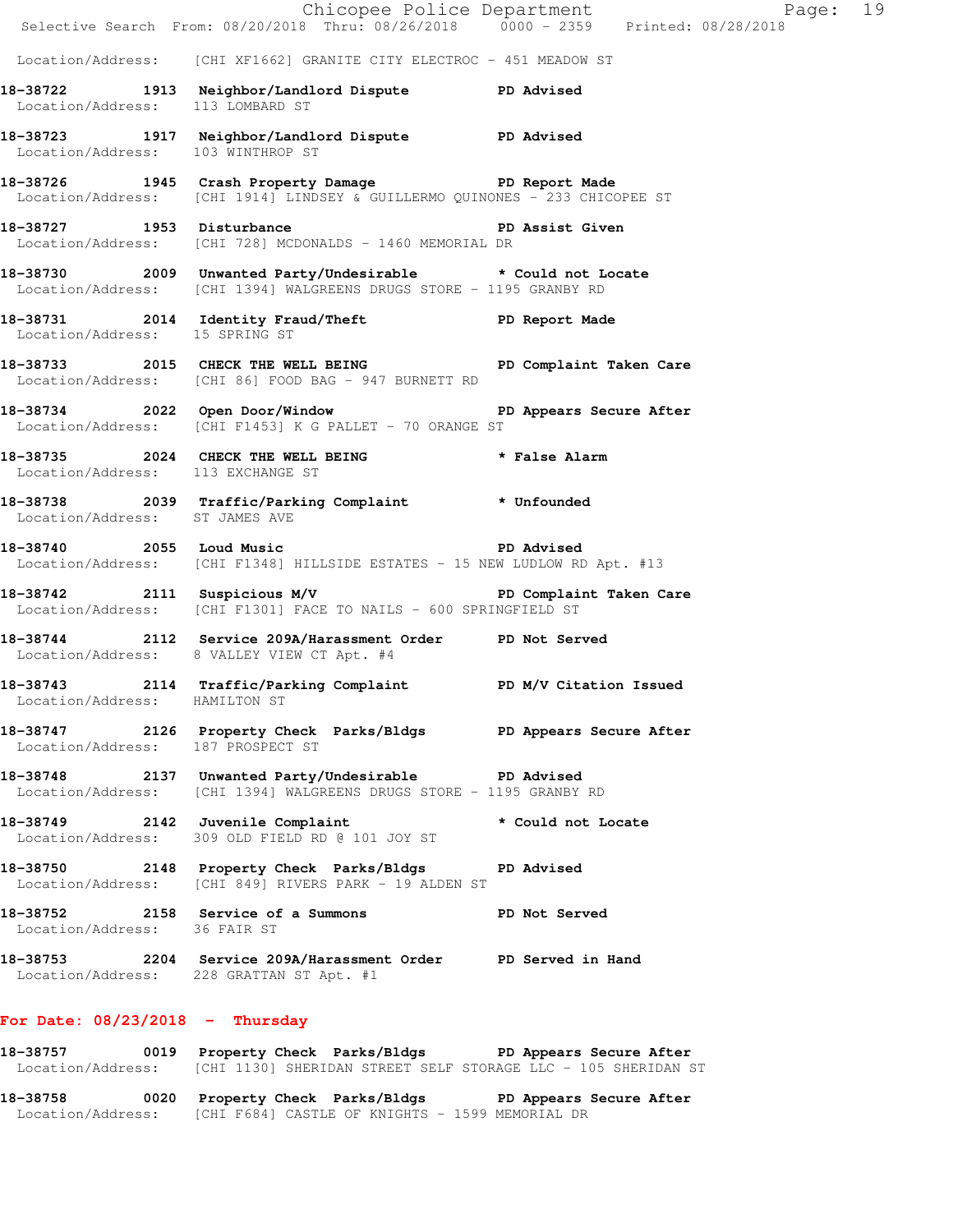|                                                             | Chicopee Police Department<br>Selective Search From: 08/20/2018 Thru: 08/26/2018 0000 - 2359 Printed: 08/28/2018                               |
|-------------------------------------------------------------|------------------------------------------------------------------------------------------------------------------------------------------------|
|                                                             | 18-38759 0022 Motor Vehicle Stop North PD Citation/Warning Issu                                                                                |
|                                                             | Location/Address: 715 CHICOPEE ST @ 3 MEADOW ST                                                                                                |
| 18-38760 0022 Disturbance<br>Location/Address: 143 ROYAL ST | PD Advised                                                                                                                                     |
|                                                             | 18-38761 0030 Property Check Parks/Bldgs PD Appears Secure After<br>  Location/Address: [CHI 334] CHICOPEE MOOSE FAMILY CENTER - 244 FULLER RD |
|                                                             | 18-38762 0033 Property Check Parks/Bldgs PD Appears Secure After<br>Location/Address: [CHI 188] PRIDE SERVICE STATION - 167 CHICOPEE ST        |
|                                                             | 18-38763 0035 Property Check Parks/Bldgs PD Appears Secure After<br>Location/Address: [CHI 1196] SHELL - 95 WEST ST                            |
|                                                             | 18-38764 0039 Motor Vehicle Stop PD Citation/Warning Issu<br>Location/Address: 0 PROSPECT ST @ 0 ALLEN ST                                      |
|                                                             | 18-38765 0039 Property Check Parks/Bldgs PD Appears Secure After<br>Location/Address: [CHI 924] J&B MARBLE - 685 FULLER RD                     |
| Location/Address:                                           | 18-38766 0040 Property Check Parks/Bldgs PD Appears Secure After<br>[CHI F343] CABOTVILLE INDUSTRIAL PARK - 165 FRONT ST                       |
|                                                             | 18-38767 0044 Property Check Parks/Bldgs PD Appears Secure After<br>Location/Address: [CHI 692] GIOVANNIS PIZZA SHOP - 1885 MEMORIAL DR        |
|                                                             | 18-38768 0046 Property Check Parks/Bldgs PD Appears Secure After<br>Location/Address: [CHI 86] FOOD BAG - 947 BURNETT RD                       |
|                                                             | 18-38769 0054 Property Check Parks/Bldgs PD Appears Secure After<br>Location/Address: [CHI 429] KNIGHTS OF COLUMBUS - 460 GRANBY RD            |
| Location/Address: CYRAN ST                                  | 18-38770 0058 Property Check Parks/Bldgs PD Appears Secure After                                                                               |
|                                                             | 18-38771 0104 Property Check Parks/Bldgs PD Appears Secure After<br>Location/Address: [CHI 849] RIVERS PARK - 19 ALDEN ST                      |
|                                                             | 18-38772 0108 Property Check Parks/Bldgs PD Appears Secure After<br>Location/Address: [CHI 292] AMERICAN LEGION POST 452 - 43 EXCHANGE ST      |
|                                                             | 18-38773 0108 Motor Vehicle Stop PD Citation/Warning Issu<br>Location/Address: 742 GRANBY RD @ 27 SOPHIA ST                                    |
|                                                             | 18-38774 0119 Property Check Parks/Bldgs PD Appears Secure After<br>Location/Address: [CHI 958] PION PONTIAC (BOB) - 333 MEMORIAL DR           |
|                                                             | 18-38775 0120 Property Check Parks/Bldgs PD Appears Secure After<br>Location/Address: [CHI F734] AMVETS CLUB POST 12 - 754 MONTGOMERY ST       |
|                                                             | 18-38776 		 0120 Property Check Parks/Bldgs 		 PD Appears Secure After<br>Location/Address: [CHI 718] CVS 693 - 1616 MEMORIAL DR               |
|                                                             | 18-38777 0120 Motor Vehicle Stop North PD Advised<br>Location/Address: 1003 MCKINSTRY AVE @ 1148 GRANBY RD                                     |
|                                                             | 18-38778 0121 Property Check Parks/Bldgs PD Appears Secure After<br>Location/Address: [CHI 1797] PETROS BREAKFAST AND LUNCH - 353 FRONT ST     |
|                                                             | 18-38779 0128 Property Check Parks/Bldgs PD Appears Secure After<br>Location/Address: [CHI 856] NASH FIELD PARK - 90 CALL ST                   |
|                                                             | 18-38780 0130 Property Check Parks/Bldgs PD Appears Secure After<br>Location/Address: [CHI 78] CHICOPEE SELF STORAGE - 657 MEADOW ST           |
|                                                             | 18-38781 0131 Motor Vehicle Stop<br>PD Citation/Warning Issu<br>Location/Address: 813 MCKINSTRY AVE @ 4 YORK ST                                |

**18-38782 0136 Motor Vehicle Stop PD M/V Citation Issued**  Location/Address: 196 SPRINGFIELD ST

 $Page: 20$ <br>28/2018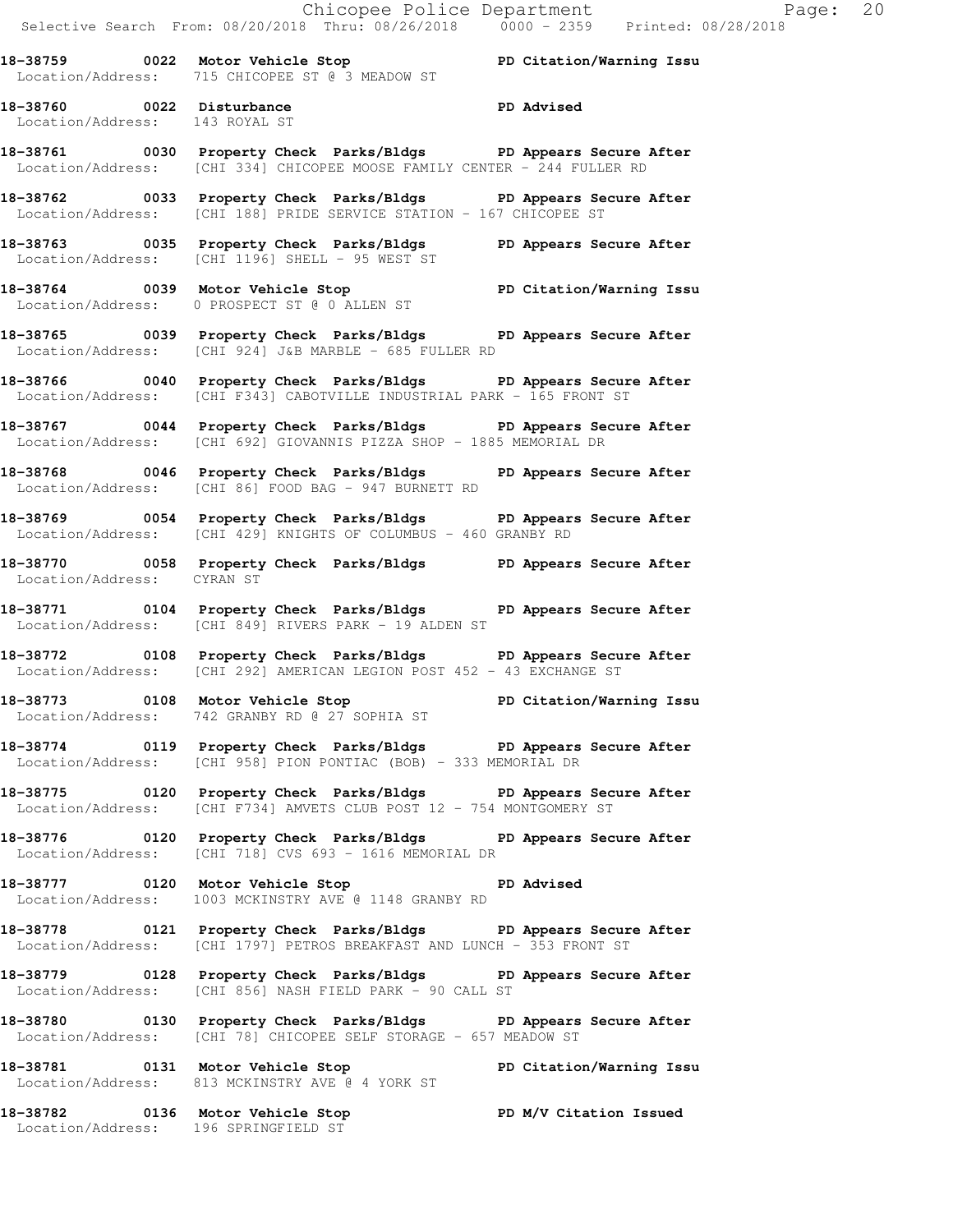**18-38784 0151 Property Check Parks/Bldgs PD Appears Secure After**  Location/Address: [CHI 1600] MONTY'S ROADHOUSE - 733 CHICOPEE ST

**18-38785 0153 Property Check Parks/Bldgs PD Appears Secure After**  Location/Address: [CHI 1567] FAIRVIEW EYECARE - 1176 MEMORIAL DR Apt. #STE B

**18-38786 0156 Property Check Parks/Bldgs PD Appears Secure After**  Location/Address: [CHI 834] BOWE SCHOOL, PATRICK E. K-5 - 115 HAMPDEN ST

**18-38788 0201 Motor Vehicle Stop PD M/V Citation Issued**  Location/Address: [CHI 410] 878 FRONT ST

**18-38789 0214 Property Check Parks/Bldgs PD Appears Secure After**  Location/Address: [CHI 832] BELLAMY MIDDLE SCHOOL, EDWARD 6-8 - 314 PENDLETON AVE

**18-38790 0222 Property Check Parks/Bldgs PD Appears Secure After**  Location/Address: [CHI 276] SUNOCO A PLUS MINI MART - 1031 CHICOPEE ST

**18-38791 0227 Suspicious Person/Activity PD Advised**  Location/Address: CHICOPEE ST

**18-38792 0237 Property Check Parks/Bldgs PD Appears Secure After**  Location/Address: [CHI 325] BOAT RAMP, MEDINA STREET - 100 MEDINA ST

**18-38793 0248 Property Check Parks/Bldgs PD Appears Secure After**  Location/Address: [CHI F1301] FACE TO NAILS - 600 SPRINGFIELD ST

**18-38794 0259 Property Check Parks/Bldgs PD Appears Secure After**  Location/Address: [CHI F620] ALS DINER - 14 YELLE ST

**18-38795 0304 Property Check Parks/Bldgs PD Appears Secure After**  Location/Address: [CHI F1442] GOOD DOG SPOT - 35 N CHICOPEE ST

**18-38796 0307 Property Check Parks/Bldgs PD Appears Secure After**  Location/Address: [CHI 425] ELKS, FRATERNAL ORDERS OF - 431 GRANBY RD

**18-38797 0310 Traffic Assignment PD Complaint Taken Care**  Location/Address: CENTER ST

**18-38798 0310 Property Check Parks/Bldgs PD Appears Secure After**  Location/Address: FLETCHER CIR

**18-38799 0318 Property Check Parks/Bldgs PD Appears Secure After**  Location/Address: [CHI 670] CUMBERLAND FARMS - 1061 MEMORIAL DR

**18-38800 0325 Property Check Parks/Bldgs PD Appears Secure After**  Location/Address: [CHI 56] WALGREENS - 583 JAMES ST

**18-38801 0326 Property Check Parks/Bldgs PD Appears Secure After**  Location/Address: [CHI 563] RITE AID PHARMACY - 577 MEADOW ST

**18-38802 0330 Property Check Parks/Bldgs PD Appears Secure After**  Location/Address: [CHI 587] OREGON SPORTSMAN CLUB - 610 NEW LOMBARD RD

**18-38803 0339 Property Check Parks/Bldgs PD Appears Secure After**  Location/Address: [CHI F734] AMVETS CLUB POST 12 - 754 MONTGOMERY ST

**18-38804 0342 Property Check Parks/Bldgs PD Appears Secure After**  Location/Address: [CHI 82] COUNTRY TRADING POST - 771 BURNETT RD

**18-38805 0343 Property Check Parks/Bldgs PD Appears Secure After**  Location/Address: [CHI 839] STEFANIK SCHOOL, GENERAL. JOHN J. K-5 - 720 MEADOW ST

**18-38806 0347 Property Check Parks/Bldgs PD Appears Secure After**  Location/Address: [CHI 730] TOWN FAIR TIRE CENTERS INC - 886 MEMORIAL DR

**18-38807 0354 Property Check Parks/Bldgs PD Appears Secure After**  [CHI 565] MCDONALDS - 777 MEADOW ST

**18-38810 0409 Property Check Parks/Bldgs PD Appears Secure After**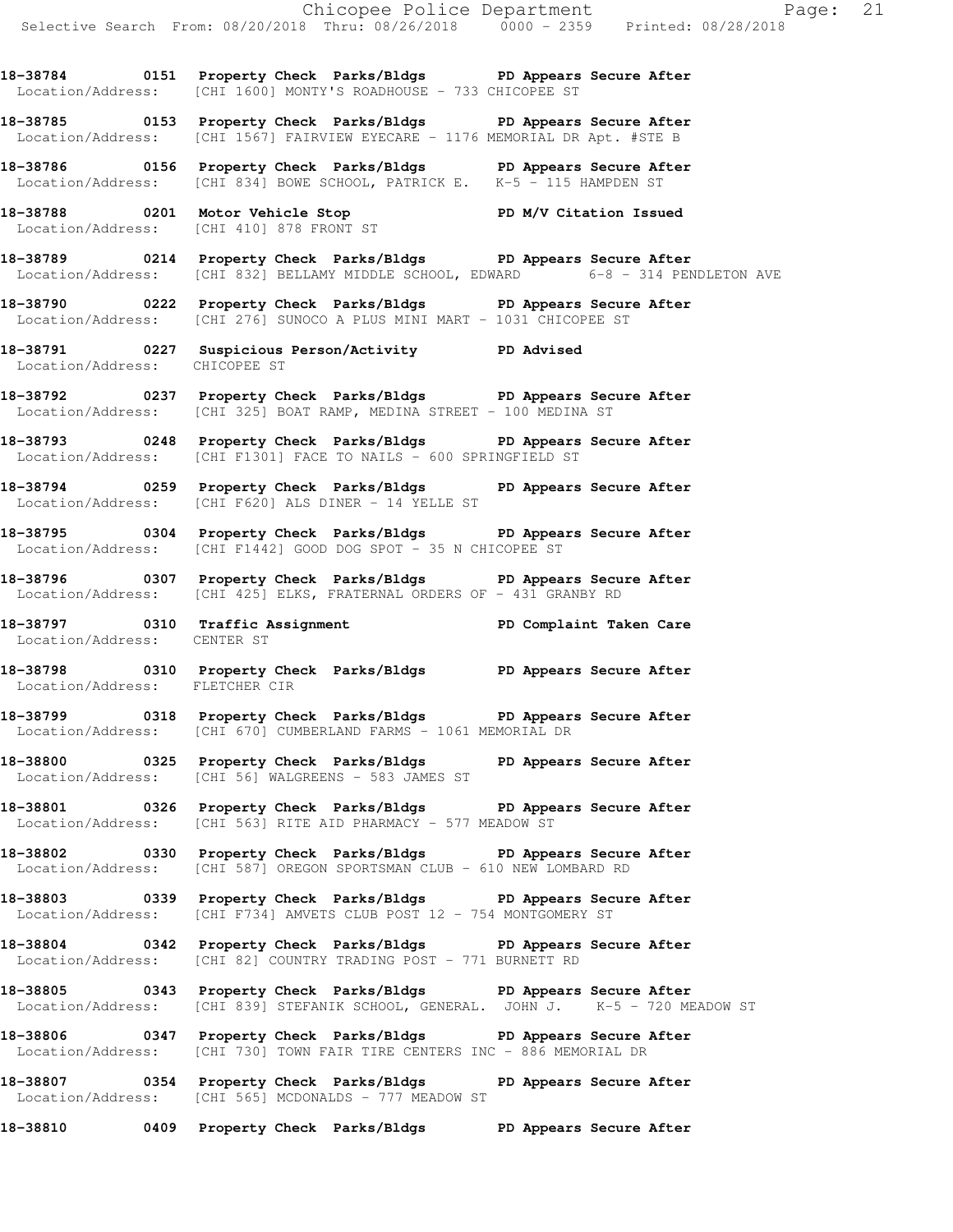|                                  | Chicopee Police Department<br>Selective Search From: 08/20/2018 Thru: 08/26/2018 0000 - 2359 Printed: 08/28/2018                                          | Page: 22                                                                                   |
|----------------------------------|-----------------------------------------------------------------------------------------------------------------------------------------------------------|--------------------------------------------------------------------------------------------|
|                                  | Location/Address: [CHI F80] DR DEEGANS DELI - 510 BURNETT RD                                                                                              |                                                                                            |
|                                  | 18-38811 0409 Property Check Parks/Bldgs PD Appears Secure After<br>  Location/Address: [CHI F343] CABOTVILLE INDUSTRIAL PARK - 165 FRONT ST              |                                                                                            |
|                                  | 18-38812 0428 Property Check Parks/Bldgs PD Appears Secure After<br>Location/Address: [CHI F659] UNIQUE MOTORS - 1021 MEMORIAL DR                         |                                                                                            |
|                                  | 18-38813 0430 Property Check Parks/Bldgs PD Appears Secure After<br>Location/Address: [CHI 1245] CHICOPEE STATE POOL - 750 MEADOW ST                      |                                                                                            |
|                                  | 18-38814 0431 Property Check Parks/Bldgs PD Appears Secure After<br>Location/Address: [CHI 162] MAXIMUM CAPACITY - 116 SCHOOL ST                          |                                                                                            |
|                                  | 18-38815 0437 Property Check Parks/Bldgs PD Appears Secure After<br>Location/Address: [CHI F1206] ST STANISLAUS SOCIAL CLUB - 21 CHESTNUT ST              |                                                                                            |
|                                  | 18-38816 0441 Property Check Parks/Bldgs PD Appears Secure After                                                                                          | Location/Address: [CHI F729] U-HAUL MOVING AND STORAGE OF MEMORIAL DRIVE - 878 MEMORIAL DR |
|                                  | 18-38817 0448 Property Check Parks/Bldgs PD Appears Secure After<br>Location/Address: [CHI 847] RAY ASH PARK - 52 ARCADE ST                               |                                                                                            |
| Location/Address: WORTHINGTON ST | 18-38818 0448 Property Check Parks/Bldgs PD Appears Secure After                                                                                          |                                                                                            |
|                                  | 18-38820 0501 Property Check Parks/Bldgs PD Appears Secure After<br>Location/Address: [CHI 171] ROCKRIMMON AUTO PARTS - 551 CENTER ST                     |                                                                                            |
|                                  | 18-38821 0504 Motor Vehicle Stop N/V Citation Issued<br>Location/Address: [CHI 171] ROCKRIMMON AUTO PARTS - 551 CENTER ST                                 |                                                                                            |
|                                  | 18-38822 0504 Property Check Parks/Bldgs PD Appears Secure After<br>Location/Address: [CHI 1122] LIGHTHOUSE LIQUORS - 856 MEMORIAL DR                     |                                                                                            |
|                                  | 18-38823 0509 Motor Vehicle Stop 50 PD M/V Citation Issued<br>  Location/Address: [CHI 1567] FAIRVIEW EYECARE - 1176 MEMORIAL DR Apt. #STE B              |                                                                                            |
|                                  | 18-38824 0536 Property Check Parks/Bldgs PD Appears Secure After<br>Location/Address: [CHI F740] BRADS SERVICE CENTER - 760 FRONT ST                      |                                                                                            |
|                                  | 18-38825 0542 Property Check Parks/Bldgs PD Appears Secure After<br>Location/Address: [CHI 1792] EAST ST GRILL AND CREAMERY - 415 EAST ST                 |                                                                                            |
|                                  | 18-38826 		 0543 Property Check Parks/Bldgs 		 PD Appears Secure After<br>Location/Address: [CHI 560] CHICOPEE CENTRAL MAINTENANCE GARAGE - 677 MEADOW ST |                                                                                            |
|                                  | 18-38827 0549 Property Check Parks/Bldgs PD Appears Secure After<br>Location/Address: [CHI 1096] ARBOR KIDS, THE - 999 MEMORIAL DR                        |                                                                                            |
|                                  | 18-38829 0630 Property Check Parks/Bldgs PD Appears Secure After<br>Location/Address: [CHI F805] HUKE LAU - 705 MEMORIAL DR                               |                                                                                            |
|                                  | 18-38830 0630 Property Check Parks/Bldgs PD Appears Secure After<br>Location/Address: [CHI F1323] VITALS AUTO SERVICE INC - 451 GRANBY RD                 |                                                                                            |
|                                  | 18-38831 0630 Property Check Parks/Bldgs PD Appears Secure After<br>Location/Address: [CHI 904] FAIRVIEW MARKET - 193 FAIRVIEW AVE                        |                                                                                            |
| Location/Address: 55 IRENE ST    | 18-38832 0637 Service of a Summons PD Not Served                                                                                                          |                                                                                            |
| Location/Address: FAIRVIEW AVE   | 18-38833 0638 Motor Vehicle Stop 30 PD Advised                                                                                                            |                                                                                            |
|                                  | 18-38834 0649 Service of a Summons PD Not Served                                                                                                          | Location/Address: [CHI F863] PARTRIDGE HOLLOW APARTMENTS, LLC. - 59 NEW LUDLOW RD Apt. #6B |
| Location/Address: ARCHIE ST      | 18-38835 0657 Traffic Assignment                                                                                                                          | PD Complaint Taken Care                                                                    |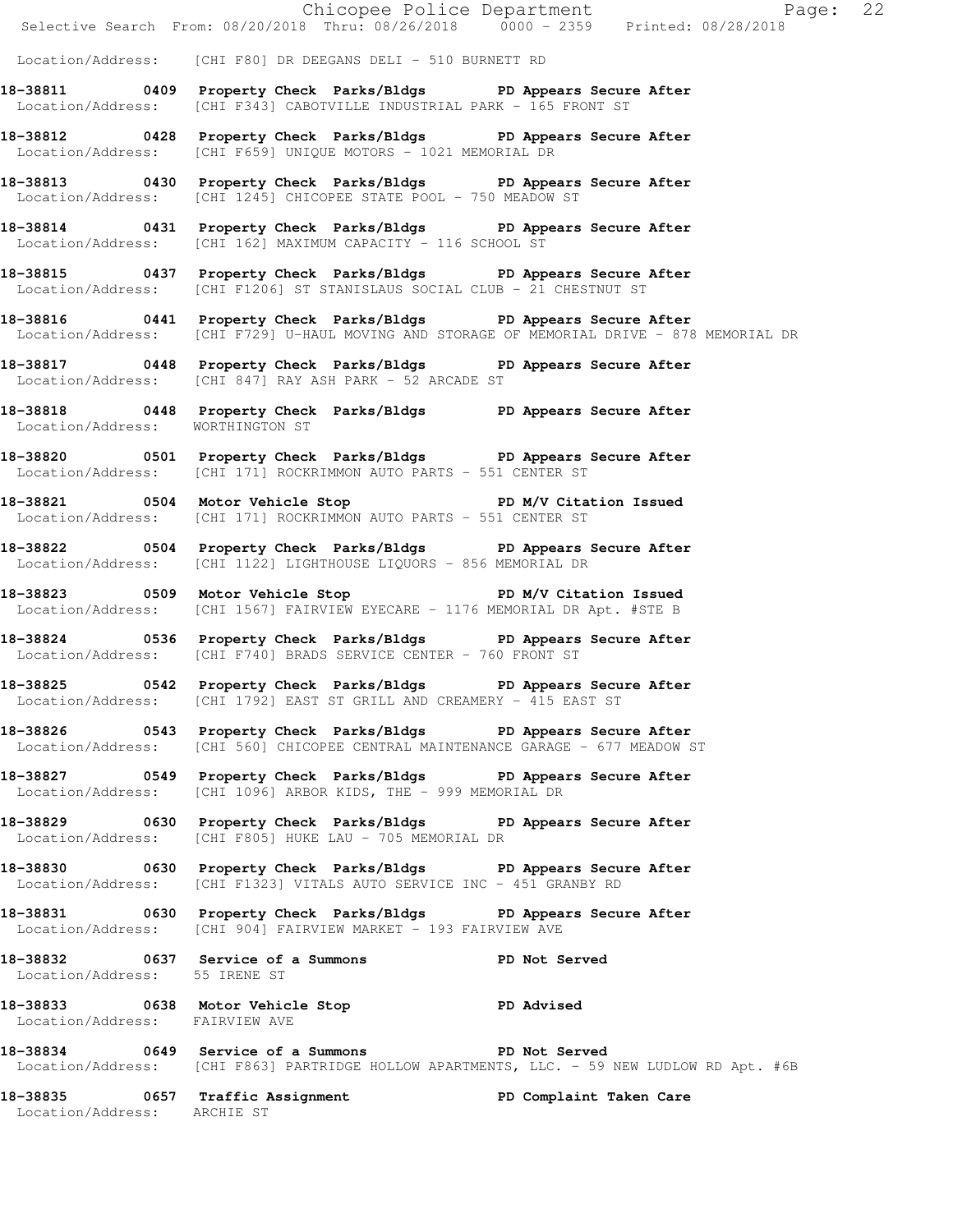|                                    |                                                                                                                                                       | Chicopee Police Department<br>Selective Search From: 08/20/2018 Thru: 08/26/2018 0000 - 2359 Printed: 08/28/2018 |  |
|------------------------------------|-------------------------------------------------------------------------------------------------------------------------------------------------------|------------------------------------------------------------------------------------------------------------------|--|
|                                    |                                                                                                                                                       |                                                                                                                  |  |
|                                    | 18-38837 0657 Service of a Summons TPD Not Served<br>Location/Address: 11 WALTER ST Apt. #2R                                                          |                                                                                                                  |  |
|                                    | 18-38838 18-38838 0659 Motor Vehicle Stop 18 PD Citation/Warning Issu<br>Location/Address: [CHI 671] PLANET FITNESS - 1183 MEMORIAL DR                |                                                                                                                  |  |
| Location/Address: 691 GRANBY RD    | 18-38839 0705 Motor Vehicle Stop North PD Citation/Warning Issu                                                                                       |                                                                                                                  |  |
|                                    | 18-38841 0707 Service of a Summons PD Served in Hand<br>Location/Address: [CHI 245] POULIOT RESIDENCE - 19 RAYMOND AVE                                |                                                                                                                  |  |
|                                    | 18-38840 0708 Motor Vehicle Stop PD M/V Citation Issued<br>Location/Address: 1231 MEMORIAL DR @ 59 JAMROG DR                                          |                                                                                                                  |  |
| Location/Address: FAIRVIEW AVE     | 18-38842 0714 Motor Vehicle Stop New PD Advised                                                                                                       |                                                                                                                  |  |
| Location/Address: 26 PADEREWSKI ST | 18-38843 0720 Service of a Summons PD Served in Hand                                                                                                  |                                                                                                                  |  |
|                                    | 18-38844 0725 Public Service <b>18-38844</b> PD Transport Complete<br>Location/Address: [CHI F825] MASS TRIAL COURT [CHICOPEE] - 30 CHURCH ST         |                                                                                                                  |  |
|                                    | 18-38845 0733 Motor Vehicle Stop PD M/V Citation Issued<br>Location/Address: 305 FRONT ST @ 8 CANAL ST                                                |                                                                                                                  |  |
|                                    | 18-38846 0734 Crash Property Damage PD Report Made<br>Location/Address: 16 BRIGHTWOOD ST Apt. #1FL                                                    |                                                                                                                  |  |
|                                    | 18-38848 0801 Abandoned/Found Property PD Report Made<br>Location/Address: 0 FAIRVIEW AVE @ 0 BELL ST                                                 |                                                                                                                  |  |
|                                    | 18-38849 0807 Public Service New PD Complaint Taken Care<br>Location/Address: [CHI XF1665] MASS ALTERNATIVE CARE - 1247 EAST MAIN ST                  |                                                                                                                  |  |
|                                    | 18-38850 0815 Motor Vehicle Stop N/V Citation Issued<br>Location/Address: 0 FULLER RD @ 0 OAKHILL CIR                                                 |                                                                                                                  |  |
|                                    | 18-38851 0825 Property Check Parks/Bldgs PD Appears Secure After<br>Location/Address: [CHI F122] SALTER COLLEGE - 645 SHAWINIGAN DR                   |                                                                                                                  |  |
|                                    | 18-38852 18932 Man Down 1999 10 PD Complaint Taken Care<br>Location/Address: [CHI F805] HUKE LAU - 705 MEMORIAL DR                                    |                                                                                                                  |  |
|                                    | 18-38853 0844 Property Check Parks/Bldgs PD Appears Secure After<br>Location/Address: [CHI 839] STEFANIK SCHOOL, GENERAL. JOHN J. K-5 - 720 MEADOW ST |                                                                                                                  |  |
|                                    | 18-38854 0845 Property Check Parks/Bldgs PD Complaint Taken Care<br>Location/Address: [CHI 852] GARRITY PARK - 44 PETER ST                            |                                                                                                                  |  |
|                                    | 18-38855 0850 Property Check Parks/Bldgs PD Appears Secure After<br>Location/Address: [CHI 299] PRESTON PARK - 50 ACCESS RD                           |                                                                                                                  |  |
|                                    | 18-38857 0858 Crash Property Damage 5 PD Report Made<br>Location/Address: [CHI 159] KOS HARDWARE - 143 CENTER ST                                      |                                                                                                                  |  |
|                                    | 18-38859 0900 Property Check Parks/Bldgs PD Complaint Taken Care<br>Location/Address: [CHI 847] RAY ASH PARK - 52 ARCADE ST                           |                                                                                                                  |  |
| Location/Address: 127 LUKASIK ST   | 18-38860 0903 Property Check Parks/Bldgs PD Appears Secure After                                                                                      |                                                                                                                  |  |
|                                    | 18-38862 0912 Property Check Parks/Bldgs PD Appears Secure After<br>Location/Address: [CHI 325] BOAT RAMP, MEDINA STREET - 100 MEDINA ST              |                                                                                                                  |  |
| Location/Address: 5 MATHIEU DR     | 18-38863 0917 CHECK THE WELL BEING PD Advised                                                                                                         |                                                                                                                  |  |
|                                    | 18-38866 0944 Larceny- In Progress 6 PD Report Made                                                                                                   |                                                                                                                  |  |

Location/Address: [CHI 563] RITE AID PHARMACY - 577 MEADOW ST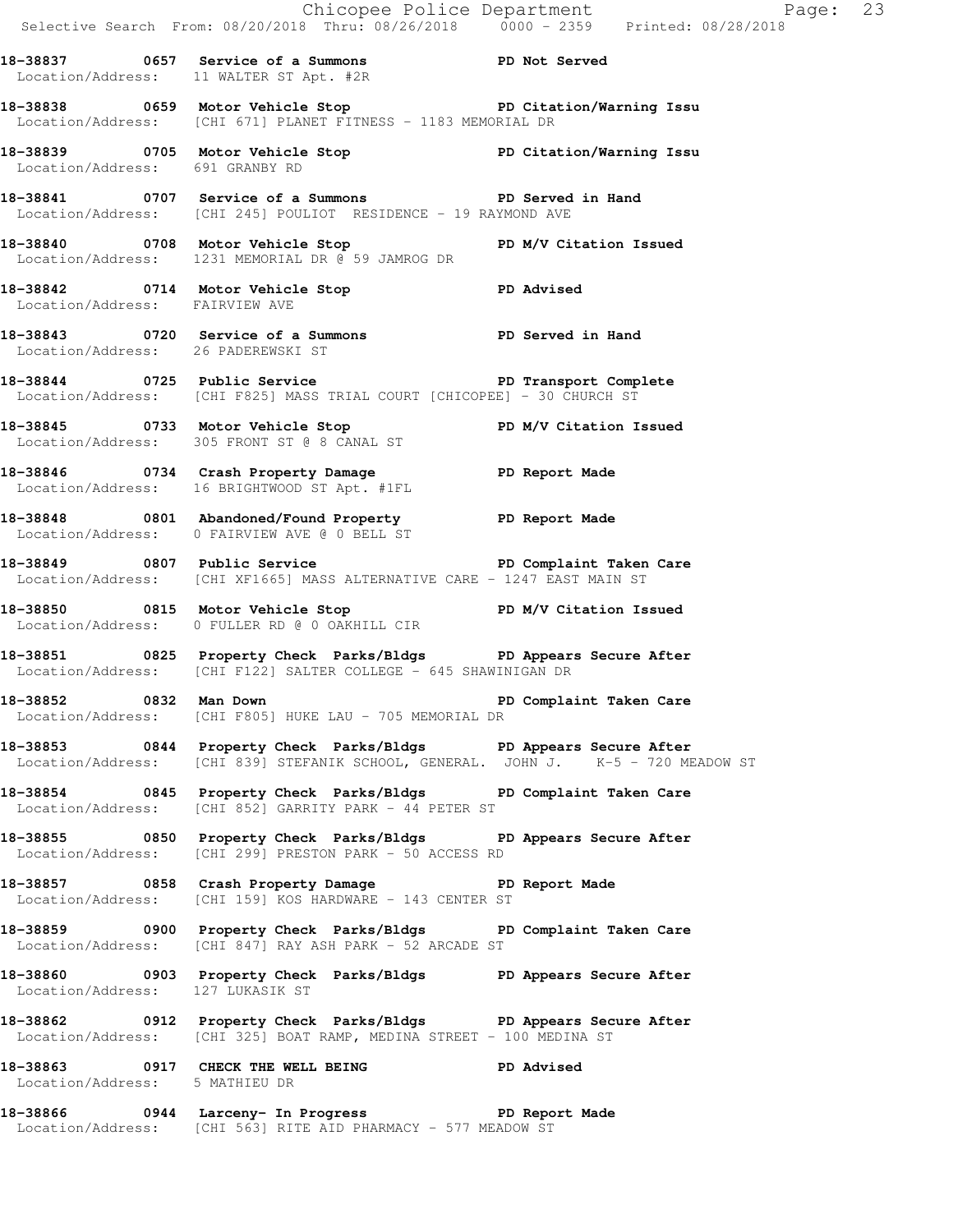18-38867 **0944** Assist Ambulance **PD Assist Given**  Location/Address: 72 COLLEGE ST **18-38869 0944 Malicious Damage-Past PD Report Made**  Location/Address: 11 EMERALD ST **18-38868 0946 MAIL RUN PD No Report Necessary**  Location/Address: [CHI F368] CITY HALL ANNEX - 274 FRONT ST

**18-38872 1027 Property Check Parks/Bldgs PD Appears Secure After**  Location/Address: [CHI 837] LITWIN SCHOOL, SGT. ROBERT R. K-5 - 135 LITWIN LN

**18-38874 1046 Suspicious Person/Activity PD Advised**  Location/Address: [CHI F368] CITY HALL - 17 SPRINGFIELD ST

**18-38875 1055 Property Check Parks/Bldgs PD Appears Secure After**  Location/Address: [CHI 1893] WILLIAMS PARK - 880 BURNETT RD

**18-38876 1103 Property Check Parks/Bldgs PD Appears Secure After**  Location/Address: [CHI 857] SZOT PARK - 97 SGT TRACY DR

**18-38878 1114 Property Check Parks/Bldgs PD Appears Secure After**  Location/Address: [CHI 1037] CHICOPEE MEMORIAL STATE PARK - 570 BURNETT RD

**18-38880 1125 Suspicious M/V PD Advised**  Location/Address: [CHI 1287] CHANNEL 22 NEWS CENTER - 1 BROADCAST CTR

**18-38883 1134 Traffic/Parking Complaint PD Citation/Warning Issu**  Location/Address: [CHI F1161] CHICOPEE MARKETPLACE - 591 MEMORIAL DR

**18-38884 1135 Traffic/Parking Complaint \* Unfounded**  Location/Address: 72 WALNUT ST @ 11 HIGH ST

**18-38886 1144 Service of a Summons PD Not Served**  Location/Address: 222 HAMPDEN ST Apt. #2FL

**18-38885 1145 Missing Person PD Report Made**  Location/Address: 50 EDNSONS CT

**18-38887 1151 Animal Complaint \* Could not Locate**  Location/Address: 48 RICHMOND WAY

**18-38888 1152 Assist Fire Department PD Assist Given**  Location/Address: 46 GARLAND ST

**18-38891 1158 Property Check Parks/Bldgs PD Appears Secure After**  Location/Address: [CHI 142] FAIRVIEW CEMETERY - 26 ARMORY DR

**18-38892 1203 Criminal Harassment PD Advised**  Location/Address: [CHI F1120] CANTERBURY ARMS APTS - 165 EAST MAIN ST

**18-38893 1206 Larceny Complaint Past PD Report Made**  Location/Address: 156 CRESCENT DR

**18-38894 1216 Service 209A/Harassment Order PD Not Served**  Location/Address: 41 SPRING ST

**18-38897 1245 Property Check Parks/Bldgs PD Advised**  Location/Address: 16 ERLINE ST Apt. #2NDFL

**18-38898 1251 Larceny Complaint Past \* Could not Locate**  Location/Address: [CHI 1087] HUYNH RENTAL PROPERTY - 736 CHICOPEE ST Apt. #1R

**18-38899 1301 Service of a Summons PD Not Served**  Location/Address: [CHI F1187] MONTCALM HEIGHTS - 185 NEW LUDLOW RD Apt. #412

**18-38900 1309 Crash Property Damage PD Report Made**  Location/Address: 39 DALE ST @ 685 MCKINSTRY AVE

**18-38902 1315 Larceny Complaint Past PD Report Made**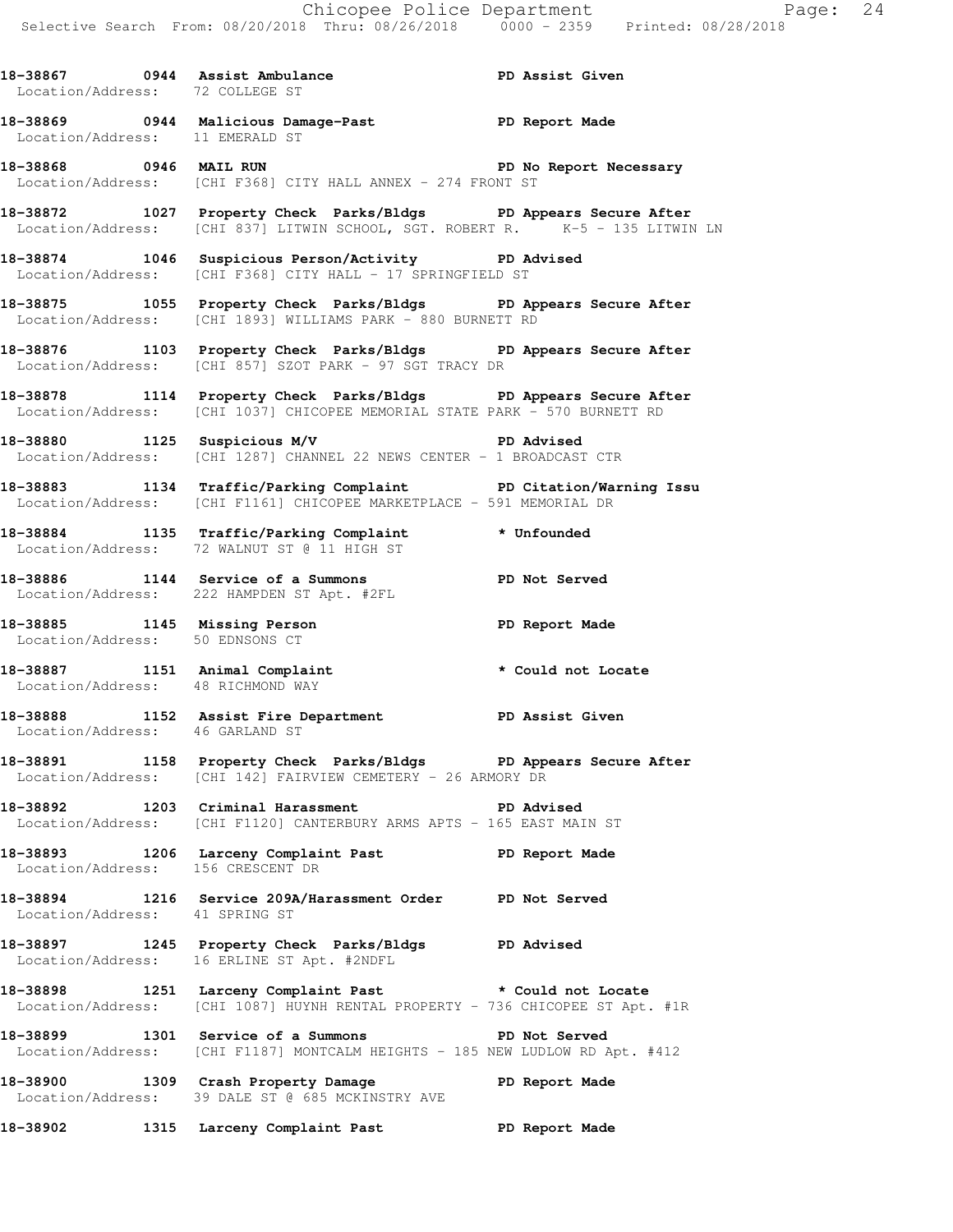|                                  | Chicopee Police Department<br>Selective Search From: 08/20/2018 Thru: 08/26/2018 0000 - 2359 Printed: 08/28/2018                        | Page: 25                |
|----------------------------------|-----------------------------------------------------------------------------------------------------------------------------------------|-------------------------|
| Location/Address: 24 WILLWOOD ST |                                                                                                                                         |                         |
|                                  | 18-38903 1329 Larceny Complaint Past PD Report Made<br>Location/Address: [CHI 818] BEACON SQUARE EFFICIENCY - 1892 MEMORIAL DR          |                         |
| Location/Address: 163 MEADOW ST  | 18-38905 1401 Suspicious Person/Activity * Could not Locate                                                                             |                         |
|                                  | 18-38908 1405 Suspicious Person/Activity PD Report Made<br>Location/Address: [CHI 1893] WILLIAMS PARK - 880 BURNETT RD                  |                         |
|                                  | 18-38910 1416 Crash Property Damage Name PD Report Made<br>Location/Address: 1060 CHICOPEE ST                                           |                         |
|                                  | 18-38911 1418 Crash Property Damage PD Report Made<br>Location/Address: 1003 MCKINSTRY AVE @ 1148 GRANBY RD                             |                         |
|                                  | 18-38912 1418 Missing Person Neport Made<br>Location/Address: 2085 - MEMORIAL DR                                                        |                         |
|                                  | 18-38914 1436 Larceny Complaint Past PD Report Made<br>Location/Address: [CHI 1087] HUYNH RENTAL PROPERTY - 736 CHICOPEE ST Apt. #1R    |                         |
|                                  | 18-38915 1450 Crash Property Damage PD Report Made<br>Location/Address: 1051 BURNETT RD @ 17 OLKO CIR                                   |                         |
| 18-38918 1540 THREATS MADE       | Location/Address: [CHI 1191] WALMART - 591 MEMORIAL DR                                                                                  | PD Report Made          |
| Location/Address: 19 KENDALL ST  | 18-38919 1601 Assist Other Police Department * Could not Locate                                                                         |                         |
|                                  | 18-38920 1605 Open Door/Window No PD Assist Given<br>Location/Address: [CHI XF1665] MASS ALTERNATIVE CARE - 1247 EAST MAIN ST           |                         |
| Location/Address: 33 ROBINSON DR | 18-38921 1607 CHECK THE WELL BEING PD Advised                                                                                           |                         |
|                                  | 18-38923 1620 Unwanted Party/Undesirable * Could not Locate<br>Location/Address: 196 SPRINGFIELD ST                                     |                         |
| Location/Address: 56 ROSE ST     | 18-38924 1629 CHECK THE WELL BEING * No Action Required                                                                                 |                         |
|                                  | 18-38926 1637 CHECK THE WELL BEING PD Assist Given<br>Location/Address: [CHI F888] LUCIA NUNES - 146 EXCHANGE ST                        |                         |
| Location/Address: 110 CHURCH ST  | 18-38928 1648 Public Service                                                                                                            | PD Complaint Taken Care |
| Location/Address: 110 CHURCH ST  | 18-38929 1651 Crash Property Damage Naport Made                                                                                         |                         |
| Location/Address: 1206 GRANBY RD | 18-38932 1715 Motor Vehicle Stop 5 PD Criminal Complaint Re                                                                             |                         |
|                                  | 18-38933 1737 Service 209A/Harassment Order PD Not Served<br>Location/Address: [CHI 561] POLEP, J. DISTR SERVICES - 705 MEADOW ST       |                         |
|                                  | 18-38934 1741 Larceny Complaint Past PD Report Made<br>Location/Address: [CHI 1191] WALMART - 591 MEMORIAL DR                           |                         |
|                                  | 18-38935 1750 Larceny Complaint Past PD Report Made<br>Location/Address: [CHI 1325] APPLEBEE'S - 597 MEMORIAL DR                        |                         |
|                                  | 18-38936 1805 Neighbor/Landlord Dispute PD Advised<br>Location/Address: [CHI 1233] WINDSOR COURT APARTMENTS - 470 MEMORIAL DR Apt. #327 |                         |
|                                  | 18-38937 1807 Identity Fraud/Theft PD Report Made<br>Location/Address: [CHI F1348] HILLSIDE ESTATES - 15 NEW LUDLOW RD Apt. #17         |                         |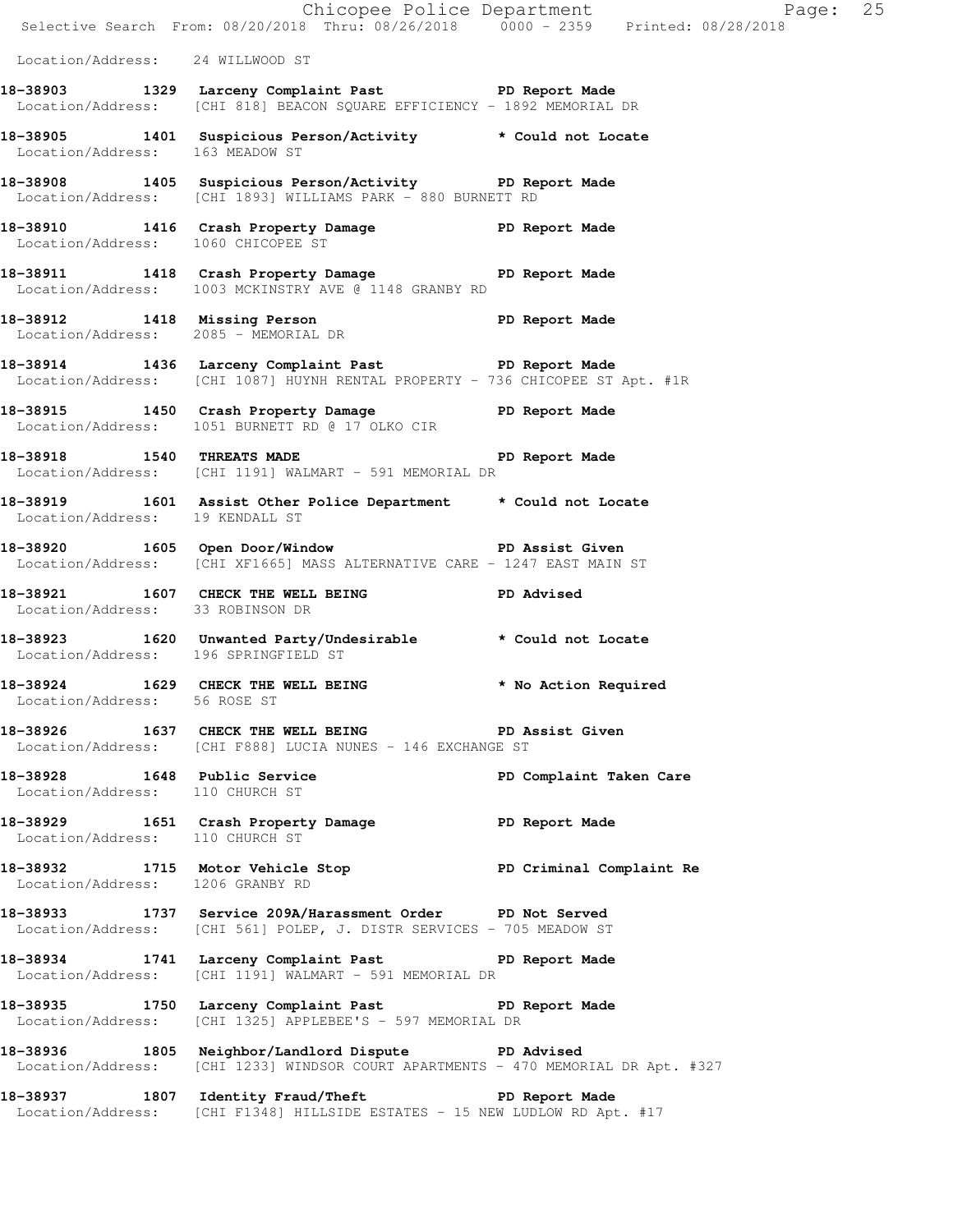|                                    |                                                                                                                                                   | Chicopee Police Department<br>Selective Search From: 08/20/2018 Thru: 08/26/2018 0000 - 2359 Printed: 08/28/2018 |  |
|------------------------------------|---------------------------------------------------------------------------------------------------------------------------------------------------|------------------------------------------------------------------------------------------------------------------|--|
| Location/Address: 16 ERLINE ST     | 18-38941 1812 Service 209A/Harassment Order * Could not Locate                                                                                    |                                                                                                                  |  |
| Location/Address: 910 CHICOPEE ST  | 18-38943 1826 Service 209A/Harassment Order * Could not Locate                                                                                    |                                                                                                                  |  |
|                                    | 18-38952 1838 Service of a Summons * Could not Locate<br>Location/Address: 11 WALTER ST Apt. #2R                                                  |                                                                                                                  |  |
|                                    | 18-38946 1844 Investigation/DB PD Report Made<br>Location/Address: [CHI 334] CHICOPEE MOOSE FAMILY CENTER - 244 FULLER RD                         |                                                                                                                  |  |
|                                    | 18-38947 1850 THREATS MADE PD Advised<br>Location/Address: [CHI 1233] WINDSOR COURT APARTMENTS - 470 MEMORIAL DR Apt. #327                        |                                                                                                                  |  |
| Location/Address: 202 HORSESHOE DR | 18-38948 1852 Assist Ambulance New PD Assist Given                                                                                                |                                                                                                                  |  |
| Location/Address: 21 BARBY AVE     | 18-38950 1854 Assist Other Police Department * No Action Required                                                                                 |                                                                                                                  |  |
|                                    | 18-38951 1902 Larceny Complaint Past PD Report Made<br>Location/Address: [CHI 1548] INK'D BY COLEMAN - 1755 WESTOVER RD                           |                                                                                                                  |  |
|                                    | 18-38953 1930 Service of a Summons * Could not Locate<br>Location/Address: [CHI F542] DUGOUT - 134 MEADOW ST                                      |                                                                                                                  |  |
|                                    | 18-38954 1934 Disabled Motor Vehicle No PD Assist Given                                                                                           | Location/Address: [CHI 242] BIRCH PARK PLACE APARTMENTS CHICOPEE HOUSING - 630 CHICOPEE ST                       |  |
|                                    | 18-38955 2006 Firearms/Shots Fired * Unfounded<br>Location/Address: CHUCKS YARD - EXCHANGE ST                                                     |                                                                                                                  |  |
| Location/Address: MEMORIAL DR      | 18-38957 2012 Motor Vehicle Stop North PD Citation/Warning Issu                                                                                   |                                                                                                                  |  |
|                                    | -<br>18-38958 18-2017 Motor Vehicle Stop 1997 PD Criminal Complaint Re<br>Location/Address: [CHI 614] GENOS AUTO SERVICE - 121 MEMORIAL DR        |                                                                                                                  |  |
|                                    | 18-38960 2038 Service of a Summons PD Served in Hand<br>Location/Address: [CHI 306] RITE AID PHARMACY - 1-5 ST JAMES AVE                          |                                                                                                                  |  |
| Location/Address: GRATTAN ST       | 18-38961 2040 Motor Vehicle Stop Notor PD Citation/Warning Issu                                                                                   |                                                                                                                  |  |
| Location: CANAL WALK               | 18-38962 2051 Property Check Parks/Bldgs PD Appears Secure After                                                                                  |                                                                                                                  |  |
| Location/Address: MCKINSTRY AVE    | 18-38963 2104 Motor Vehicle Stop North PD Citation/Warning Issu                                                                                   |                                                                                                                  |  |
|                                    | 18-38964 2110 CHECK THE WELL BEING PD Advised<br>Location/Address: [CHI 11] BOSTON BAY PIZZA - 515 MONTGOMERY ST                                  |                                                                                                                  |  |
|                                    | 18-38965 2120 Motor Vehicle Stop North PD Citation/Warning Issu<br>Location/Address: 560 MEADOW ST @ 241 MCKINSTRY AVE                            |                                                                                                                  |  |
|                                    | 18-38966 2122 Property Check Parks/Bldgs PD Appears Secure After<br>Location/Address: [CHI 837] LITWIN SCHOOL, SGT. ROBERT R. K-5 - 135 LITWIN LN |                                                                                                                  |  |
|                                    | 18-38967 2141 Suspicious Person/Activity PD Complaint Taken Care<br>Location/Address: [CHI 73] PRIDE CONVENIENCE - 363 BURNETT RD                 |                                                                                                                  |  |
| Location/Address: SHERIDAN ST      | 18-38969 2219 Suspicious Person/Activity * Could not Locate                                                                                       |                                                                                                                  |  |
|                                    | 18-38970 2220 Property Check Parks/Bldgs PD Appears Secure After<br>Location/Address: [CHI 849] RIVERS PARK - 19 ALDEN ST                         |                                                                                                                  |  |
| Location/Address: CHICOPEE ST      | 18-38971 2224 Traffic/Parking Complaint * Unfounded                                                                                               |                                                                                                                  |  |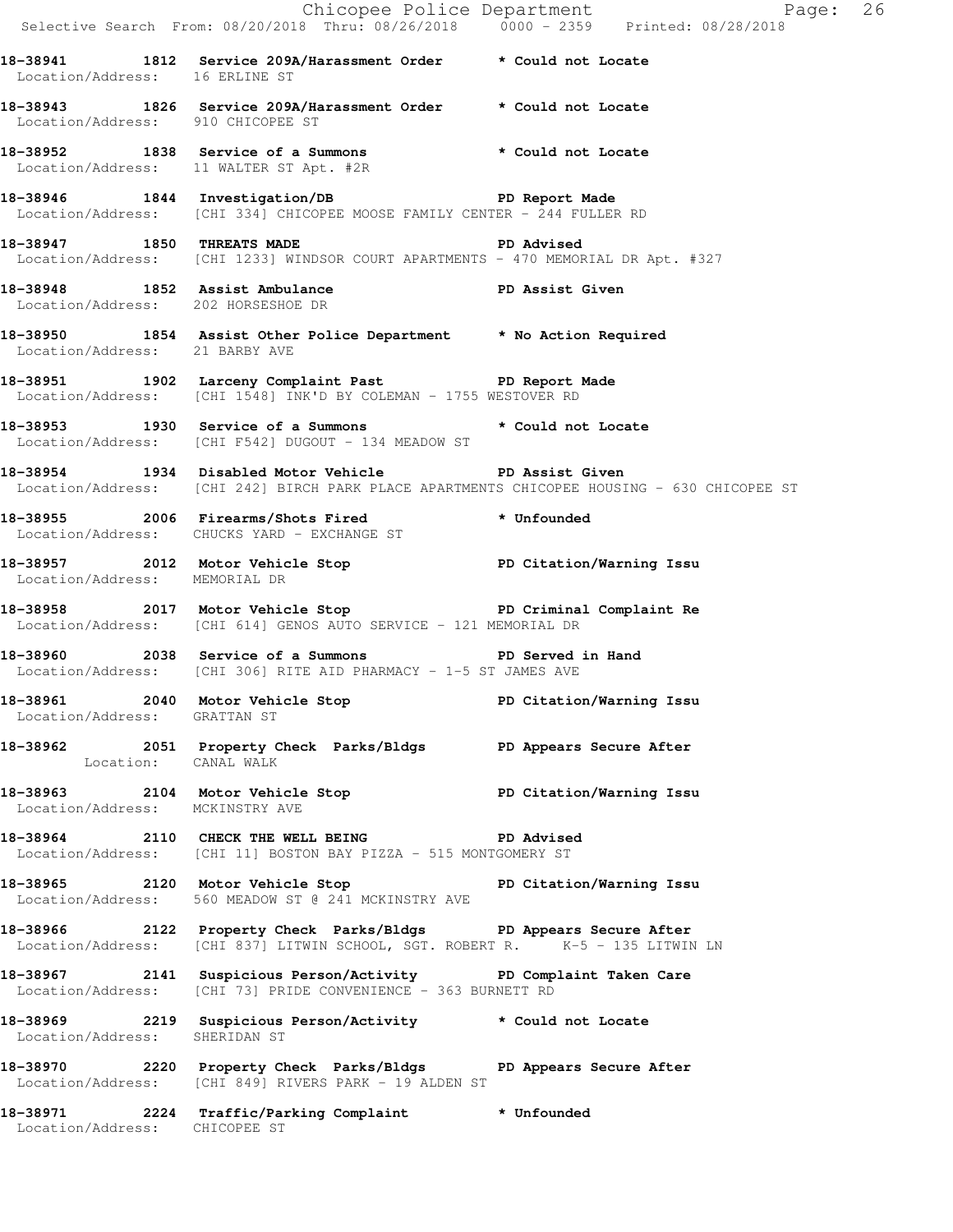| 18-38973<br>2245<br>Location/Address: | Suspicious M/V<br>377 SPRINGFIELD ST                | PD Appears Secure After  |
|---------------------------------------|-----------------------------------------------------|--------------------------|
| 18-38974<br>2253<br>Location/Address: | Breaking & Entering in progres<br>61 BELVIDERE ST   | * Could not Locate       |
| 18-38975<br>2257<br>Location/Address: | Motor Vehicle Stop<br>ABBEY MEMORIAL DR             | PD Citation/Warning Issu |
| 18-38977<br>2312<br>Location/Address: | Public Service<br>65 MT VERNON RD Apt. #1FL         | PD Advised               |
| 18-38978<br>2315<br>Location/Address: | Motor Vehicle Stop<br>884 EAST MAIN ST @ 24 ETON ST | PD Criminal Complaint Re |

## **For Date: 08/24/2018 - Friday**

- **18-38982 0011 Property Check Parks/Bldgs PD Appears Secure After**  Location/Address: [CHI 594] WESTOVER METROPOLITAN AIRPORT - 255 PADGETTE ST
- **18-38983 0015 Property Check Parks/Bldgs PD Appears Secure After**  Location/Address: BELVIDERE ST
- **18-38984 0021 Property Check Parks/Bldgs PD Appears Secure After**  Location/Address: 16 CENTER ST @ 299 EXCHANGE ST
- **18-38985 0023 Property Check Parks/Bldgs PD Appears Secure After**  Location/Address: [CHI 839] STEFANIK SCHOOL, GENERAL. JOHN J. K-5 - 720 MEADOW ST
- **18-38986 0025 Motor Vehicle Stop PD Citation/Warning Issu**  Location/Address: 501 PENDLETON AVE
- **18-38987 0025 Property Check Parks/Bldgs PD Appears Secure After**  Location/Address: [CHI F734] AMVETS CLUB POST 12 - 754 MONTGOMERY ST
- **18-38988 0026 Property Check Parks/Bldgs PD Appears Secure After**  Location/Address: [CHI 105] LIQUORSHED - 1345 BURNETT RD
- **18-38989 0027 Suspicious Person/Activity \* Unfounded**  Location/Address: [CHI 637] FRIENDLYS ICE CREAM CORP - 529 MEMORIAL DR
- **18-38990 0034 Property Check Parks/Bldgs PD Appears Secure After**  Location/Address: [CHI F80] DR DEEGANS DELI - 510 BURNETT RD
- **18-38992 0038 Property Check Parks/Bldgs PD Appears Secure After**  Location/Address: [CHI XF1651] SUPER SAVER LAUNDROMAT - 199 EXCHANGE ST
- **18-38993 0040 Property Check Parks/Bldgs PD Appears Secure After**  Location/Address: [CHI XF1652] FAMILY DOLLAR - 251 MEADOW ST

**18-38995 0042 Suspicious M/V PD Advised**  Location/Address: BROUILLARD DR

- **18-38997 0100 Property Check Parks/Bldgs PD Appears Secure After**  Location/Address: [CHI 856] NASH FIELD PARK - 90 CALL ST
- **18-38998 0106 Property Check Parks/Bldgs PD Appears Secure After**  Location/Address: [CHI 429] KNIGHTS OF COLUMBUS - 460 GRANBY RD
- **18-38999 0108 Disturbance \* No Action Required**  Location/Address: 77 ELM ST Apt. #3FL
- **18-39000 0110 Property Check Parks/Bldgs PD Appears Secure After**  Location/Address: [CHI F1150] CHICOPEE COMPREHENSIVE HIGH SCHOOL - 617 MONTGOMERY ST
- **18-39001 0138 Property Check Parks/Bldgs PD Appears Secure After**  Location/Address: [CHI 912] FRIENDLYS DISTRIBUTION CENTER - 1045 SHERIDAN ST

**18-39002 0144 CHECK THE WELL BEING PD Assist Given**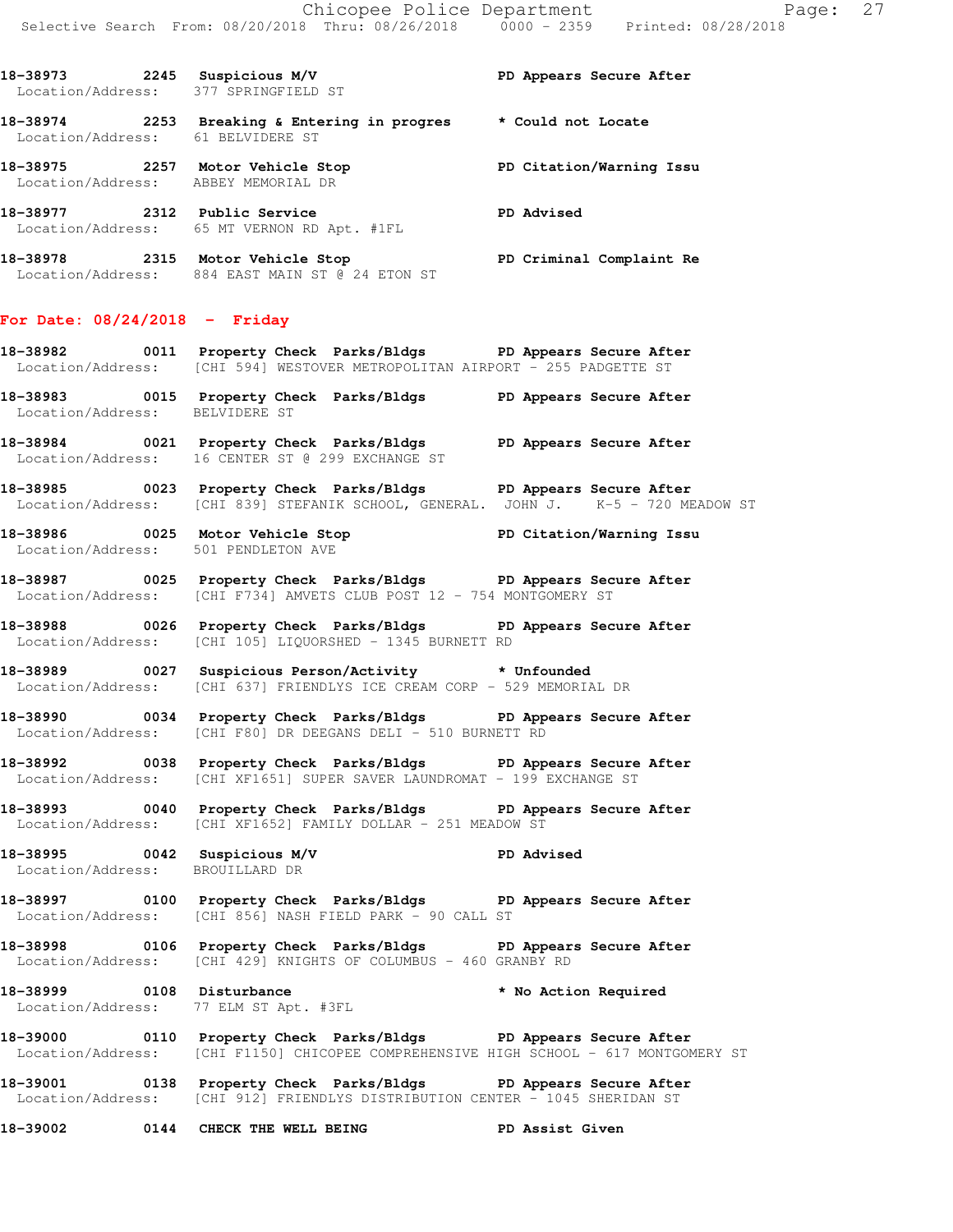|                                   | Chicopee Police Department<br>Selective Search From: 08/20/2018 Thru: 08/26/2018 0000 - 2359 Printed: 08/28/2018                                      |  |
|-----------------------------------|-------------------------------------------------------------------------------------------------------------------------------------------------------|--|
| Location/Address: 75 MCCARTHY AVE |                                                                                                                                                       |  |
|                                   | 18-39005 0156 Assist Ambulance New PD Assist Given<br>Location/Address: 99 SOUTH ST Apt. #1L                                                          |  |
|                                   | 18-39004 0157 Property Check Parks/Bldgs PD Appears Secure After<br>Location/Address: [CHI 1600] MONTY'S ROADHOUSE - 733 CHICOPEE ST                  |  |
| Location/Address: 59 DALE ST      | 18-39007 0227 Suspicious Person/Activity * Could not Locate                                                                                           |  |
|                                   | 18-39008 0229 Property Check Parks/Bldgs PD Appears Secure After<br>Location/Address: [CHI 924] J&B MARBLE - 685 FULLER RD                            |  |
|                                   | 18-39009 0239 Property Check Parks/Bldgs PD Appears Secure After<br>Location/Address: [CHI 832] BELLAMY MIDDLE SCHOOL, EDWARD 6-8 - 314 PENDLETON AVE |  |
|                                   | 18-39010 0247 CHECK THE WELL BEING PD Assist Given<br>Location/Address: [CHI 146] MCKINLEY HOUSE APARTMENTS - 38 ASINOF AVE Apt. #303                 |  |
| Location/Address: CYRAN ST        | 18-39011 0256 Property Check Parks/Bldgs PD Appears Secure After                                                                                      |  |
|                                   | 18-39012 0259 Property Check Parks/Bldgs PD Appears Secure After<br>Location/Address: [CHI 847] RAY ASH PARK - 52 ARCADE ST                           |  |
| Location/Address: FLETCHER CIR    | 18-39013 0300 Property Check Parks/Bldgs PD Appears Secure After                                                                                      |  |
|                                   | 18-39014 0300 Property Check Parks/Bldgs PD Appears Secure After<br>Location/Address: [CHI 592] SUNOCO - F.L. ROBERTS - 500 MONTGOMERY ST             |  |
|                                   | 18-39015 0300 Property Check Parks/Bldgs PD Appears Secure After<br>Location/Address: [CHI XF1590] DUNKIN DONUTS - 521 MEADOW ST                      |  |
|                                   | 18-39016 		 0311 Suspicious M/V 		 PD Complaint Taken Care<br>Location/Address: [CHI 907] TACO BELL - 1471 MEMORIAL DR                                |  |
|                                   | 18-39022 0429 Property Check Parks/Bldgs PD Appears Secure After<br>Location/Address: [CHI F1272] LIFE POINT CHURCH - 603 NEW LUDLOW RD               |  |
|                                   | 18-39023 0456 Property Check Parks/Bldgs PD Appears Secure After<br>Location/Address: [CHI 1792] EAST ST GRILL AND CREAMERY - 415 EAST ST             |  |
|                                   | 18-39025 0511 Property Check Parks/Bldgs PD Appears Secure After<br>Location/Address: [CHI 1567] FAIRVIEW EYECARE - 1176 MEMORIAL DR Apt. #STE B      |  |
|                                   | 18-39026 0523 Suspicious Person/Activity * Could not Locate<br>Location/Address: [CHI 497] MOTEL 6 - 36 JOHNNY CAKE HOLLOW RD Apt. #131               |  |
|                                   | 18-39027 0556 Property Check Parks/Bldgs PD Appears Secure After<br>Location/Address: [CHI 1424] ST ANNE CHURCH - 30 COLLEGE ST                       |  |
|                                   | 18-39028 0558 Property Check Parks/Bldgs PD Appears Secure After<br>Location/Address: [CHI 188] PRIDE SERVICE STATION - 167 CHICOPEE ST               |  |
| Location/Address: ARCHIE ST       | 18-39029 0648 Traffic Assignment National PD Complaint Taken Care                                                                                     |  |
|                                   | 18-39030 0649 Property Check Parks/Bldgs PD Appears Secure After<br>Location/Address: [CHI 449] CVS 2339 - 1176 GRANBY RD                             |  |
|                                   | 18-39032 0703 Motor Vehicle Stop N/V Citation Issued<br>Location/Address: 0 PENDLETON AVE @ 0 DUPRAT AVE                                              |  |
|                                   | 18-39033 0723 Public Service New PD Transport Complete<br>Location/Address: [CHI F825] MASS TRIAL COURT [CHICOPEE] - 30 CHURCH ST                     |  |
| Location/Address: 30 LAVALLE AVE  | 18-39034 0729 Service of a Summons<br>PD Not Served                                                                                                   |  |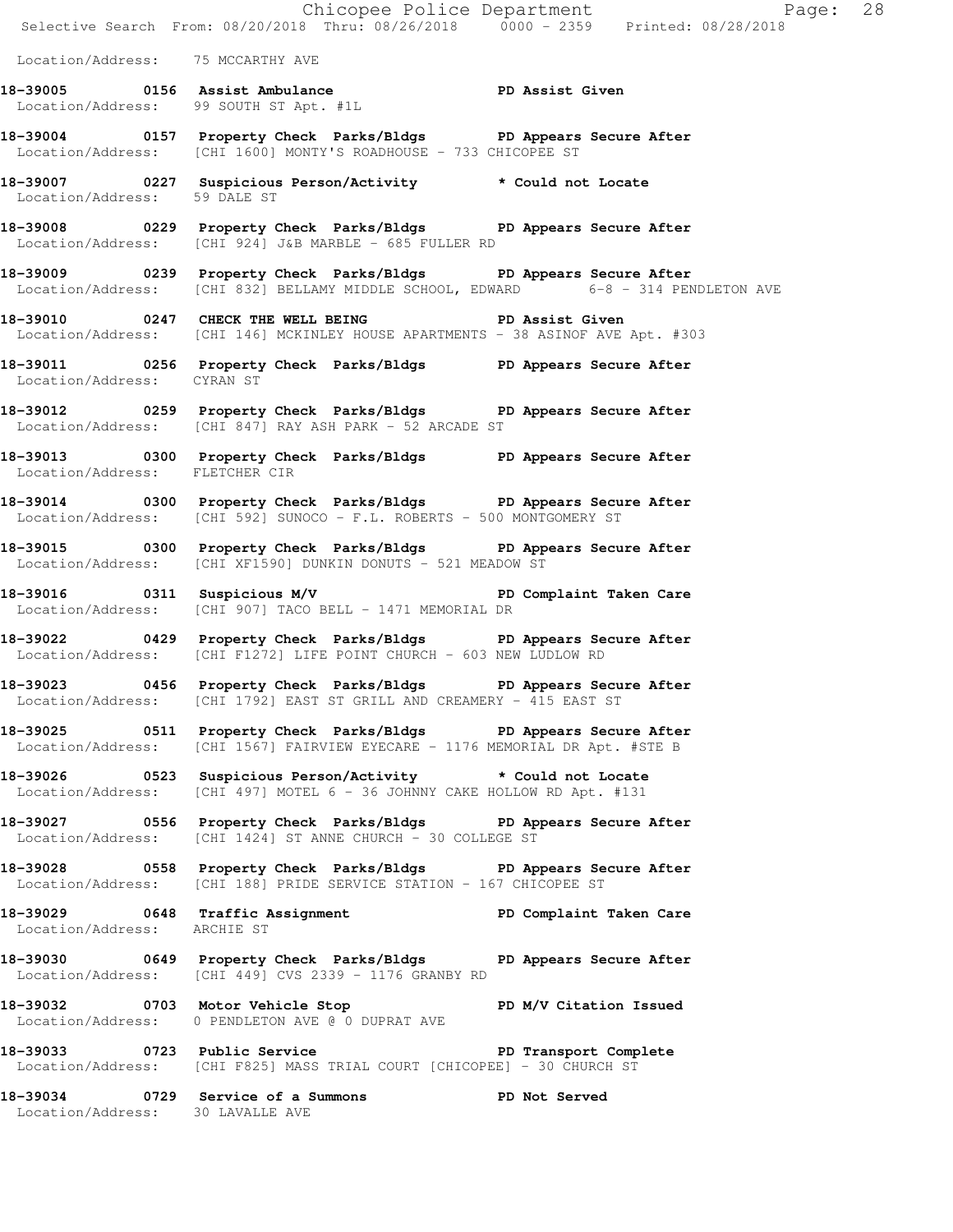Chicopee Police Department Fage: 29 Selective Search From: 08/20/2018 Thru: 08/26/2018 0000 - 2359 Printed: 08/28/2018 **18-39035 0730 Property Check Parks/Bldgs PD Appears Secure After**  Location/Address: [CHI F1440] BUFFALO WILD WINGS - 480 MEMORIAL DR **18-39037 0730 Suspicious M/V PD Complaint Taken Care**  Location/Address: 0 BOSTON ST @ 0 LACLEDE AVE **18-39036 0731 Service of a Summons PD Not Served**  Location/Address: 62 PELOQUIN DR **18-39038 0827 Public Service PD Appears Secure After**  Location/Address: 5 BENOIT CIR **18-39039 0850 Motor Vehicle Stop PD Citation/Warning Issu**  Location/Address: 805 MEMORIAL DR @ 1537 WESTOVER RD **18-39040 0854 Motor Vehicle Stop PD Citation/Warning Issu**  Location/Address: 805 MEMORIAL DR @ 1537 WESTOVER RD **18-39041 0900 Service of a Summons PD Served in Hand**  Location/Address: 11 WALTER ST Apt. #2R **18-39042 0903 Property Check Parks/Bldgs PD Appears Secure After**  Location/Address: [CHI F621] FAMILY DOLLAR - 209 EXCHANGE ST **18-39043 0906 Shoplifter PD Report Made**  Location/Address: [CHI 919] BIG Y WORLD CLASS MARKETS - 650 MEMORIAL DR **18-39044 0911 Abandoned 911 Call PD Appears Secure After**  Location/Address: [CHI 829] CHICOPEE PUBLIC SCHOOL ADMINISTRATION BLDG - 180 BROADWAY **18-39046 0918 Motor Vehicle Stop PD Citation/Warning Issu**  Location/Address: 2021 MEMORIAL DR @ 53 NEW LUDLOW RD **18-39047 0923 Service 209A/Harassment Order PD Not Served**  Location/Address: 53 CABOT ST **18-39048 0929 Property Check Parks/Bldgs PD Appears Secure After**  Location/Address: [CHI 153] WESTFIELD BANK - 70 CENTER ST **18-39049 0930 Larceny Complaint Past PD Report Made**  Location/Address: [CHI 670] CUMBERLAND FARMS - 1061 MEMORIAL DR 18-39050 **0935** Larceny Complaint Past **PD Advised**  Location/Address: [CHI 1191] WALMART - 591 MEMORIAL DR **18-39052 0959 Motor Vehicle Stop PD Citation/Warning Issu**  Location/Address: 2021 MEMORIAL DR @ 53 NEW LUDLOW RD **18-39054 1014 Motor Vehicle Stop PD Citation/Warning Issu**  Location/Address: 805 MEMORIAL DR @ 1537 WESTOVER RD **18-39055 1022 Motor Vehicle Stop PD Citation/Warning Issu**  Location/Address: 580 PENDLETON AVE @ 16 ACREBROOK DR **18-39056 1029 Suspicious Person/Activity \* Could not Locate**  Location/Address: 45C COLONIAL CIR **18-39057 1037 Motor Vehicle Stop PD Citation/Warning Issu**  Location/Address: 805 MEMORIAL DR @ 1537 WESTOVER RD **18-39059 1059 Property Check Parks/Bldgs PD Complaint Taken Care**  Location/Address: [CHI 842] DUPONT MEM MID SCHOOL, 1ST SGT. KEVIN A. - 650 FRONT ST **18-39060 1100 Motor Vehicle Stop PD Criminal Complaint Re**  Location/Address: 805 MEMORIAL DR @ 1537 WESTOVER RD **18-39061 1113 Crash Property Damage PD Appears Secure After**  Location/Address: 56 SPRINGFIELD ST **18-39064 1133 Crash Property Damage PD Report Made**  Location/Address: [CHI 1196] SHELL LOT - 95 WEST ST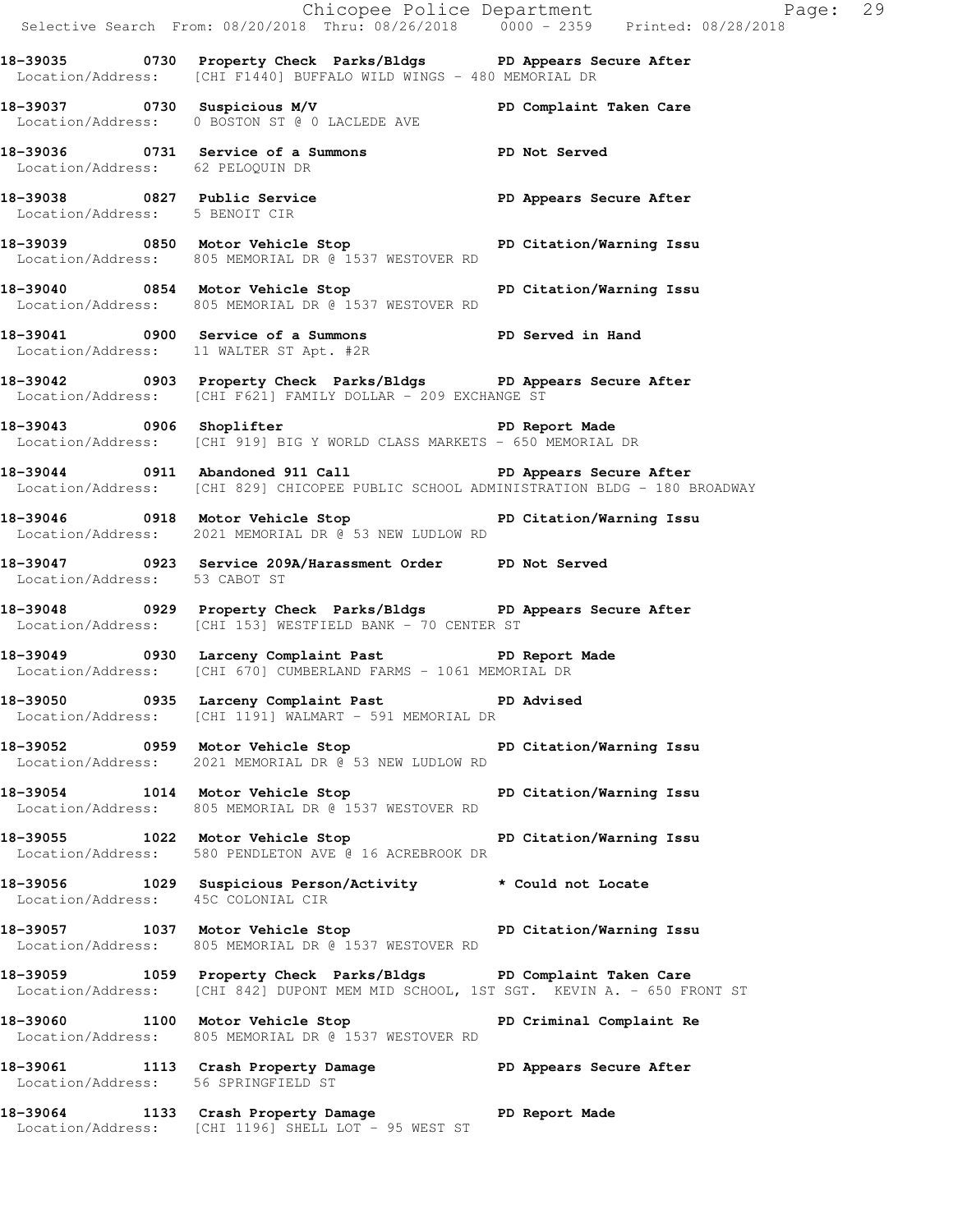|                                    |                                                                                                                                                               | Chicopee Police Department<br>Selective Search From: 08/20/2018 Thru: 08/26/2018 0000 - 2359 Printed: 08/28/2018 |
|------------------------------------|---------------------------------------------------------------------------------------------------------------------------------------------------------------|------------------------------------------------------------------------------------------------------------------|
|                                    | 18-39065 1151 Traffic/Parking Complaint * Could not Locate<br>Location/Address: 263 SCHOOL ST @ 50 SOUTH ST                                                   |                                                                                                                  |
|                                    | 18-39066 1152 Larceny Complaint Past PD Report Made<br>Location/Address: 0 FRONT ST @ 0 CENTER ST                                                             |                                                                                                                  |
|                                    | 18-39067 1154 Motor Vehicle Stop North PD Citation/Warning Issu<br>Location/Address: 2021 MEMORIAL DR @ 53 NEW LUDLOW RD                                      |                                                                                                                  |
| Location/Address: 29 SPRING ST     | 18-39068 1158 CHECK THE WELL BEING FD Advised                                                                                                                 |                                                                                                                  |
|                                    | 18-39070 1205 Repossessed Motor Vehicle/Othe PD Complaint Taken Care<br>Location/Address: [CHI XF1656] MERCEDES-BENZ OF SPRINGFIELD - 295 BURNETT RD          |                                                                                                                  |
| Location/Address: MEDINA ST        | 18-39071 1214 Crash Personal Injury 18-39071 PD Report Made                                                                                                   |                                                                                                                  |
| Location/Address: 20 STEBBINS ST   | 18-39076 1243 Breaking & Entering-Report PD Report Made                                                                                                       |                                                                                                                  |
|                                    | 18-39077 1244 Abandoned 911 Call <b>18-39077</b> PD Complaint Taken Care<br>Location/Address: [CHI 782] ELMS, COLLEGE OF OUR LADY OF THE - 291 SPRINGFIELD ST |                                                                                                                  |
| 18-39078 1249 MAIL RUN             | Location/Address: [CHI F368] CITY HALL ANNEX - 274 FRONT ST                                                                                                   | PD Complaint Taken Care                                                                                          |
|                                    | 18-39079 1251 Motor Vehicle Stop PD Citation/Warning Issu<br>Location/Address: 805 MEMORIAL DR @ 1537 WESTOVER RD                                             |                                                                                                                  |
| Location/Address: GREENPOINT CIR   | 18-39080 1304 Suspicious M/V * Could not Locate                                                                                                               |                                                                                                                  |
|                                    | 18-39081 1308 Motor Vehicle Stop North PD Citation/Warning Issu<br>Location/Address: 805 MEMORIAL DR @ 1537 WESTOVER RD                                       |                                                                                                                  |
|                                    | 18-39082 1310 Abandoned 911 Call <b>*</b> Unfounded<br>Location/Address: [CHI 563] RITE AID PHARMACY - 577 MEADOW ST                                          |                                                                                                                  |
|                                    | 18-39083 1313 Motor Vehicle Stop N/V Citation Issued<br>Location/Address: 143 FULLER RD @ 153 OLD FULLER RD                                                   |                                                                                                                  |
|                                    | 18-39084 1318 Motor Vehicle Stop North PD Citation/Warning Issu<br>Location/Address: 805 MEMORIAL DR @ 1537 WESTOVER RD                                       |                                                                                                                  |
| Location/Address: 40 HAMPSHIRE ST  | 18-39085 1324 Larceny Complaint Past PD Report Made                                                                                                           |                                                                                                                  |
|                                    | 18-39087 1331 Warrant Service New PD Transport Complete<br>Location/Address: [CHI F1278] HARMONY HOMES - 735 MEMORIAL DR Apt. #117                            |                                                                                                                  |
|                                    | 18-39088 1336 Disturbance 18-1 and the Mo Action Required<br>Location/Address: [CHI F27] STOP & GO - 643 PROSPECT ST                                          |                                                                                                                  |
|                                    | 18-39089 1340 Motor Vehicle Stop North PD Citation/Warning Issu<br>Location/Address: 2021 MEMORIAL DR @ 53 NEW LUDLOW RD                                      |                                                                                                                  |
| Location/Address: MEMORIAL DR      | 18-39092 1359 Motor Vehicle Stop Notor PD Citation/Warning Issu                                                                                               |                                                                                                                  |
|                                    | 18-39094 1427 Crash Personal Injury 18-39094 PD Report Made<br>Location/Address: [CHI 1197] BRIDAL CORNER - 720 MEMORIAL DR                                   |                                                                                                                  |
| Location/Address: 400 EAST MAIN ST | 18-39096 1440 Assist Ambulance PD Assist Given                                                                                                                |                                                                                                                  |
|                                    | 18-39098 1454 Motor Vehicle Stop North PD Citation/Warning Issu<br>Location/Address: 805 MEMORIAL DR @ 1537 WESTOVER RD                                       |                                                                                                                  |
|                                    | 18-39099 1500 Warrant Service                                                                                                                                 | PD Arrest Made                                                                                                   |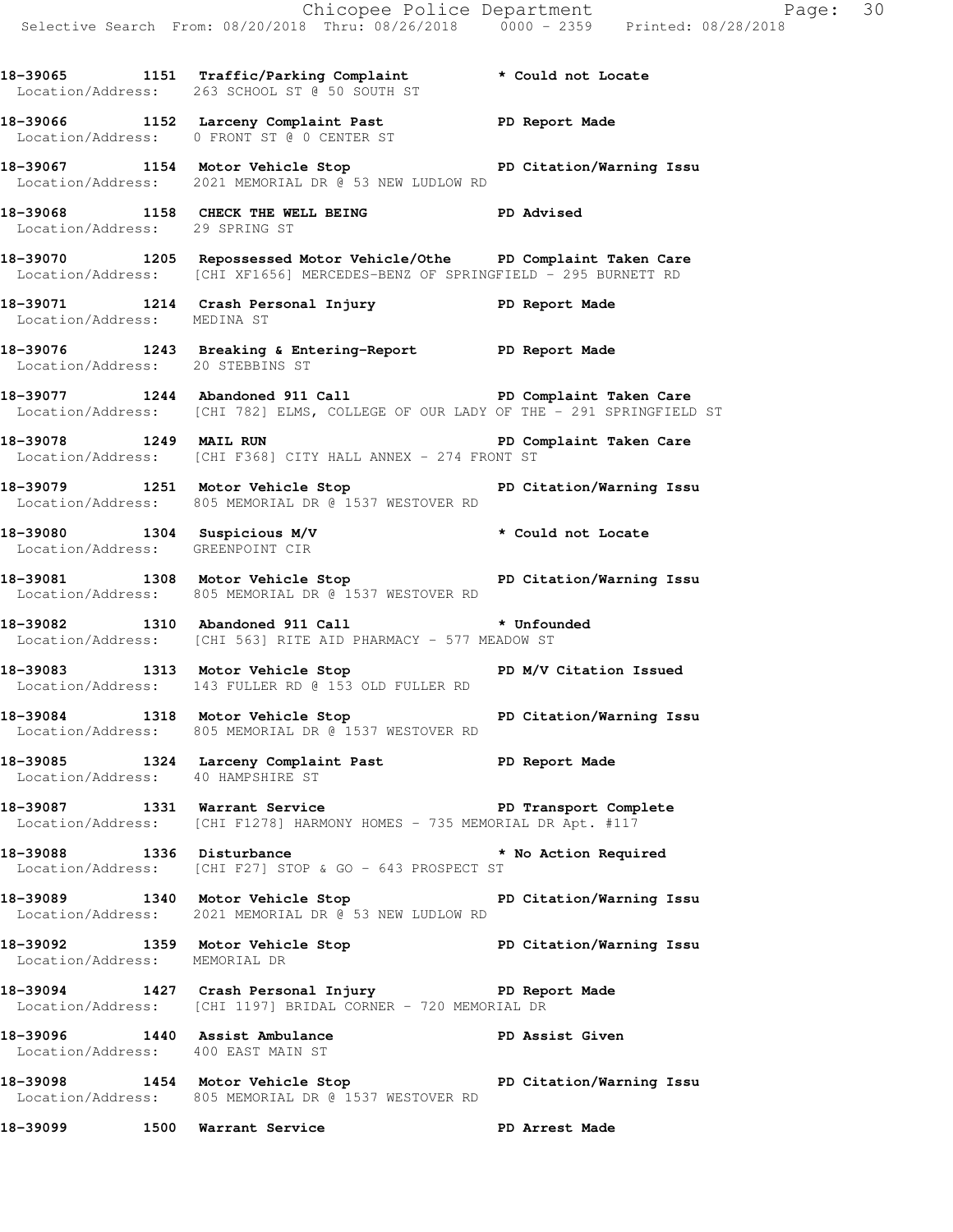|                                  |                                                                                                                                            | E Chicopee Police Department<br>Selective Search From: 08/20/2018 Thru: 08/26/2018 0000 - 2359 Printed: 08/28/2018<br>Page: 31 |  |
|----------------------------------|--------------------------------------------------------------------------------------------------------------------------------------------|--------------------------------------------------------------------------------------------------------------------------------|--|
|                                  | Location/Address: [CHI 315] BOBS BAKERY - 218 EXCHANGE ST                                                                                  |                                                                                                                                |  |
|                                  | 18-39100 1502 Stolen M/V L/P Report 18-39100<br>Location/Address: 119 PROSPECT ST Apt. #2L                                                 |                                                                                                                                |  |
|                                  | 18-39101 1507 Property Check Parks/Bldgs PD Complaint Taken Care<br>Location/Address: [CHI 847] RAY ASH PARK - 52 ARCADE ST                |                                                                                                                                |  |
| Location/Address: 51 CHAPEL ST   | 18-39105 1510 Assist Ambulance No PD Assist Given                                                                                          |                                                                                                                                |  |
| Location/Address: 44 CENTER ST   | 18-39106 1546 Investigation/Traffic Number 2D Advised                                                                                      |                                                                                                                                |  |
|                                  | 18-39107 1607 Assist Other Police Department PD Assist Given<br>Location/Address: [CHI 1037] CHICOPEE MEMORIAL STATE PARK - 570 BURNETT RD |                                                                                                                                |  |
|                                  | 18-39109 1640 Stolen M/V L/P Report * Could not Locate<br>Location/Address: 6 CHESTNUT ST Apt. #1L                                         |                                                                                                                                |  |
| Location/Address: 50 ELLERTON ST | 18-39110 1651 Public Service <b>18-39110</b> PD Assist Given                                                                               |                                                                                                                                |  |
|                                  | 18-39112 1658 Disabled Motor Vehicle PD Complaint Taken Care<br>Location/Address: [CHI 614] GENOS AUTO SERVICE - 121 MEMORIAL DR           |                                                                                                                                |  |
|                                  | 18-39113 1700 Shoplifter 18-39113<br>Location/Address: [CHI 449] CVS 2339 - 1176 GRANBY RD                                                 |                                                                                                                                |  |
| Location/Address: 6 CHESTNUT ST  | 18-39117 1716 Stolen M/V L/P Report 18-39117                                                                                               |                                                                                                                                |  |
|                                  | 18-39120 1802 Assault & Battery Complaint PD Report Made<br>Location/Address: 219 EXCHANGE ST @ 49 CABOT ST                                |                                                                                                                                |  |
| 18-39121 1816 Drug Overdose      | Location/Address: 863 CHICOPEE ST Apt. #1L                                                                                                 | PD Complaint Taken Care                                                                                                        |  |
|                                  | 18-39124 1837 Abandoned 911 Call <b>*</b> False Alarm<br>Location/Address: [CHI F1512] PARADISE PIZZA - 140 EXCHANGE ST Apt. #2R           |                                                                                                                                |  |
| 18-39127 1847 Assist Ambulance   | Location/Address: [CHI 1889] MED EXPRESS - 1505 MEMORIAL DR                                                                                | PD Assist Given                                                                                                                |  |
| Location/Address: 34 LINDA AVE   | 18-39128 1853 Abandoned 911 Call <b>*</b> False Alarm                                                                                      |                                                                                                                                |  |
| Location/Address: 47 LAUZIER TER | 18-39130 1921 Service 209A/Harassment Order PD Served in Hand                                                                              |                                                                                                                                |  |
|                                  | 18-39132 1927 Transport Service New PD Transport Complete<br>Location/Address: [LUD] HAMDEN COUNTRY CORRECTIONS - RANDALL RD               |                                                                                                                                |  |
|                                  | 18-39133 1934 Larceny Complaint Past PD Report Made<br>Location/Address: 585 SHERIDAN ST Apt. #14                                          |                                                                                                                                |  |
| Location/Address: 145 MUZZY ST   | 18-39134 1939 Breaking & Entering-Report PD Report Made                                                                                    |                                                                                                                                |  |
|                                  | 18-39135 1939 CHECK THE WELL BEING PD Complaint Taken Care<br>Location/Address: [CHI F318] CABOT LIQUORS - 220 EXCHANGE ST                 |                                                                                                                                |  |
|                                  | 18-39136 1944 Crash Property Damage Naport Made<br>Location/Address: [CHI 1191] WALMART - 591 MEMORIAL DR                                  |                                                                                                                                |  |
|                                  | 18-39138 2006 Juvenile Complaint PD Advised<br>Location/Address: [CHI 325] BOAT RAMP, MEDINA STREET - 100 MEDINA ST                        |                                                                                                                                |  |
|                                  | 18-39137 2007 Motor Vehicle Stop North PD Citation/Warning Issu<br>Location/Address: 427 EAST MAIN ST @ 17 HELEN ST                        |                                                                                                                                |  |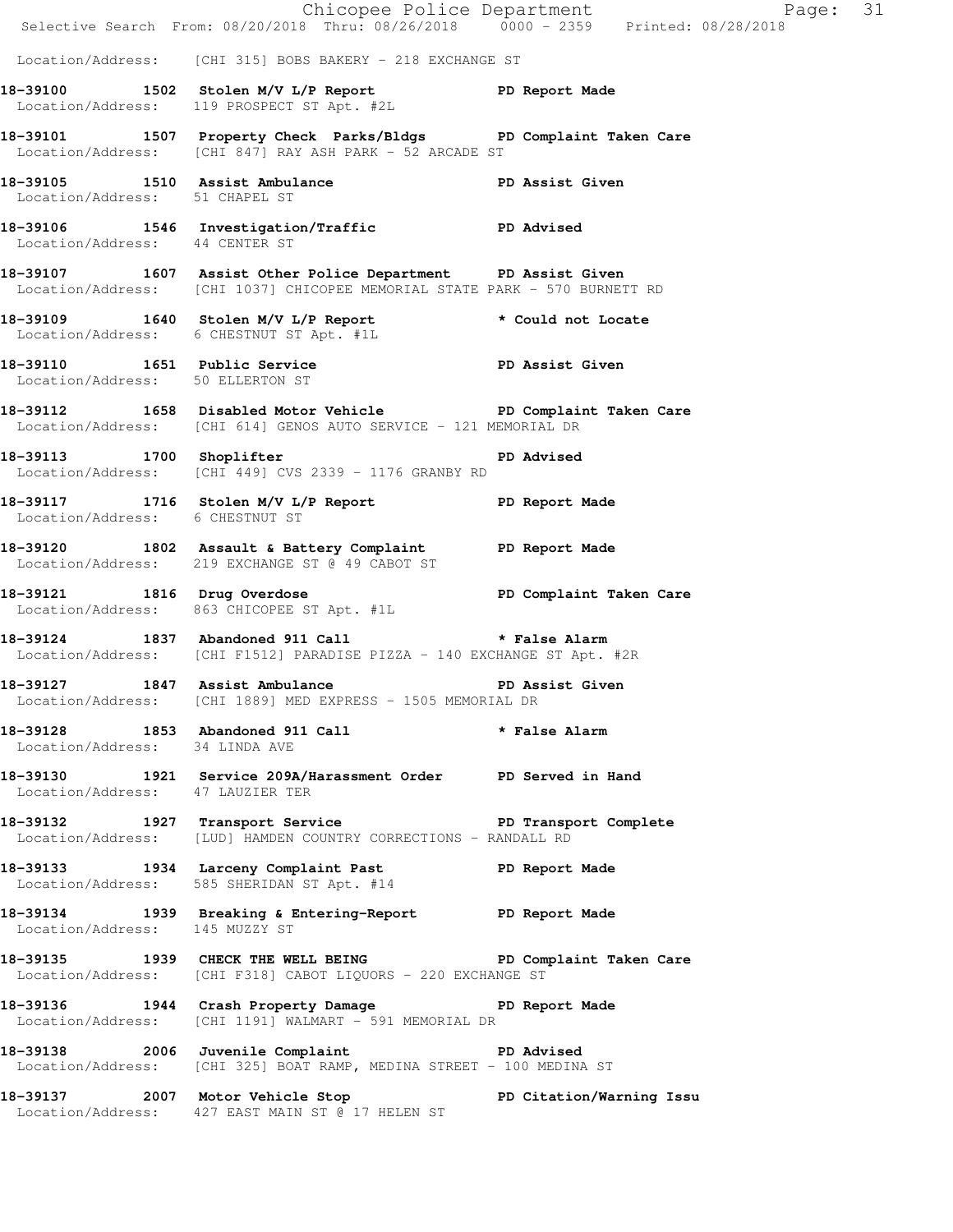|                                                       |                                                                                           | Chicopee Police Department<br>Selective Search From: 08/20/2018 Thru: 08/26/2018 0000 - 2359 Printed: 08/28/2018                         |  |
|-------------------------------------------------------|-------------------------------------------------------------------------------------------|------------------------------------------------------------------------------------------------------------------------------------------|--|
|                                                       |                                                                                           | 18-39139 2008 CHECK THE WELL BEING PD Complaint Taken Care<br>Location/Address: [CHI 188] PRIDE SERVICE STATION - 167 CHICOPEE ST        |  |
|                                                       | Location/Address: 31 ROSEMONT ST                                                          | 18-39140 2011 Assist Ambulance PD Assist Given                                                                                           |  |
| Location/Address: MEMORIAL DR                         |                                                                                           | 18-39142 2017 Traffic Assignment PD Complaint Taken Care                                                                                 |  |
|                                                       |                                                                                           | 18-39143 2022 Crash Property Damage * Could not Locate<br>Location/Address: [CHI 188] PRIDE SERVICE STATION - 167 CHICOPEE ST            |  |
|                                                       | Location/Address: [CHI 1222] DOW JONES - 200 BURNETT RD                                   | 18-39145 2029 Assist Ambulance New PD Assist Given                                                                                       |  |
|                                                       | 18-39146 2056 CHECK THE WELL BEING<br>Location/Address: JEFFREY'S CORNER - 1204 GRANBY RD | PD Report Made                                                                                                                           |  |
| Location/Address: 91 MAPLE ST                         |                                                                                           | 18-39147 2108 Neighbor/Landlord Dispute PD Complaint Taken Care                                                                          |  |
|                                                       | Location/Address: 20 ROCHESTER ST                                                         | 18-39149 2116 Suspicious Person/Activity PD Complaint Taken Care                                                                         |  |
|                                                       |                                                                                           | 18-39150 2129 Suspicious M/V * Could not Locate<br>Location/Address: HOLYOKE AVE @ SIXTH AVE * Could not Locate                          |  |
| Location/Address: EMERSON ST                          |                                                                                           | 18-39151 2132 Disturbance * * Could not Locate                                                                                           |  |
|                                                       |                                                                                           | 18-39152 2135 Crash Property Damage * No Action Required<br>Location/Address: 494 MEADOW ST @ 23 EMPIRE ST                               |  |
|                                                       | Location/Address: [CHI 306] RITE AID PHARMACY - 1-5 ST JAMES AVE                          | 18-39153 2149 Larceny Complaint Past PD Report Made                                                                                      |  |
|                                                       |                                                                                           | 18-39156 2209 Drug Overdose PD Report Made<br>Location/Address: 104 GLENDALE ST                                                          |  |
|                                                       | Location/Address: [CHI 1191] WALMART - 591 MEMORIAL DR                                    | 18-39163 2257 Assault & Battery Complaint PD Report Made                                                                                 |  |
| 18-39166 2317 Man Down<br>Location/Address: GRANBY RD |                                                                                           | PD Assist Given                                                                                                                          |  |
| Location/Address: 44 AMES AVE                         |                                                                                           | 18-39168 2345 Suspicious Person/Activity * Could not Locate                                                                              |  |
| For Date: $08/25/2018$ - Saturday                     |                                                                                           |                                                                                                                                          |  |
| Location/Address: 68 COTE AVE                         |                                                                                           | 18-39169 0018 Assist Ambulance No PD Assist Given                                                                                        |  |
|                                                       | Location/Address: 162 COCHRAN ST                                                          | 18-39170 0019 Assist Ambulance No PD Assist Given                                                                                        |  |
|                                                       | Location/Address: [CHI F1301] FACE TO NAILS - 600 SPRINGFIELD ST                          | 18-39173 0031 Property Check Parks/Bldgs PD Appears Secure After                                                                         |  |
|                                                       |                                                                                           | 18-39174 0033 Property Check Parks/Bldgs PD Appears Secure After<br>Location/Address: [CHI F1272] LIFE POINT CHURCH - 603 NEW LUDLOW RD  |  |
|                                                       | 18-39175 0037 Disturbance<br>Location/Address: [CHI 848] DANA PARK - 263 NEWBURY ST       | PD Advised                                                                                                                               |  |
|                                                       | Location/Address: [CHI 1196] SHELL - 95 WEST ST                                           | 18-39176 60049 Property Check Parks/Bldgs 5 PD Appears Secure After                                                                      |  |
|                                                       |                                                                                           | 18-39177 0051 Property Check Parks/Bldgs PD Appears Secure After<br>Location/Address: [CHI F1194] AMERICAN TOOL SUPPLY - 850 SHERIDAN ST |  |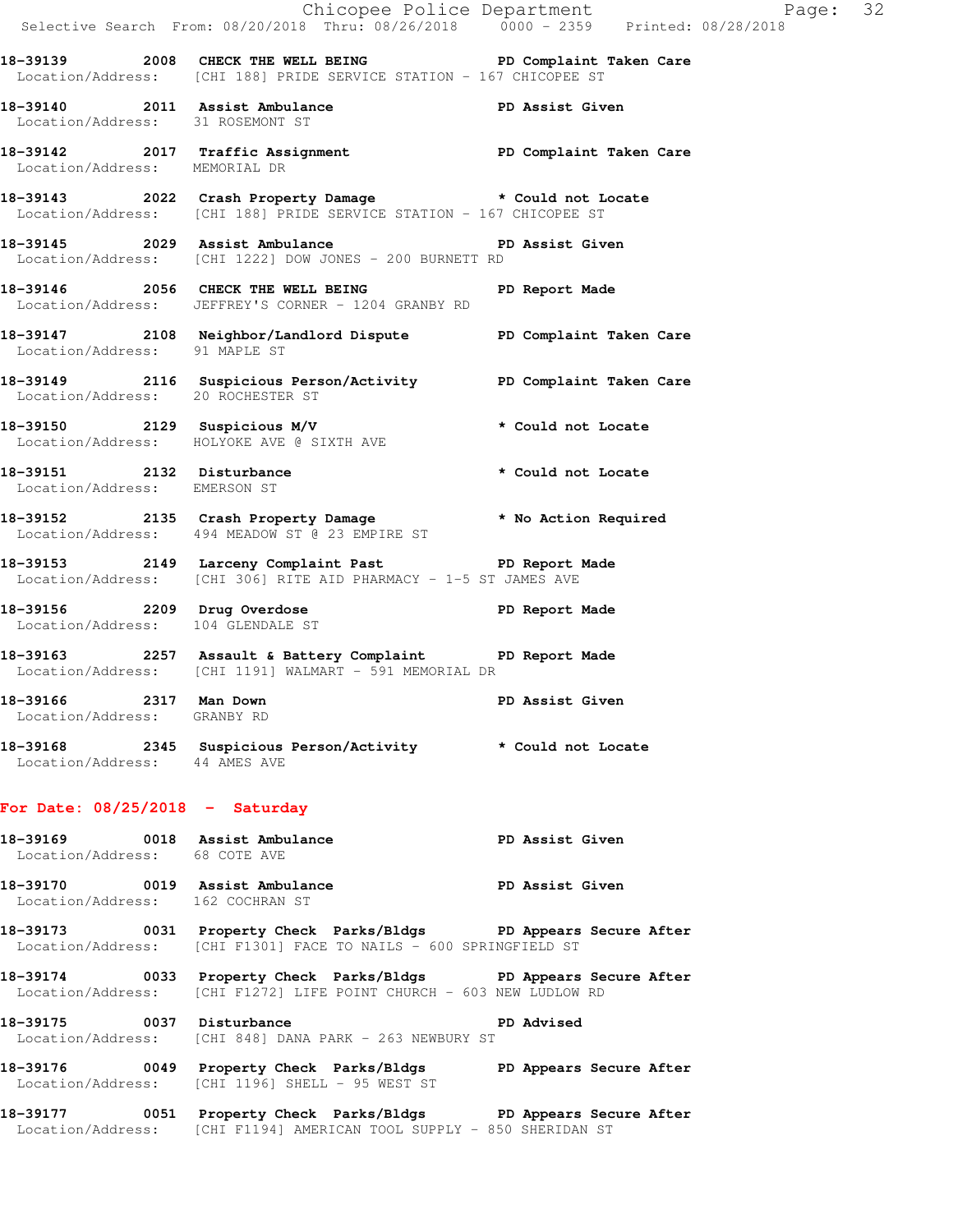**18-39178 0053 Property Check Parks/Bldgs PD Appears Secure After**  Location/Address: [CHI 854] SARAH JANE PARK - 21 VIVIAN ST

**18-39179 0054 Property Check Parks/Bldgs PD Appears Secure After**  Location/Address: [CHI F122] SALTER COLLEGE - 645 SHAWINIGAN DR

**18-39181 0057 Property Check Parks/Bldgs PD Appears Secure After**  Location/Address: [CHI F122] SALTER COLLEGE - 645 SHAWINIGAN DR

**18-39182 0100 Property Check Parks/Bldgs PD Appears Secure After**  Location/Address: [CHI XF1665] MASS ALTERNATIVE CARE - 1247 EAST MAIN ST

**18-39183 0105 Property Check Parks/Bldgs PD Appears Secure After**  Location/Address: [CHI F621] FAMILY DOLLAR - 209 EXCHANGE ST

**18-39184 0106 Property Check Parks/Bldgs PD Appears Secure After**  Location/Address: [CHI 309] MCDONALDS - 350 BURNETT RD

**18-39185 0109 Property Check Parks/Bldgs PD Appears Secure After**  Location/Address: [CHI F208] CAVALIER RESTAURANT, ALCOA CATERING - 366 CHICOPEE ST

**18-39186 0112 Property Check Parks/Bldgs PD Appears Secure After**  Location/Address: [CHI 287] TEDDY BEAR POOLS & SPAS - 41 EAST ST

**18-39187 0114 Property Check Parks/Bldgs PD Appears Secure After**  Location/Address: [CHI F1328] GALLAGHER OLDE FASHIONED SERVICE - 560 EAST ST

**18-39188 0119 Property Check Parks/Bldgs PD Appears Secure After**  Location/Address: [CHI 670] CUMBERLAND FARMS - 1061 MEMORIAL DR

**18-39189 0127 Property Check Parks/Bldgs PD Appears Secure After**  Location/Address: [CHI 328] SAMS CONVENIENCE STORE - 147 BROADWAY

**18-39190 0129 Property Check Parks/Bldgs PD Appears Secure After**  Location/Address: [CHI F1442] GOOD DOG SPOT - 35 N CHICOPEE ST

**18-39191 0132 Property Check Parks/Bldgs PD Appears Secure After**  Location/Address: [CHI 850] LINCOLN GROVE - PARK - 224 BROADWAY

**18-39192 0141 Recovered Stolen M/V L/P PD Report Made**  Location/Address: [CHI F1342] CVS PHARMACY - 235 CENTER ST

**18-39193 0147 Property Check Parks/Bldgs PD Appears Secure After**  Location/Address: REAR LOT SZOT PARK - ABBEY MEMORIAL DR

**18-39194 0148 Property Check Parks/Bldgs PD Appears Secure After**  Location/Address: [CHI 730] TOWN FAIR TIRE CENTERS INC - 886 MEMORIAL DR

**18-39196 0148 Property Check Parks/Bldgs PD Appears Secure After**  Location/Address: [CHI 1600] MONTY'S ROADHOUSE - 733 CHICOPEE ST

**18-39195 0151 Property Check Parks/Bldgs PD Appears Secure After**  Location/Address: [CHI 857] SZOT PARK - 97 SGT TRACY DR

**18-39197 0201 Property Check Parks/Bldgs PD Appears Secure After**  Location/Address: [CHI 1065] CHICOPEE HIGH SCHOOL - 820 FRONT ST

**18-39198 0211 Property Check Parks/Bldgs PD Appears Secure After**  Location/Address: [CHI 68] AMF LANES CHICOPEE - 291 BURNETT RD

**18-39199 0216 Property Check Parks/Bldgs PD Appears Secure After**  Location/Address: [CHI 849] RIVERS PARK - 19 ALDEN ST

**18-39200 0216 Property Check Parks/Bldgs PD Appears Secure After**  Location/Address: [CHI 448] SOFT TOUCH AUTO WASH - 1469 GRANBY RD

**18-39201 0216 Property Check Parks/Bldgs PD Appears Secure After**  Location/Address: [CHI F2500] RIVERMILLS CENTER - 5 WEST MAIN ST

**18-39202 0219 Property Check Parks/Bldgs PD Appears Secure After**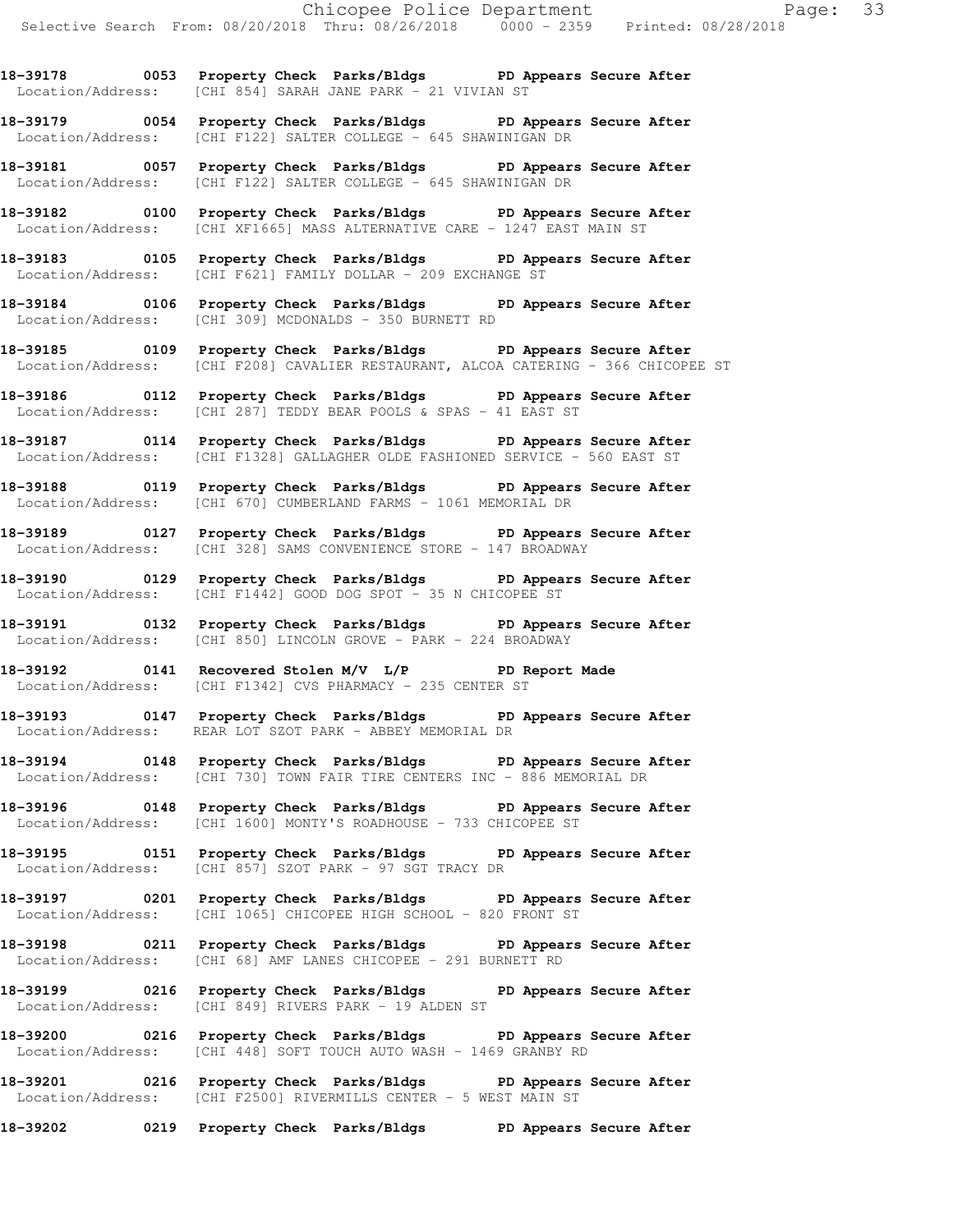|                                     | Selective Search From: 08/20/2018 Thru: 08/26/2018 0000 - 2359 Printed: 08/28/2018                                                               |  |
|-------------------------------------|--------------------------------------------------------------------------------------------------------------------------------------------------|--|
|                                     | Location/Address: [CHI F1276] MASSES SEAFOOD - 1329 MEMORIAL DR                                                                                  |  |
|                                     | 18-39203 0229 Property Check Parks/Bldgs PD Appears Secure After<br>Location/Address: [CHI XF1656] MERCEDES-BENZ OF SPRINGFIELD - 295 BURNETT RD |  |
|                                     | 18-39204 0230 Property Check Parks/Bldgs PD Appears Secure After<br>Location/Address: [CHI 931] TD BANK NA - 153 MEADOW ST                       |  |
|                                     | 18-39206 0235 Motor Vehicle Stop PD M/V Citation Issued<br>Location/Address: [CHI 590] BRUNELLES FUNERAL HOME - 811 CHICOPEE ST                  |  |
|                                     | 18-39208 0246 Property Check Parks/Bldgs PD Appears Secure After<br>Location/Address: [CHI F80] DR DEEGANS DELI - 510 BURNETT RD                 |  |
|                                     | 18-39211 0301 Assist Ambulance New PD Assist Given<br>Location/Address: [CHI 39] MAC ARTHUR TERRACE APARTMENTS - 70 BROADWAY Apt. #96            |  |
|                                     | 18-39213 0307 Property Check Parks/Bldgs PD Appears Secure After<br>Location/Address: [CHI 719] PRICE RITE - 1600 MEMORIAL DR                    |  |
|                                     | 18-39214 0310 Disabled Motor Vehicle PD Assist Given<br>Location/Address: 0 CHICOPEE ST @ 0 E MEADOW ST                                          |  |
|                                     | 18-39215 0317 CHECK THE WELL BEING PD Advised<br>Location/Address: [CHI 728] MCDONALDS - 1460 MEMORIAL DR                                        |  |
|                                     | 18-39216 		 0349 Property Check Parks/Bldgs 		 PD Appears Secure After<br>Location/Address: [CHI 848] DANA PARK - 263 NEWBURY ST                 |  |
|                                     | 18-39217 0353 CHECK THE WELL BEING PD Advised<br>Location/Address: 106.5 MEETINGHOUSE RD                                                         |  |
|                                     | 18-39218 0405 Property Check Parks/Bldgs PD Appears Secure After<br>Location/Address: [CHI 834] BOWE SCHOOL, PATRICK E. K-5 - 115 HAMPDEN ST     |  |
|                                     | 18-39220 0420 Property Check Parks/Bldgs PD Appears Secure After<br>  Location/Address: [CHI 334] CHICOPEE MOOSE FAMILY CENTER - 244 FULLER RD   |  |
|                                     | 18-39221 0422 Property Check Parks/Bldgs PD Appears Secure After<br>Location/Address: [CHI 1530] VALLEY WEST SCHOOL - 269 MOORE ST               |  |
|                                     | 18-39223 0503 Property Check Parks/Bldgs PD Appears Secure After<br>Location/Address: [CHI 328] SAMS CONVENIENCE STORE - 147 BROADWAY            |  |
|                                     | 18-39224 0508 Property Check Parks/Bldgs PD Appears Secure After<br>Location/Address: [CHI 292] AMERICAN LEGION POST 452 - 43 EXCHANGE ST        |  |
|                                     | 18-39227 0516 Suspicious Person/Activity * Could not Locate<br>Location/Address: 19 ELCON DR                                                     |  |
|                                     | 18-39225 0517 Property Check Parks/Bldgs PD Appears Secure After<br>Location/Address: [CHI 563] RITE AID PHARMACY - 577 MEADOW ST                |  |
|                                     | 18-39226 0518 Property Check Parks/Bldgs PD Appears Secure After<br>Location/Address: [CHI 702] JIFFY LUBE - 2017 MEMORIAL DR                    |  |
| Location/Address: 559 MONTGOMERY ST | 18-39229 0615 Traffic/Parking Complaint * Could not Locate                                                                                       |  |
|                                     | 18-39230 0618 Property Check Parks/Bldgs PD Appears Secure After<br>  Location/Address: [CHI F343] CABOTVILLE INDUSTRIAL PARK - 165 FRONT ST     |  |
|                                     | 18-39231 0623 Larceny Complaint Past PD No Report Necessary<br>Location/Address: [CHI 719] PRICE RITE - 1600 MEMORIAL DR                         |  |
|                                     | 18-39232 0638 Property Check Parks/Bldgs PD Appears Secure After<br>Location/Address: [CHI 924] J&B MARBLE - 685 FULLER RD                       |  |
|                                     | 18-39233 0639 Property Check Parks/Bldgs PD Appears Secure After<br>Location/Address: [CHI 999] MIKES VARIETY - 355 DALE ST                      |  |
|                                     |                                                                                                                                                  |  |

Chicopee Police Department Page: 34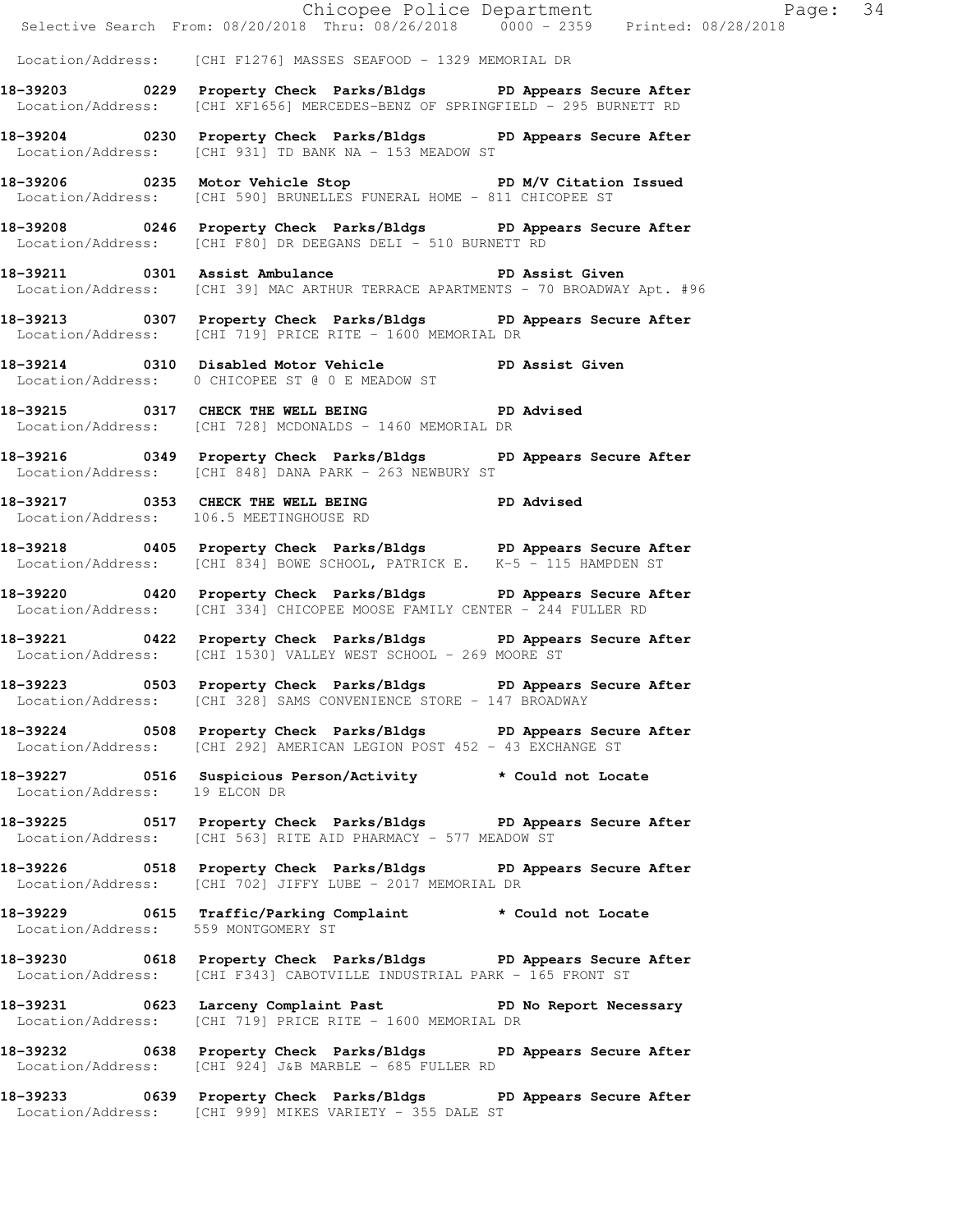|                                    |                                                                                                                                                               | Chicopee Police Department<br>Selective Search From: 08/20/2018 Thru: 08/26/2018 0000 - 2359 Printed: 08/28/2018 |
|------------------------------------|---------------------------------------------------------------------------------------------------------------------------------------------------------------|------------------------------------------------------------------------------------------------------------------|
|                                    | 18-39235 0657 Motor Vehicle Stop North PD Criminal Complaint Re<br>Location/Address: [CHI 636] DENNYS - 467 MEMORIAL DR                                       |                                                                                                                  |
|                                    | 18-39236 0705 Property Check Parks/Bldgs PD Appears Secure After<br>Location/Address: [CHI 594] WESTOVER METROPOLITAN AIRPORT - 255 PADGETTE ST               |                                                                                                                  |
|                                    | 18-39237   0711   Property Check Parks/Bldgs   PD Appears Secure After<br>Location/Address: [CHI 842] DUPONT MEM MID SCHOOL, 1ST SGT. KEVIN A. - 650 FRONT ST |                                                                                                                  |
|                                    | 18-39239 0729 Motor Vehicle Stop PD Citation/Warning Issu<br>Location/Address: [CHI 942] MEMORIAL DR                                                          |                                                                                                                  |
|                                    | 18-39240 0736 Crash Property Damage PD Report Made<br>Location/Address: 17 BRITTON ST @ 1865 MEMORIAL DR                                                      |                                                                                                                  |
| Location/Address: 61 HILLCREST ST  | 18-39242 0755 Harassing Phone Calls <b>DREE PD</b> Assist Given                                                                                               |                                                                                                                  |
|                                    | 18-39244 0817 CHECK THE WELL BEING PD Advised<br>Location/Address: [CHI 643] REGISTRY OF MOTOR VEHICLES - 1011 CHICOPEE ST                                    |                                                                                                                  |
| Location/Address: 125 WALTER ST    | 18-39245 0821 Animal Complaint <b>18-39245</b> PD Complaint Taken Care                                                                                        |                                                                                                                  |
| Location/Address: CENTER ST        | 18-39246 1821 Suspicious M/V 1990 PD Complaint Taken Care                                                                                                     |                                                                                                                  |
| Location/Address: 29 CHAPMAN ST    | 18-39247 0840 Suspicious M/V <b>PD</b> Complaint Taken Care                                                                                                   |                                                                                                                  |
|                                    | -<br>18-39248 18-20 0847 Car Wash (1990) Demplaint Taken Care<br>Location/Address: [CHI 448] SOFT TOUCH AUTO WASH - 1469 GRANBY RD                            |                                                                                                                  |
|                                    | 18-39249 0847 Car Wash <b>18-39249</b> Care Care<br>Location/Address: [CHI 448] SOFT TOUCH AUTO WASH - 1469 GRANBY RD                                         |                                                                                                                  |
|                                    | 18-39250 0849 Car Wash<br>Location/Address: [CHI 448] SOFT TOUCH AUTO WASH - 1469 GRANBY RD                                                                   | PD No Report Necessary                                                                                           |
|                                    | 18-39253 1006 Property Check Parks/Bldgs * Could not Locate<br>Location/Address: 41 SPRING ST Apt. #24                                                        |                                                                                                                  |
| Location/Address: 37 CASINO AVE    | 18-39254 1020 Service of a Summons TPD Served in Hand                                                                                                         |                                                                                                                  |
| Location/Address: 26 WALTER ST     | 18-39256 1036 Larceny Complaint Past 1910 PD Report Made                                                                                                      |                                                                                                                  |
|                                    | 18-39257 1042 Traffic/Parking Complaint PD Complaint Taken Care<br>Location/Address: [CHI F1161] CHICOPEE MARKETPLACE - 591 MEMORIAL DR                       |                                                                                                                  |
|                                    | 18-39260 1102 Property Check Parks/Bldgs PD Appears Secure After<br>Location/Address: [CHI 847] RAY ASH PARK - 52 ARCADE ST                                   |                                                                                                                  |
|                                    | 18-39262 1105 Neighbor/Landlord Dispute PD Advised<br>Location/Address: 114 RIVERS AVE Apt. #3FL                                                              |                                                                                                                  |
| Location/Address: 23 HILTON ST     | 18-39261 1106 Larceny- In Progress 5 1 PD Assist Given                                                                                                        |                                                                                                                  |
|                                    | 18-39263 1110 Property Check Parks/Bldgs PD Appears Secure After<br>Location/Address: BRIDAL PATH ESTATES - BRIDLE PATH RD                                    |                                                                                                                  |
| Location/Address: 250 MEMORIAL DR  | 18-39265 1120 Crash Property Damage Neport Made                                                                                                               |                                                                                                                  |
| Location/Address: 32 DOVERBROOK RD | 18-39266 1139 CHECK THE WELL BEING * False Alarm                                                                                                              |                                                                                                                  |
| Location/Address: 49 MUNGER RD     | 18-39270 1259 Abandoned 911 Call                                                                                                                              | * No Action Required                                                                                             |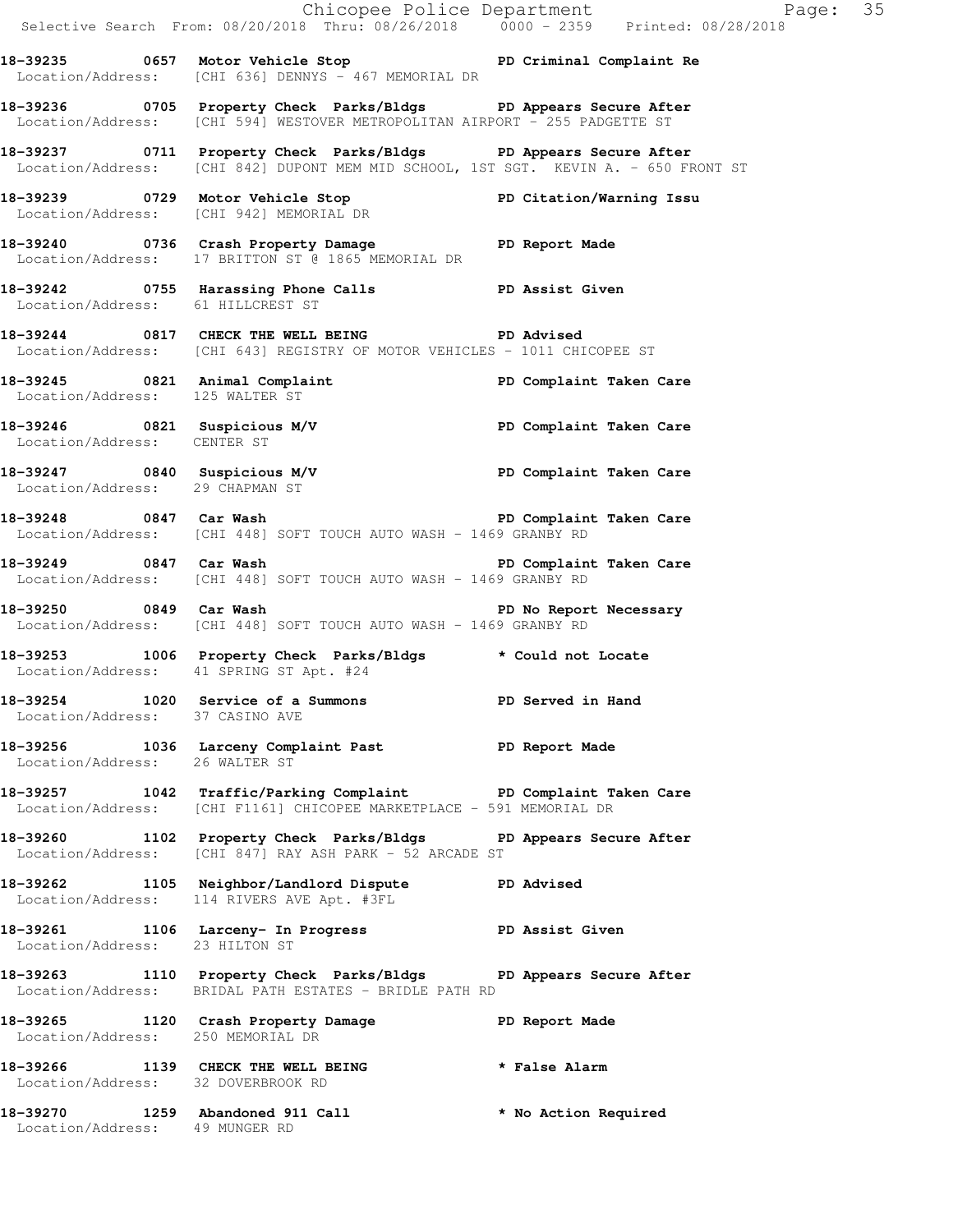**18-39272 1316 Assist Ambulance PD Assisted other Agency** 

 Location/Address: 2R - 39 EAST ST **18-39273 1337 Property Check Parks/Bldgs PD Appears Secure After**  Location/Address: [CHI 844] FAIRVIEW MEMORIAL ELEMENTARY SCHOOL K-5 - 26 MEMORIAL AVE **18-39274 1337 CHECK THE WELL BEING PD Complaint Taken Care**  Location/Address: 400 EAST MAIN ST **18-39275 1342 Suspicious M/V PD Arrest Made**  Location/Address: [CHI 857] SZOT PARK - 97 SGT TRACY DR **18-39276 1346 Property Check Parks/Bldgs PD Appears Secure After**  Location/Address: [CHI 840] STREIBER SCHOOL, HUGH SCOTT K-5 - 40 STREIBER DR 18-39277 1357 Disturbance **PD** Advised Location/Address: [CHI 382] FRUIT FAIR MARKET - 398 FRONT ST **18-39622 1400 Public Service PD Report Made**  Location/Address: [CHI F368] CITY HALL - 17 SPRINGFIELD ST **18-39278 1410 Crash Property Damage PD Report Made**  Location/Address: 42 STEPHENS ST **18-39279 1411 Crash Property Damage PD Advised**  Location/Address: [CHI 938] HOME DEPOT - 655 MEMORIAL DR **18-39280 1421 Public Service PD Assist Given**  Location/Address: [CHI 854] SARAH JANE PARK - 21 VIVIAN ST **18-39281 1435 Breaking & Entering-Report PD Report Made**  Location/Address: 17 JOHN ST **18-39282 1450 CHECK THE WELL BEING PD Advised**  Location/Address: [CHI 719] PRICE RITE - 1600 MEMORIAL DR **18-39284 1508 Abandoned 911 Call \* No Action Required**  Location/Address: 104 STEDMAN ST **18-39285 1510 Motor Vehicle Stop PD Advised**  Location/Address: ACADEMY ST 18-39287 1517 Assist Ambulance **PD Assist Given**  Location/Address: 17 SPRINGFIELD ST **18-39289 1538 CHECK THE WELL BEING PD Advised**  Location/Address: [CHI 1191] WALMART - 591 MEMORIAL DR **18-39291 1612 Assist Ambulance PD Assisted other Agency**  Location/Address: 31 DALEY ST **18-39293 1621 Car Wash PD Complaint Taken Care**  Location/Address: [CHI 448] SOFT TOUCH AUTO WASH - 1469 GRANBY RD **18-39295 1640 Motor Vehicle Stop PD Advised**  Location/Address: [CHI 199] WACE RADIO STATION - 326 CHICOPEE ST **18-39296 1729 Assist Fire Department PD Assist Given**  Location/Address: [CHI F1446] FREEDOM CYCLES - 25 N CHICOPEE ST **18-39299 1814 Disturbance PD Advised**  Location/Address: 149 DALE ST Apt. #E **18-39301 1834 Suspicious M/V \* Could not Locate**  Location/Address: SCHOOLHOUSE RD **18-39302 1841 Crash Property Damage PD Report Made**  Location/Address: 823 GRANBY RD @ 5 COLUMBA ST **18-39303 1842 CHECK THE WELL BEING PD Complaint Taken Care**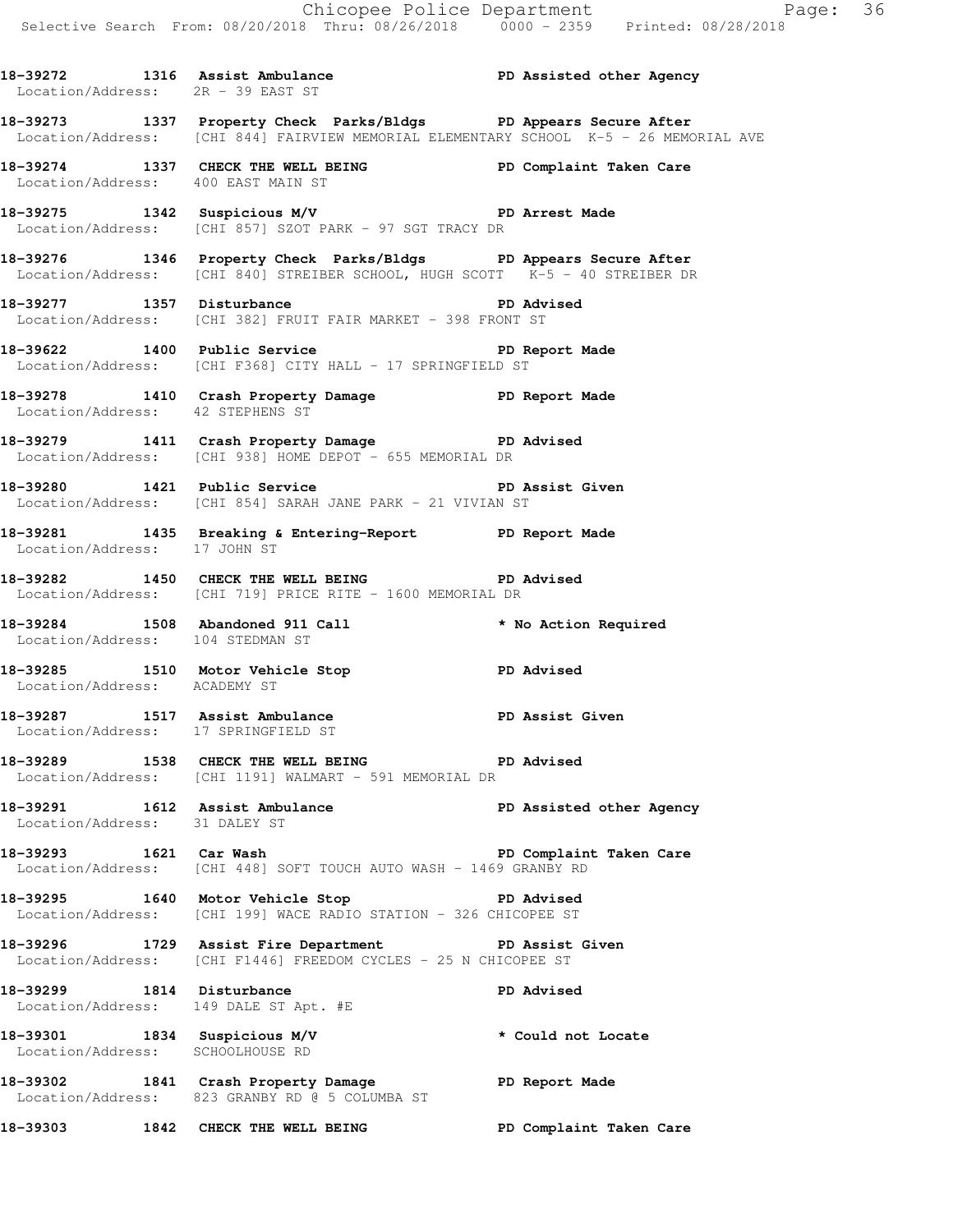|                                    |                                                                                                                                      | Chicopee Police Department<br>Selective Search From: 08/20/2018 Thru: 08/26/2018 0000 - 2359 Printed: 08/28/2018 |
|------------------------------------|--------------------------------------------------------------------------------------------------------------------------------------|------------------------------------------------------------------------------------------------------------------|
|                                    | Location/Address: [CHI F181] US POST OFFICE - 100 CENTER ST                                                                          |                                                                                                                  |
|                                    | 18-39304 1859 CHECK THE WELL BEING PD Report Made<br>Location/Address: SPRINGFIELD ST @ MAGNOLIA TER                                 |                                                                                                                  |
|                                    | 18-39305 1859 Loud Music Number of PD Complaint Taken Care<br>Location/Address: [CHI 358] GOLDEN NOZZLE CAR WASH - 520 MONTGOMERY ST |                                                                                                                  |
|                                    | 18-39307 1917 Suspicious M/V 18-39307 PD Advised<br>Location/Address: [CHI 731] NORTH CHINA RESTAURANT - 1995 MEMORIAL DR            |                                                                                                                  |
|                                    | 18-39308   1920   Traffic/Parking Complaint   * Could not Locate Location/Address: 1215   GRATTAN ST                                 |                                                                                                                  |
| Location/Address: 269 CHICOPEE ST  | 18-39312 1939 Crash Property Damage PD Report Made                                                                                   |                                                                                                                  |
|                                    | 18-39313   1940   Motor Vehicle Stop   PD M/V Citation Issued Location/Address: LORETTA ST @ MONTCALM ST                             |                                                                                                                  |
| Location/Address: 16 REED AVE      | 18-39314 1942 Neighbor/Landlord Dispute PD Advised                                                                                   |                                                                                                                  |
|                                    | 18-39316 2004 Motor Vehicle Stop 5 PD Citation/Warning Issu<br>Location/Address: 805 MEMORIAL DR @ 1537 WESTOVER RD                  |                                                                                                                  |
|                                    | 18-39317 2005 Motor Vehicle Stop PD Advised<br>Location/Address: 365 MEMORIAL DR @ 30 FULLER RD                                      |                                                                                                                  |
| Location/Address: 27 PENDLETON AVE | 18-39318 2009 Assist Other Police Department PD Assisted other Agency                                                                |                                                                                                                  |
|                                    | 18-39319 2014 Motor Vehicle Stop North PD Citation/Warning Issu<br>Location/Address: 805 MEMORIAL DR @ 1537 WESTOVER RD              |                                                                                                                  |
| Location/Address: 305 BROADWAY     | 18-39320 2015 Missing Person                                                                                                         | PD Report Made                                                                                                   |
|                                    | 18-39321 2024 Unwanted Party/Undesirable * Could not Locate<br>Location/Address: [CHI F811] NINETY NINE RESTAURANT - 555 MEMORIAL DR |                                                                                                                  |
|                                    | 18-39323 2056 Motor Vehicle Stop<br>Location/Address: 2021 MEMORIAL DR @ 53 NEW LUDLOW RD                                            | <b>PD Advised</b>                                                                                                |
|                                    | 18-39324 2058 Suspicious M/V 2009 PD Advised<br>Location/Address: [CHI 847] RAY ASH PARK - 52 ARCADE ST                              |                                                                                                                  |
|                                    | 18-39325 2109 Motor Vehicle Stop PD Citation/Warning Issu<br>Location/Address: 1041 MEMORIAL DR @ 591 PENDLETON AVE                  |                                                                                                                  |
|                                    | 18-39326 2115 Motor Vehicle Stop PD Citation/Warning Issu<br>Location/Address: 1041 MEMORIAL DR @ 591 PENDLETON AVE                  |                                                                                                                  |
|                                    | 18-39327 2135 Motor Vehicle Stop PD Citation/Warning Issu<br>Location/Address: [CHI 574] PRIDE - 27 MONTGOMERY ST                    |                                                                                                                  |
| Location/Address: OAKRIDGE ST      | 18-39328 2139 Motor Vehicle Stop Communist PD Advised                                                                                |                                                                                                                  |
|                                    | 18-39329 2147 Motor Vehicle Stop North PD Citation/Warning Issu<br>Location/Address: 805 MEMORIAL DR @ 1537 WESTOVER RD              |                                                                                                                  |
|                                    | 18-39330 2156 Motor Vehicle Stop North PD Citation/Warning Issu<br>Location/Address: 1041 MEMORIAL DR @ 591 PENDLETON AVE            |                                                                                                                  |
| 18-39331 2200 Loud Music           | Location/Address: [CHI F1354] CENTER FOR HUMAN DEVELOPMENT - 32 LUCRETIA AVE                                                         | <b>PD Advised</b>                                                                                                |
| Location/Address: 112 MUZZY ST     | 18-39332 2201 Loud Music                                                                                                             | <b>PD Advised</b>                                                                                                |
|                                    |                                                                                                                                      |                                                                                                                  |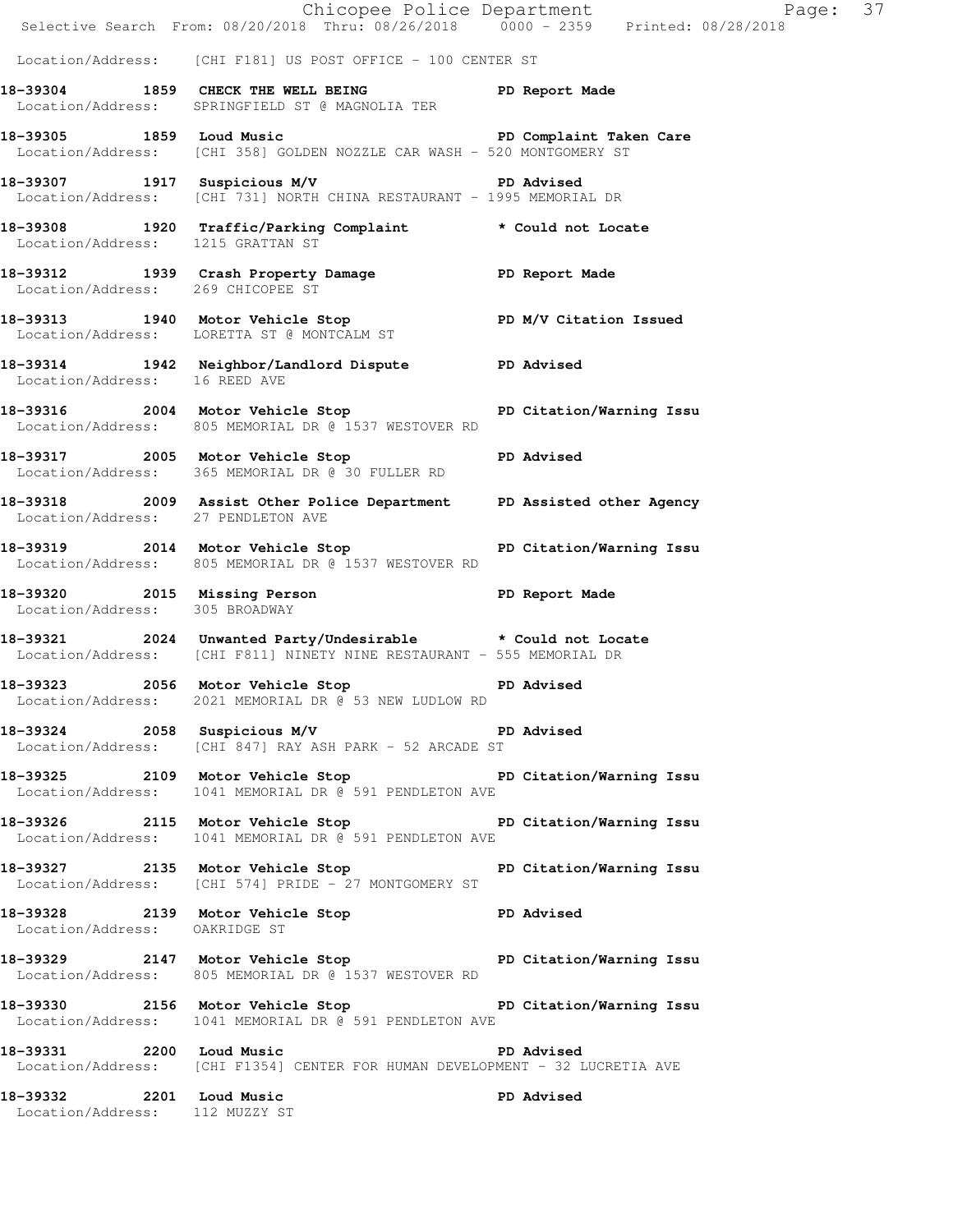|                                 | E<br>Chicopee Police Department<br>Selective Search From: 08/20/2018 Thru: 08/26/2018 0000 - 2359 Printed: 08/28/2018                                 | Page: 38                                                                                   |  |
|---------------------------------|-------------------------------------------------------------------------------------------------------------------------------------------------------|--------------------------------------------------------------------------------------------|--|
|                                 | 18-39333 2209 Motor Vehicle Stop North PD M/V Citation Issued                                                                                         | Location/Address: [CHI F641] WENDYS OLD FASHIONED HAMBURGERS AREA OFFICE - 786 MEMORIAL DR |  |
|                                 | 18-39334 2211 Motor Vehicle Stop<br>Location/Address: 1949 MEMORIAL DR @ 2 YORKTOWN CT                                                                | PD Criminal Complaint Re                                                                   |  |
|                                 | 18-39339 2301 Motor Vehicle Stop<br>Location/Address: 884 EAST MAIN ST @ 24 ETON ST                                                                   | PD Citation/Warning Issu                                                                   |  |
|                                 | 18-39340 2308 Suspicious Person/Activity * Could not Locate<br>Location/Address: 135 MEETINGHOUSE RD                                                  |                                                                                            |  |
|                                 | 18-39342 2319 Motor Vehicle Stop Noter PD Citation/Warning Issu<br>Location/Address: 884 EAST MAIN ST @ 24 ETON ST                                    |                                                                                            |  |
|                                 | 18-39344 2328 Loud Music<br>Location/Address: [CHI 39] MAC ARTHUR TERRACE APARTMENTS - 70 BROADWAY Apt. #151                                          |                                                                                            |  |
|                                 | 18-39346 2352 Neighbor/Landlord Dispute PD Report Made<br>Location/Address: [CHI F1120] CANTERBURY ARMS APTS - 165 EAST MAIN ST Apt. #309             |                                                                                            |  |
| For Date: $08/26/2018$ - Sunday |                                                                                                                                                       |                                                                                            |  |
|                                 | 18-39348 0014 Property Check Parks/Bldgs PD Appears Secure After<br>Location/Address: [CHI 1130] SHERIDAN STREET SELF STORAGE LLC - 105 SHERIDAN ST   |                                                                                            |  |
|                                 | 18-39349 0015 Property Check Parks/Bldgs<br>Location/Address: [CHI 574] PRIDE - 27 MONTGOMERY ST                                                      | PD Appears Secure After                                                                    |  |
| 18-39350 0016 Disturbance       | Location/Address: [CHI 848] DANA PARK - 263 NEWBURY ST                                                                                                | <b>PD Advised</b>                                                                          |  |
|                                 | 18-39351 0019 Property Check Parks/Bldgs PD Appears Secure After<br>Location/Address: [CHI 594] WESTOVER METROPOLITAN AIRPORT - 255 PADGETTE ST       |                                                                                            |  |
|                                 | 18-39352 0020 Breaking & Entering in progres PD Report Made<br>Location/Address: 161 MEADOW ST Apt. #1FL                                              |                                                                                            |  |
|                                 | 18-39353 0028 Assist Ambulance<br>18-39353 0028 Assist Ambulance<br>Location/Address: 629 MCKINSTRY AVE Apt. #2FL                                     |                                                                                            |  |
|                                 | 18-39355 0031 Property Check Parks/Bldgs PD Appears Secure After<br>Location/Address: [CHI F122] SALTER COLLEGE - 645 SHAWINIGAN DR                   |                                                                                            |  |
|                                 | 18-39356 0034 Property Check Parks/Bldgs PD Appears Secure After<br>Location/Address: [CHI 782] ELMS, COLLEGE OF OUR LADY OF THE - 291 SPRINGFIELD ST |                                                                                            |  |

**18-39357 0041 Property Check Parks/Bldgs PD Appears Secure After**  Location/Address: [CHI 105] LIQUORSHED - 1345 BURNETT RD

**18-39358 0044 Property Check Parks/Bldgs PD Appears Secure After**  Location/Address: [CHI 86] FOOD BAG - 947 BURNETT RD

18-39359 **0048** Public Service **PD Complaint Taken Care** Location/Address: 50 CZEPIEL ST

**18-39360 0055 Motor Vehicle Stop PD Citation/Warning Issu**  Location/Address: 246 SHERIDAN ST @ 5 OLD FULLER RD

**18-39361 0056 Property Check Parks/Bldgs PD Appears Secure After**  Location/Address: [CHI 854] SARAH JANE PARK - 21 VIVIAN ST

**18-39362 0100 Property Check Parks/Bldgs PD Appears Secure After**  Location/Address: [CHI 309] MCDONALDS - 350 BURNETT RD

**18-39363 0103 Disturbance PD Advised**  Location/Address: 48 NEWBURY ST @ 11 ELDRIDGE ST

**18-39364 0115 Property Check Parks/Bldgs PD Appears Secure After**  Location/Address: [CHI 1065] CHICOPEE HIGH SCHOOL - 820 FRONT ST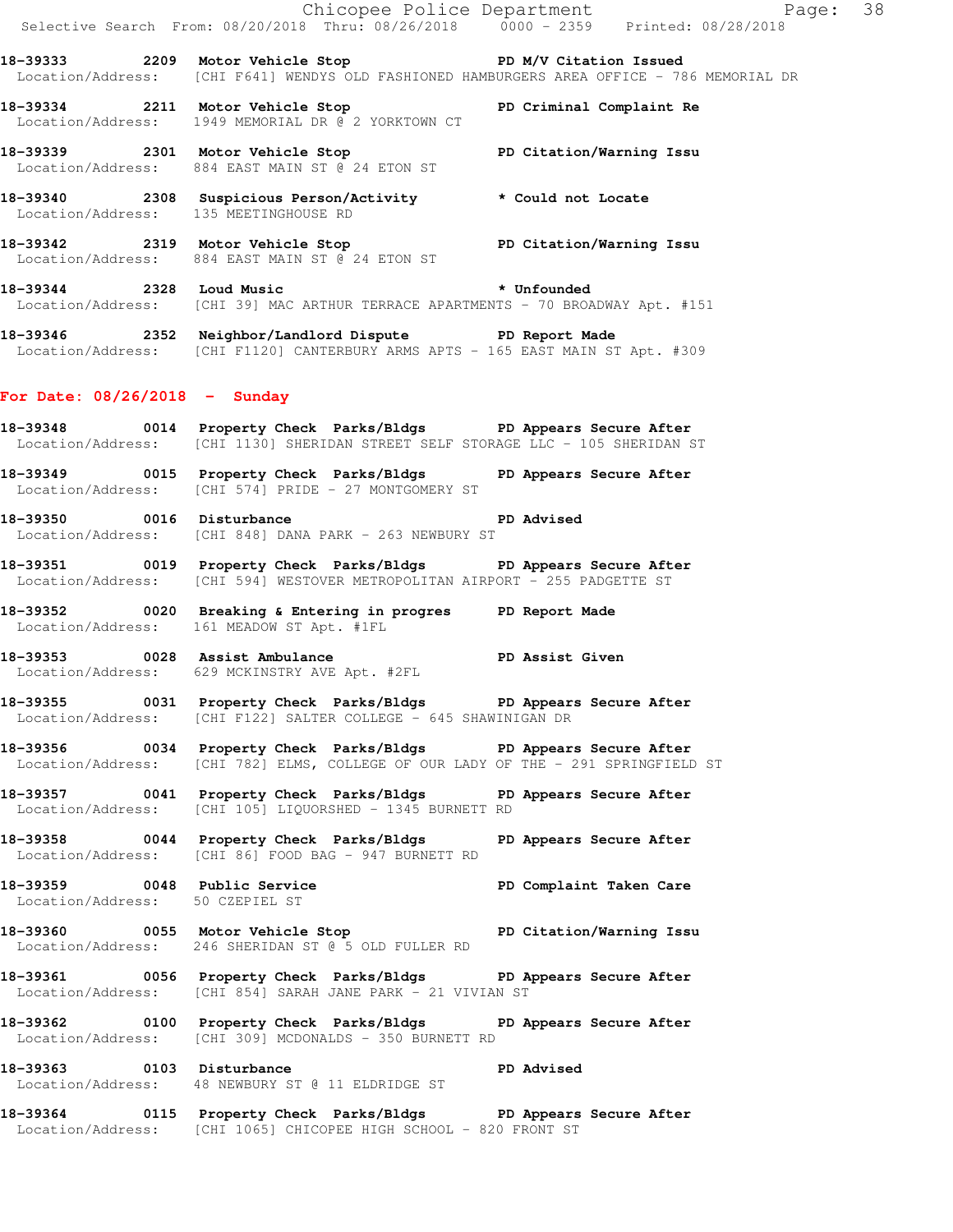**18-39365 0126 Property Check Parks/Bldgs PD Appears Secure After**  Location/Address: [CHI 1273] WINGS OVER CHICOPEE - 1408 MEMORIAL DR

**18-39366 0128 Property Check Parks/Bldgs PD Appears Secure After**  Location/Address: [CHI 857] SZOT PARK - 97 SGT TRACY DR

**18-39367 0128 Unwanted Party/Undesirable PD Advised**  Location/Address: [CHI F805] HUKE LAU - 705 MEMORIAL DR

**18-39368 0139 Property Check Parks/Bldgs PD Appears Secure After**  Location/Address: [CHI 566] SAM'S FOOD STORES (SUNOCO) - 810 MEADOW ST

**18-39369 0148 Property Check Parks/Bldgs PD Appears Secure After**  Location/Address: [CHI 850] LINCOLN GROVE - PARK - 224 BROADWAY

**18-39370 0158 Crash Property Damage PD Report Made**  Location/Address: [CHI 834] BOWE SCHOOL, PATRICK E. K-5 - 115 HAMPDEN ST

**18-39372 0207 CHECK THE WELL BEING PD Complaint Taken Care**  Location/Address: 19 THEODORE ST

**18-39373 0221 Property Check Parks/Bldgs PD Appears Secure After**  Location/Address: [CHI F80] DR DEEGANS DELI - 510 BURNETT RD

**18-39374 0226 Property Check Parks/Bldgs PD Appears Secure After**  Location/Address: [CHI F1361] ST ANTHONY SOCIAL CENTER - 60 ST ANTHONY ST

**18-39375 0303 Property Check Parks/Bldgs PD Appears Secure After**  Location/Address: [CHI 563] RITE AID PHARMACY - 577 MEADOW ST

**18-39376 0304 Property Check Parks/Bldgs PD Appears Secure After**  Location/Address: [CHI 931] TD BANK NA - 153 MEADOW ST

**18-39377 0308 Property Check Parks/Bldgs PD Appears Secure After**  Location/Address: FACTORY ST

**18-39378 0309 Property Check Parks/Bldgs PD Appears Secure After**  Location/Address: [CHI 728] MCDONALDS - 1460 MEMORIAL DR

**18-39379 0333 Property Check Parks/Bldgs PD Appears Secure After**  Location/Address: [CHI XF1652] FAMILY DOLLAR - 251 MEADOW ST

**18-39380 0333 Property Check Parks/Bldgs PD Appears Secure After**  Location/Address: [CHI 637] FRIENDLYS ICE CREAM CORP - 529 MEMORIAL DR

**18-39381 0334 Property Check Parks/Bldgs PD Appears Secure After**  Location/Address: [CHI 1122] LIGHTHOUSE LIQUORS - 856 MEMORIAL DR

**18-39382 0359 Property Check Parks/Bldgs PD Appears Secure After**  Location/Address: [CHI F1345] ALL STAR RENTAL - 399 MEMORIAL DR

**18-39384 0437 Property Check Parks/Bldgs PD Appears Secure After**  Location/Address: [CHI F207] WESTOVER SUPER MART - 1782 WESTOVER RD

**18-39385 0459 Property Check Parks/Bldgs PD Appears Secure After**  Location/Address: [CHI 958] PION PONTIAC (BOB) - 333 MEMORIAL DR

**18-39386 0508 Breaking & Entering in progres \* Unfounded**  Location/Address: 219 SCHOOL ST Apt. #1R

**18-39387 0520 Property Check Parks/Bldgs PD Appears Secure After**  Location/Address: [CHI 651] ST STANISLAUS CEMETERY - 800 MONTGOMERY ST

**18-39388 0538 Property Check Parks/Bldgs PD Appears Secure After**  Location/Address: [CHI F307] CHICOPEE CONVENIENCE MART - 201 EXCHANGE ST

**18-39389 0602 Property Check Parks/Bldgs \* False Alarm**  Location/Address: [CHI F641] WENDYS OLD FASHIONED HAMBURGERS AREA OFFICE - 786 MEMORIAL DR

**18-39390 0614 Assist Other Police Department PD Assist Given**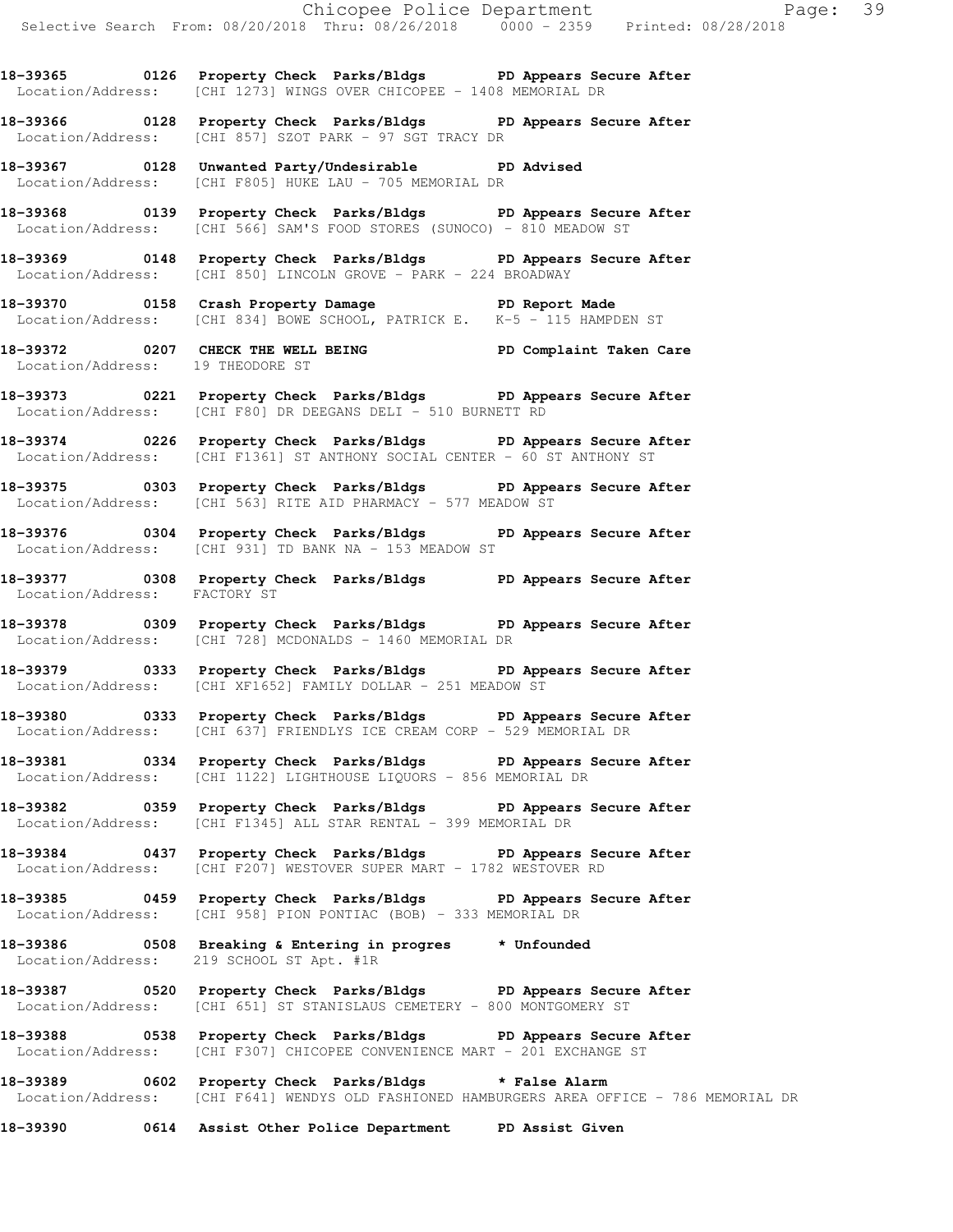|                                   | Chicopee Police Department<br>Selective Search From: 08/20/2018 Thru: 08/26/2018 0000 - 2359 Printed: 08/28/2018                                |                         |
|-----------------------------------|-------------------------------------------------------------------------------------------------------------------------------------------------|-------------------------|
| Location/Address: 70 LAFAYETTE ST |                                                                                                                                                 |                         |
|                                   | 18-39391 0624 Property Check Parks/Bldgs PD Appears Secure After<br>Location/Address: [CHI 425] ELKS, FRATERNAL ORDERS OF - 431 GRANBY RD       |                         |
|                                   | 18-39392 0624 Property Check Parks/Bldgs PD Appears Secure After<br>Location/Address: [CHI 292] AMERICAN LEGION POST 452 - 43 EXCHANGE ST       |                         |
|                                   | 18-39393 0625 Breaking & Entering-Report PD Report Made<br>Location/Address: [CHI 1796] TRI WIRE - 2024 WESTOVER RD                             |                         |
|                                   | 18-39394 0626 CHECK THE WELL BEING * Could not Locate<br>Location/Address: 55 GRATTAN ST Apt. #D                                                |                         |
|                                   | 18-39395 0633 Property Check Parks/Bldgs PD Appears Secure After<br>Location/Address: [CHI 849] RIVERS PARK - 19 ALDEN ST                       |                         |
|                                   | 18-39396 0635 Property Check Parks/Bldgs PD Appears Secure After<br>Location/Address: [CHI 286] TWINS VARIETY - 112 DUCHARME AVE                |                         |
|                                   | 18-39397 0635 Property Check Parks/Bldgs PD Appears Secure After<br>Location/Address: [CHI 1816] RESTAURANT DEPOT - 123 FIRST AVE               |                         |
| Location/Address: 861 CHICOPEE ST | 18-39398 0700 Motor Vehicle Stop North PD Citation/Warning Issu                                                                                 |                         |
|                                   | 18-39399 0710 Property Check Parks/Bldgs DPD Appears Secure After<br>Location/Address: [CHI 429] KNIGHTS OF COLUMBUS - 460 GRANBY RD            |                         |
| Location/Address: 861 CHICOPEE ST | 18-39400 0711 Motor Vehicle Stop New PD Advised                                                                                                 |                         |
|                                   | 18-39401 0712 Motor Vehicle Stop PD Citation/Warning Issu<br>Location/Address: 1483 GRANBY RD @ 840 MEMORIAL DR                                 |                         |
| Location/Address: 77 BELL ST      | 18-39404 0737 CHECK THE WELL BEING FOR PD Complaint Taken Care                                                                                  |                         |
| Location/Address: 5 GROCKI DR     | 18-39405 0803 Assist Ambulance <b>18-39405</b> * No Action Required                                                                             |                         |
| Location/Address: 80 PONDVIEW DR  | 18-39407 0814 Neighbor/Landlord Dispute PD Complaint Taken Care                                                                                 |                         |
|                                   | 18-39410 0825 Open Door/Window <b>18-39410 PD</b> Appears Secure After<br>Location/Address: [CHI 856] NASH FIELD PARK - 90 CALL ST              |                         |
|                                   | 18-39411 0826 Property Check Parks/Bldgs PD Appears Secure After<br>Location/Address: [CHI 1243] ST. PAT'S CEMETERY - 155 FULLER RD             |                         |
| Location/Address: 6 CHESTNUT ST   | 18-39413 0850 Traffic/Parking Complaint BD Complaint Taken Care                                                                                 |                         |
|                                   | 18-39415 0910 Property Check Parks/Bldgs PD Appears Secure After<br>Location/Address: [CHI 594] WESTOVER METROPOLITAN AIRPORT - 255 PADGETTE ST |                         |
| Location/Address: 33 SPRING ST    | 18-39416 0913 Service 209A/Harassment Order PD Not Served                                                                                       |                         |
| 18-39417 0917 Car Wash            | Location/Address: [CHI 448] SOFT TOUCH AUTO WASH - 1469 GRANBY RD                                                                               | PD Complaint Taken Care |
|                                   | 18-39420 0948 Property Check Parks/Bldgs PD Appears Secure After<br>Location/Address: [CHI F122] SALTER COLLEGE - 645 SHAWINIGAN DR             |                         |
|                                   | 18-39421 1013 Assist Ambulance New PD Assist Given<br>Location/Address: [CHI F1571] RIDGE CREST APARTMENTS - 32 COLUMBA ST                      |                         |
|                                   | 18-39423 1020 Property Check Parks/Bldgs PD Appears Secure After                                                                                |                         |

Location/Address: [CHI 86] FOOD BAG - 947 BURNETT RD

Page:  $40$ <br> $(2018)$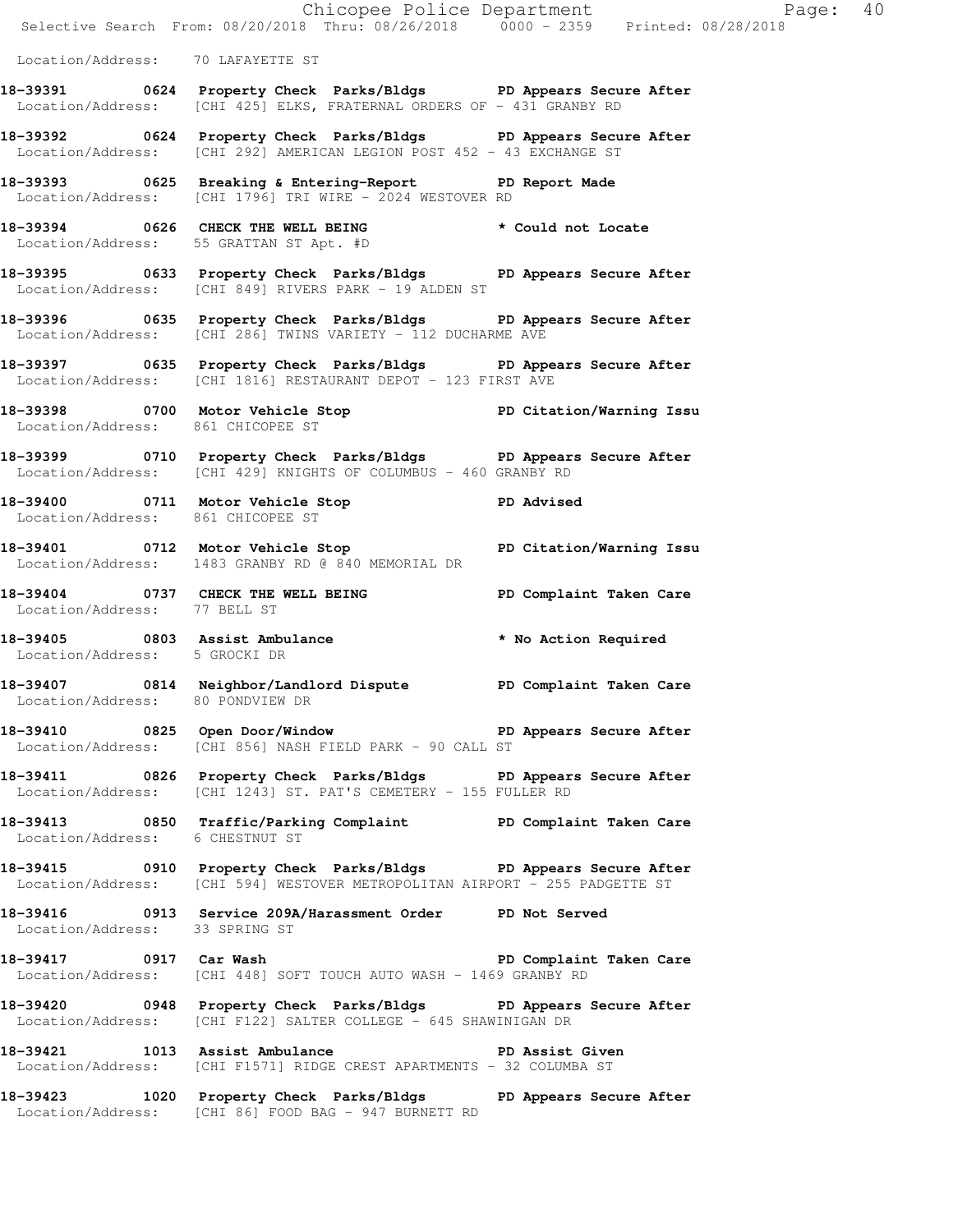|                                  |                                                                                                                                                  | Chicopee Police Department<br>Selective Search From: 08/20/2018 Thru: 08/26/2018 0000 - 2359 Printed: 08/28/2018 |
|----------------------------------|--------------------------------------------------------------------------------------------------------------------------------------------------|------------------------------------------------------------------------------------------------------------------|
|                                  | 18-39424 1022 Property Check Parks/Bldgs PD Appears Secure After<br>Location/Address: [CHI 92] CHICOPEE CHLORINATION PLANT - 1356 BURNETT RD     |                                                                                                                  |
|                                  | 18-39425 1033 Property Check Parks/Bldgs PD Appears Secure After<br>Location/Address: [CHI 1893] WILLIAMS PARK - 880 BURNETT RD                  |                                                                                                                  |
|                                  | 18-39427 1049 Property Check Parks/Bldgs PD Appears Secure After<br>Location/Address: [CHI F89] CHICOPEE COUNTRY CLUB PRO-SHOP - 1290 BURNETT RD |                                                                                                                  |
|                                  | 18-39428 1058 Property Check Parks/Bldgs PD Appears Secure After<br>Location/Address: [CHI 68] AMF LANES CHICOPEE - 291 BURNETT RD               |                                                                                                                  |
|                                  | 18-39430 1100 Assist Ambulance New PD Assist Given<br>Location/Address: [CHI F860] MASON MANOR LLC - 265 NEW LUDLOW RD Apt. #C5                  |                                                                                                                  |
| Location/Address: 1452 GRANBY RD | 18-39426 1125 Larceny Complaint Past PD Report Made                                                                                              |                                                                                                                  |
|                                  | 18-39435 1133 Motor Vehicle Stop PD Citation/Warning Issu<br>Location/Address: [CHI XF1592] PIZZA PALACE - 17 WHITE BIRCH PLZ                    |                                                                                                                  |
|                                  | 18-39436 1139 Crash Property Damage Name PD Criminal Complaint Re<br>Location/Address: [CHI 608] FINYL VINYL - 33 GRATTAN ST                     |                                                                                                                  |
|                                  | 18-39438 1208 CHECK THE WELL BEING * Unfounded<br>Location/Address: 64 RIVERVIEW TER Apt. #C                                                     |                                                                                                                  |
|                                  | 18-39439 1234 Crash Property Damage Ne PD No Report Necessary<br>Location/Address: 1161 GRANBY RD @ 540 MONTGOMERY ST                            |                                                                                                                  |
|                                  | 18-39440 1239 Motor Vehicle Stop Note PD M/V Citation Issued<br>Location/Address: [CHI 664] CELL TOWER ON SHAWINIGAN DRIVE - 501 SHAWINIGAN DR   |                                                                                                                  |
|                                  | 18-39441 1239 Public Service New PD Assist Given<br>Location/Address: [CHI 928] CHUCKS AUTO SERVICE - 58 WEST ST                                 |                                                                                                                  |
| Location/Address: MARYLAND AVE   | 18-39445 1329 Suspicious M/V PD Advised<br>Location/Address: MARYLAND AVE                                                                        |                                                                                                                  |
|                                  | 18-39452 1508 Malicious Damage-Past PD Report Made<br>Location/Address: [CHI 1780] DEAUSEAULT RESIDENCE - 20 BOULAY CIR                          |                                                                                                                  |
|                                  | 18-39454 1531 Shoplifter 200 PD Complaint Taken Care<br>Location/Address: [CHI 1191] WALMART - 591 MEMORIAL DR                                   |                                                                                                                  |
|                                  | 18-39455 1546 Public Service * No Action Required<br>Location/Address: [CHI F1161] CHICOPEE MARKETPLACE - 591 MEMORIAL DR                        |                                                                                                                  |
|                                  | 18-39456 1601 Unwanted Party/Undesirable PD Complaint Taken Care<br>Location/Address: VERIZON STORE - 591 MEMORIAL DR                            |                                                                                                                  |
|                                  | 18-39457 1601 Disturbance * * Unfounded<br>Location/Address: 0 WOLFE ST @ 0 KIRBY ST                                                             |                                                                                                                  |
|                                  | 18-39458 1614 Suspicious M/V PD Advised<br>Location/Address: 1043 CHICOPEE ST @ 31 PROSPECT ST                                                   |                                                                                                                  |
| Location/Address: MONTVILLE ST   | 18-39459 1625 Suspicious M/V * Could not Locate                                                                                                  |                                                                                                                  |
|                                  | 18-39460 1642 Property Check Parks/Bldgs PD Appears Secure After<br>Location/Address: [CHI 325] BOAT RAMP, MEDINA STREET - 100 MEDINA ST         |                                                                                                                  |
|                                  | 18-39462 1655 Motor Vehicle Stop 30 PD Criminal Complaint Re<br>Location/Address: [CHI 366] HIGHLAND FARMS - 466 CHICOPEE ST                     |                                                                                                                  |
| 18-39463 1705 Disturbance        | Location/Address: [CHI 269] JENROSE WINES & LIQUORS - 945 CHICOPEE ST                                                                            | PD Complaint Taken Care                                                                                          |
|                                  | 18-39464 1705 Larceny Complaint Past PD Advised<br>Location/Address: 120 OLD FIELD RD                                                            |                                                                                                                  |